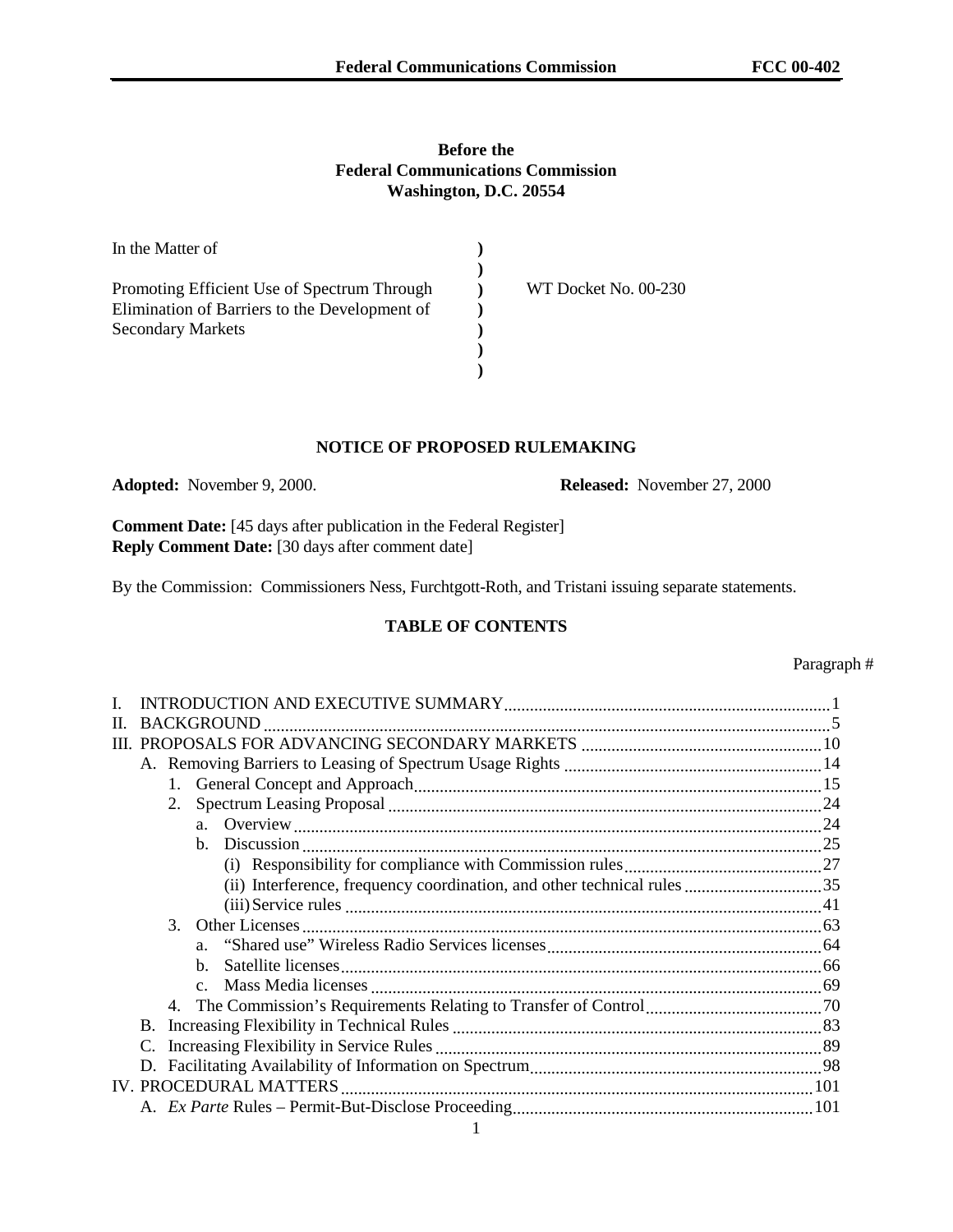APPENDIX: Initial Regulatory Flexibility Analysis

# **I. INTRODUCTION AND EXECUTIVE SUMMARY**

1. In this Notice of Proposed Rulemaking (NPRM), we open a proceeding to examine a number of actions we might take to remove unnecessary regulatory barriers to the development of more robust secondary markets in radio spectrum usage rights. This NPRM represents the first step we are taking to implement the *Policy Statement* we are adopting concurrently, which sets forth our goals and principles in facilitating the development of these secondary markets.<sup>1</sup>

2. As explained in further detail in our *Policy Statement*, we believe that enabling the development of more robust secondary markets will help promote spectrum efficiency and full utilization of Commission-licensed spectrum and thereby make more spectrum available for the purposes for which it is needed. Radio spectrum is a limited resource, and there remains very little unallocated radio spectrum available for new uses or users. At the same time, radio spectrum may be used inefficiently by its current licensees or even lie fallow, especially in rural areas, limiting availability of valuable services to many. Over the last several years, the demand for spectrum has continued to grow as new and innovative wireless services are being made available to the American public. Our spectrum management responsibilities include promoting more efficient use of spectrum to serve the public interest, and we are concerned about the possibility that this national resource may not be put to its most efficient use in many cases. In particular, we would be concerned if our regulations and policies are in some fashion unnecessarily inhibiting the operation of market forces, which in other areas of the economy are powerful drivers of efficient resource allocation and utilization. Accordingly, we believe that by revising Commission policies and rules to help enable more effective secondary markets, we will expand the ability of wireless licensees to enter voluntary transactions to make all or part of their spectrum usage rights available for new uses.

3. Our NPRM seeks to further the three goals set out in the *Policy Statement*. First, we seek to remove, relax, or modify our rules and procedures to eliminate unnecessary impediments to the operation of secondary market processes.<sup>2</sup> In this NPRM, we set forth a number of proposals for reducing regulations that unnecessarily inhibit the development of secondary markets. We initially ask generally how best to clarify our rules, and revise them where necessary, to promote the wider use of the leasing of spectrum usage rights ("spectrum leasing"<sup>3</sup>), particularly in our Wireless Radio Services. We next focus on a specific proposal for furthering leasing in the context of a broad set of licenses in which spectrum leasing could most easily be implemented, namely those Wireless Radio Services in which licensees hold

<sup>&</sup>lt;sup>1</sup> See generally Principles for Promoting the Efficient Use of Spectrum by Encouraging the Development of Secondary Markets, *Policy Statement*, FCC 00-401 (adopted Nov. 9, 2000) (*Policy Statement*).

<sup>2</sup> *Policy Statement* at ¶ 17.

 $3$  As used throughout this NPRM, the term "spectrum leasing" refers to the leasing by Commission licensees of their spectrum usage rights to third parties.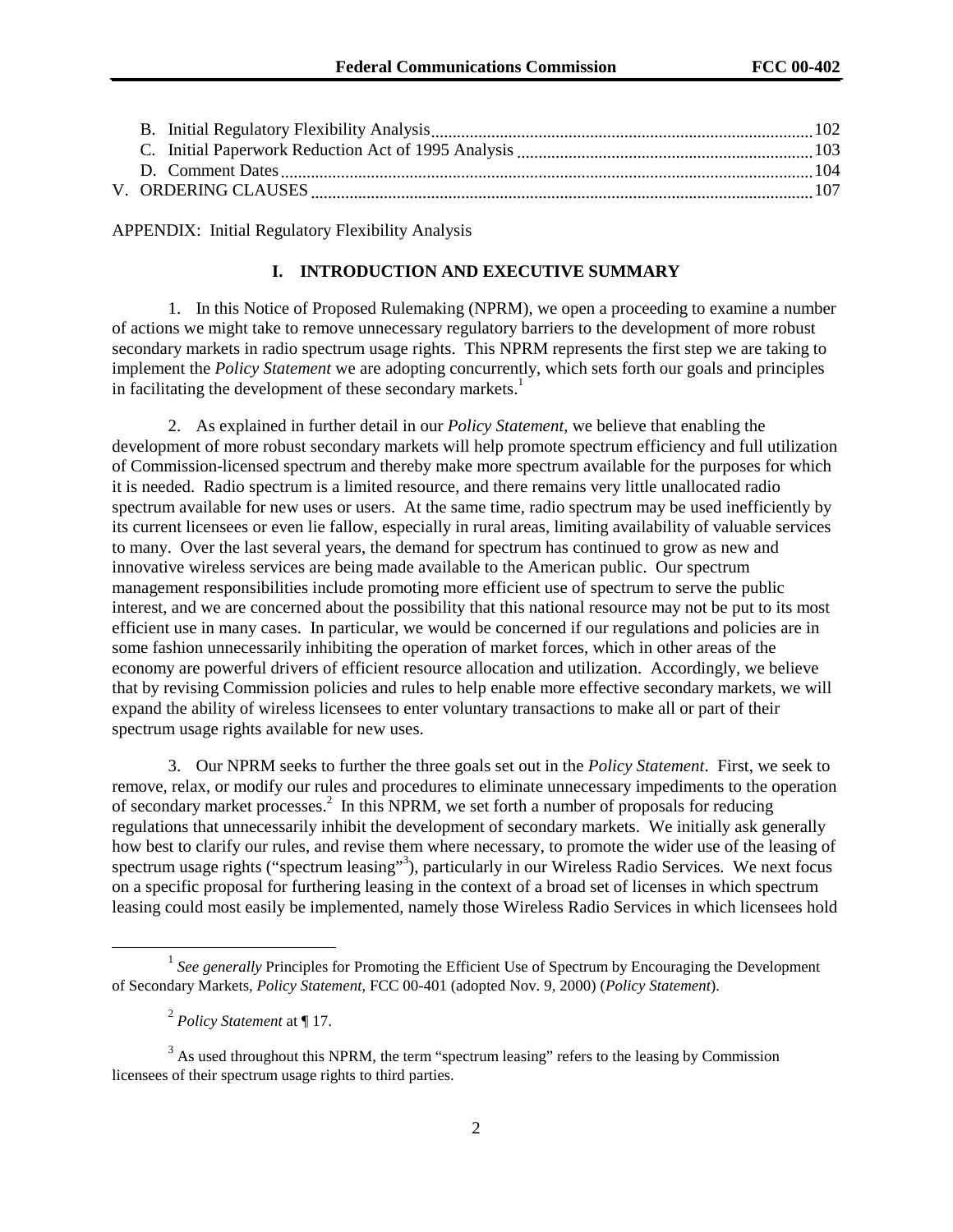"exclusive" authority to use the spectrum in their service areas.<sup>4</sup> We also inquire whether there are additional actions the Commission might take to improve the effectiveness of secondary markets in the context of other terrestrial wireless services, as well as satellite services. Finally, working within the statutory framework of the Communications Act, we undertake to remove impediments posed by our policies, such as our interpretation of Section 310(d)<sup>5</sup> transfer of control issues under the *Intermountain Microwave*<sup>6</sup> standard, that appear to inhibit unnecessarily the development of secondary markets through spectrum leasing and other market arrangements. In addition to our spectrum leasing proposals, we seek to find ways to increase flexibility in technical and service rules to further promote secondary markets.

4. Our second goal is to encourage advances in equipment that will facilitate use of available spectrum for a broad range of services.<sup>7</sup> Although we address many of our efforts in this regard in other proceedings, such as those on Software Defined Radio (SDR) and Ultra-Wideband technology,<sup>8</sup> we inquire here about ways in which the Commission might revise its rules to promote technical flexibility in a manner that might further enable the use of spectrum efficient technologies. Finally, our third goal is to encourage the development of mechanisms, such as information sources, that help enable markets to work better.<sup>9</sup> We also inquire about whether and how the Commission and the private sector could facilitate the availability of information on spectrum use that would further promote the development of secondary markets in radio spectrum usage rights.

### **II. BACKGROUND**

5. The *Policy Statement* issued concurrently with this NPRM outlines the nature of the increased demands for spectrum and explains the need for effective secondary markets in radio spectrum usage rights. Also, the Commission earlier this year held a public forum on facilitating the development of these secondary markets.10 At that meeting, we examined how the growing demand for the rights to use spectrum could be addressed, at least in part, by secondary markets, and explored ways in which our policies and rules might be clarified or revised to facilitate the development of these markets.<sup>11</sup> Participants in the forum contributed to our understanding of evolving trends in markets for the rights to

 $5$  47 U.S.C. § 310(d).

<sup>6</sup> *Intermountain Microwave*, 12 FCC 2d 559, 24 RR 983 (1963).

<sup>7</sup> *Policy Statement* at ¶ 17.

<sup>8</sup> *See* Inquiry Regarding Software Defined Radios, *Notice of Inquiry*, 15 FCC Rcd 5930 (2000); In the Matter of Revision of Part 15 of the Commission's Rules Regarding Ultra-Wideband Transmission Systems, ET Docket No. 98-153, *Notice of Proposed Rulemaking*, FCC 00-163 (rel. May 11, 2000) (*Ultra-Wideband NPRM*).

<sup>9</sup> *Policy Statement* at ¶ 17.

<sup>10</sup> *See* "FCC Announces Agenda for Public Forum on Secondary Markets in Radio Spectrum," *Public Notice*, DA 00-1139 (rel. May 23, 2000); In the Matter of Secondary Market Forum (transcript of May 31, 2000 Public Forum on Secondary Markets) (available at <http://www.fcc.gov/oet/smsi>) (*Secondary Markets Public Forum Transcript*).

<sup>11</sup> *See generally Secondary Markets Public Forum Transcript*.

 $\overline{4}$  $\rm{^{4}}$  By "exclusive" rights we mean, for the purposes of this NPRM, that the Commission's rules provide for mutual exclusivity in the event of competing applications in the same service.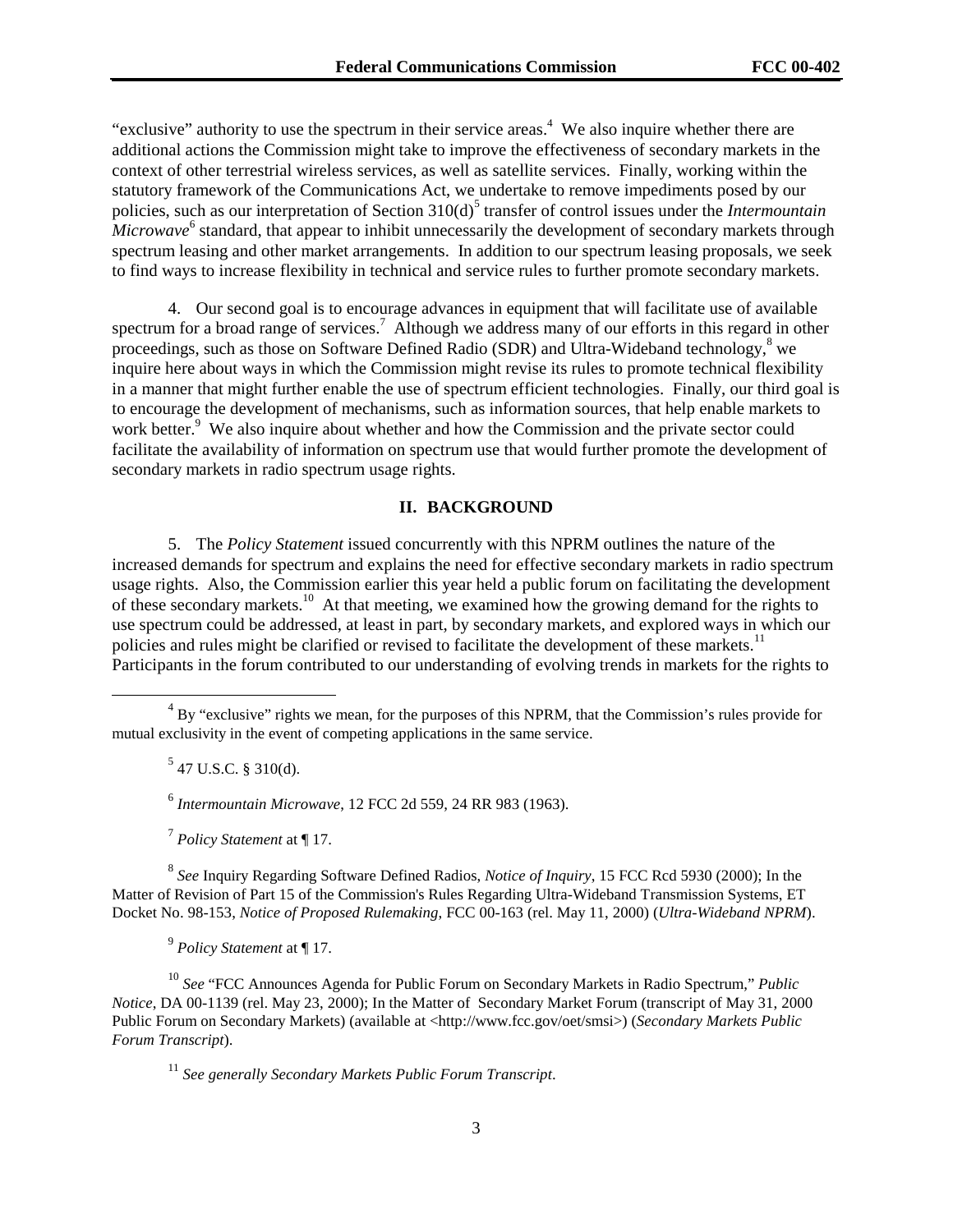use spectrum, and the role secondary markets could play in addressing inefficiencies in these markets. In these contexts and in this NPRM, the concept of secondary markets generally refers to markets in which an entity may acquire licenses (either in whole or in part), or rights to use all or portions of the licensed spectrum, from Commission licensees.Primary markets for radio spectrum consist of Commissionconducted auctions and other mechanisms by which licensees obtain from the Commission authorization to use specified spectrum for certain purposes.

6. As the *Policy Statement* notes, in recent years rising demand has created a shortage of spectrum available for the deployment of both mobile and fixed wireless technologies and services in the United States. Increased demand for spectrum has been driven by the development of a wide variety of new wireless applications in the past two decades and by rapid growth in the demand for wireless communications services. Projections for the continued growth of mobile voice and increased growth in mobile data services alone imply that the demand for spectrum is poised to increase dramatically in the next few years. However, notwithstanding the introduction of more efficient digital technologies that increase the potential capacity of spectrum to provide communications services, there is a limited supply of unencumbered spectrum available to meet this rising demand. Moreover, new technology itself stimulates greater demand for spectrum as a result of new service offerings that are of higher quality and have richer features. For example, new broadband wireless technologies – mobile and fixed – have great potential but place additional pressure on current spectrum allocations.

7. In certain markets, spectrum is becoming increasingly congested and spectrum constraints are threatening to limit the growth of new services, particularly in the more densely populated urban areas where wireless carriers have tended to concentrate their initial build-out efforts.<sup>12</sup> Over time, we have recognized this problem and have attempted to address it through various regulatory initiatives aimed at increasing the supply of spectrum for various services or improving spectral and economic efficiencies in the use of radio spectrum.<sup>13</sup> We also recognize that less densely populated areas present a different problem, to the extent that in many such markets, particularly in rural areas, spectrum-based services are often not fully deployed and consumers are often underserved.<sup>14</sup> We believe that measures to enhance the effectiveness of secondary markets could help address this problem as well.

8. More intensive use of spectrum that is already licensed but is underutilized or inefficiently utilized has the potential to help alleviate imbalances between the supply and demand for spectrum in certain markets, address the problem of underserved rural areas, and, in general, ensure the efficient provision of existing and new wireless services to all markets. We have increasingly relied on flexible, market-oriented spectrum management policies, and our rules on partitioning and disaggregation already afford many wireless licensees the flexibility to transfer portions of their licensed spectrum usage rights to alternative users on a permanent basis. However, the existing licensing and regulatory regime for

12 *Policy Statement* at ¶ 3.

<sup>13</sup> See, e.g., Replacement of Part 90 by Part 88 to Revise the Private Land Mobile Radio Services and Modify the Policies Governing Them, PR Docket No. 92-235, *Report and Order,* 10 FCC Rcd 10076 (1995); *Memorandum Opinion and Order*, 11 FCC Rcd 17676 (1996); *Second Report and Order*, 12 FCC Rcd 14307 (1997); *Second Memorandum Opinion and Order*, 14 FCC Rcd 8642 (1999); *Third Memorandum Opinion and Order*, 14 FCC Rcd 10922 (1999); In the Matter of 1998 Biennial Review – 47 C.F.R. Part 90 – Private Land Mobile Radio Services, PR Docket No. 92-235, *Report and Order and Further Notice of Proposed Rule Making*, FCC 00-235 (rel. July 12, 2000) (*Biennial Review Part 90 Refarming Proceeding*).

<sup>14</sup> *See, e.g., Secondary Market Public Forum Transcript* at p. 26.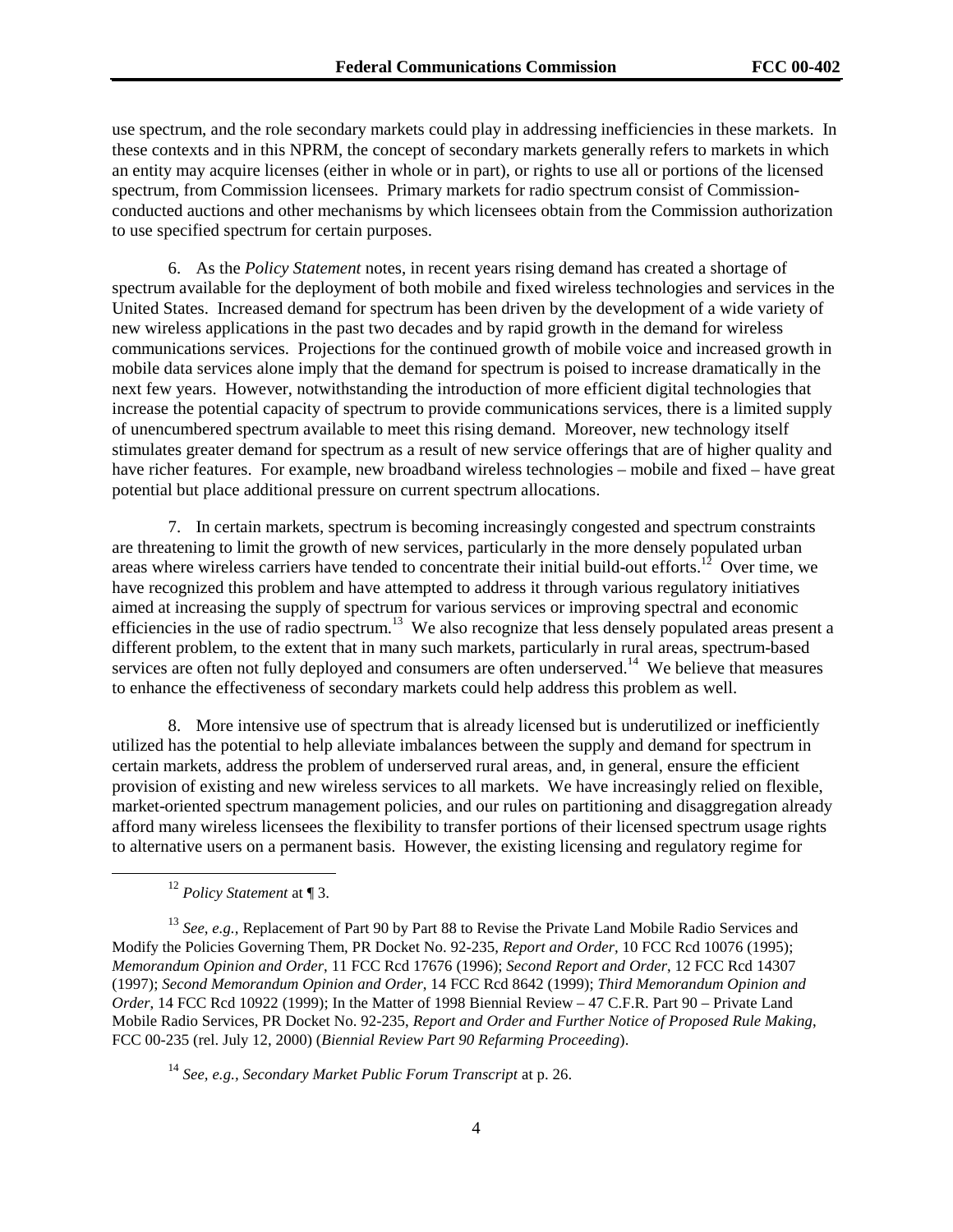wireless services does not always give licensees the ability or the incentive to respond to opportunities for meeting the growing demand for existing and new wireless services, and may not be enough to ensure the optimally efficient use of spectrum. There are a wide variety of secondary market arrangements, such as spectrum leasing arrangements, that would not require licensees to transfer spectrum usage rights permanently in order to promote its efficient use. Certain arrangements by which licensees could make all or part of their spectrum usage rights available to other entities may be precluded by the Commission's rules. Other arrangements that are allowed may be costly to implement because, for example, of the need to obtain prior Commission approval. In still other cases, it is not clear whether the Commission's rules allow the arrangements to be implemented in all circumstances. From the standpoint of potential alternative users, these regulatory impediments to and uncertainties about secondary market arrangements create barriers to entry into the market for wireless services.

9. In addition, service rules may unduly restrict the use of spectrum in certain circumstances. Such rules may reduce efficiency not only by preventing licensees themselves from using the spectrum in more productive ways, but also by inhibiting licensees from transferring or leasing spectrum usage rights to users who value spectrum the most and could use it most productively. The restrictions on transferability resulting from these service rules also weaken licensees' incentives to migrate to less congested frequencies or to upgrade to more spectrum-efficient technologies. Although we do not in this NPRM propose to undertake a broad examination of our existing service rules, we do propose to explore whether there are circumstances in which additional flexibility might promote secondary markets without undermining public interest considerations.

### **III. PROPOSALS FOR ADVANCING SECONDARY MARKETS**

10. The Communications Act provides the Commission broad licensing and spectrum management authority to adopt reasonable rules in the public interest.<sup>15</sup> The legislative mandate calls upon the Commission to play a dynamic, proactive, and forward-looking role in regulating communications services. In this proceeding on secondary markets, we focus our authority and responsibilities on wireless radio services, and how we can clarify and revise policies and rules in ways that best promote the public interest.

11. More robust secondary markets may address many of the problems we have identified in Section II, above, and in the *Policy Statement*. By providing market signals about the opportunity costs of using (or not using) spectrum, secondary markets create incentives for existing wireless licensees to transfer their rights to use spectrum to those who value the spectrum the most and can make the most productive use of it, to migrate to less congested frequencies, and to upgrade to more spectrum-efficient technologies. With better functioning secondary markets, existing providers and potential new entrants can gain access to some or all of the spectrum they may need to be able to provide new and innovative wireless services to the public.

12. As we discussed in the *Policy Statement*, we recognize that for secondary markets to operate effectively, licensees and spectrum users must have rights and responsibilities that clearly define and

 <sup>15</sup> *See, e.g.,* 47 U.S.C. §§ 151, 160, 301, 303, 309, 310. For example, the Communications Act, as amended, requires us to regulate commerce in communications to "make available, so far as possible, to all people of the United States a rapid, efficient, Nation-wide, and world-wide wire and radio communication service … ." *Id.* at § 151. Similarly, under § 303, the Commission has broad authority to prescribe the nature of wireless radio services rendered and to make such rules and regulations as may be necessary to carry out the provisions of the Communications Act to serve the public interest. *See* 47 U.S.C. § 303.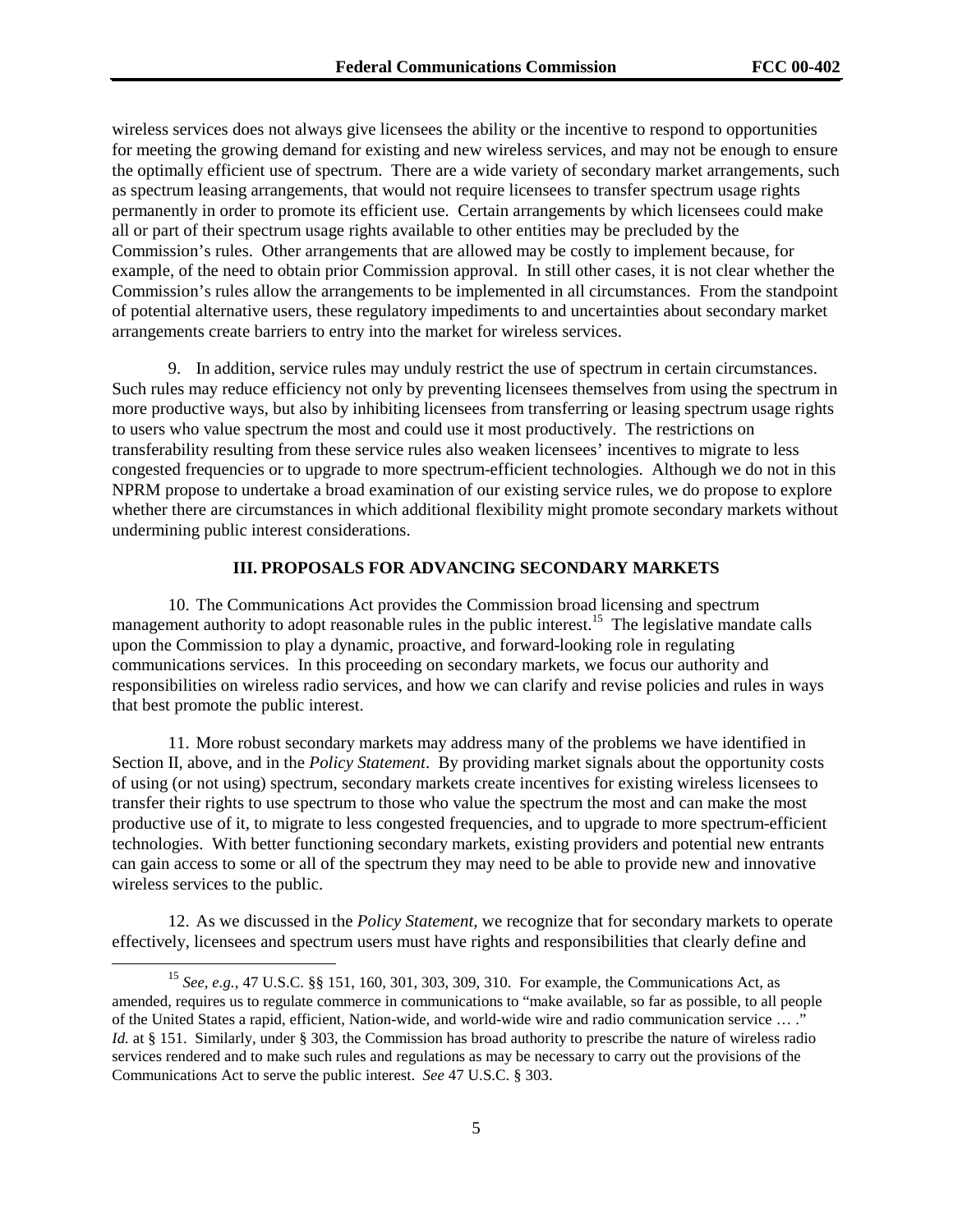ensure their economic interests.<sup>16</sup> As noted above, a Commission license confers on the licensee certain spectrum usage rights.<sup>17</sup> We seek comment on how we could clarify the contours of these usage rights in ways that might facilitate the development of secondary markets.

13. In this NPRM, we outline a number of approaches to promoting more robust secondary markets in radio spectrum usage rights. First, we propose to promote wider use of "spectrum leasing"<sup>18</sup> throughout our wireless services, particularly our Wireless Radio Services.19 In so doing, we examine whether Section 310(d) of the Communications Act, as amended (the "Act"), or the Commission's policies and rules, including its application of the *Intermountain Microwave* standard for interpreting *de facto* transfer of control of licenses, may unnecessarily impede the ability of licensees to enter such leasing arrangements. Second, we explore whether additional flexibility in our technical and service rules would further enhance the development of secondary markets. Finally, we request comment on whether, and if so how, the Commission should facilitate the development of secondary markets by making certain information on spectrum available to the public.

# **A. Removing Barriers to Leasing of Spectrum Usage Rights**

14. We propose in this NPRM to clarify Commission policies and rules, and revise them where necessary, to establish that wireless licensees have the flexibility to lease all or portions of their assigned spectrum in a manner, and to the extent, that it is consistent with the public interest and the requirements of the Communications Act. In keeping with our secondary markets initiative and *Policy Statement*, discussed above, we believe that leasing of such rights will advance more efficient and innovative use of spectrum generally.

### **1. General Concept and Approach**

15. Background. Under the Commission's current policies and rules, wireless licensees may

<sup>17</sup> *See id.* at ¶¶ 20-22.

<sup>18</sup> As we note above, "spectrum leasing" refers to a licensee's leasing of a its spectrum usage rights, as granted under the Commission license, to third parties. The kinds of leasing arrangements encompassed by the term are set forth more fully in paragraph 21, below.

19 "Wireless Radio Services" are defined in Section 1.907 of the Commission's rules. *See* 47 C.F.R. § 1.907. They include all radio services authorized in parts 13, 20, 22, 24, 26, 27, 74, 80, 87, 90, 95, 97, and 101 of Chapter 1 of Title 47 of the United States Code, which governs the Federal Communications Commission. *Id.* These services include: Personal Communications Service (PCS); Cellular Radiotelephone Service (Cellular); Public Mobile Services other than cellular (*i.e*., Paging and Radiotelephone, Rural Radiotelephone, Offshore Radiotelephone, Air-Ground Radiotelephone); Specialized Mobile Radio Service (SMR); Wireless Communications Service (WCS); Local Multipoint Distribution Service (LMDS); Fixed Microwave Service; 700 MHz Service; 700 MHz Guard Band Service; 39 GHz Service; 24 GHz Service; 3650-3700 MHz Service; 218- 219 MHz Service; and Private Land Mobile Radio Services (PLMR). However, as indicated below, we do not include in this proposal the radio and television broadcasting services under Part 74 of the Commission's rules. At this time we also are excluding Public Safety Radio, Amateur Radio, Personal Radio, and Maritime and Aviation Services from our proposal because of considerations unique to these particular services.

 <sup>16</sup> *See Policy Statement* at ¶ 20.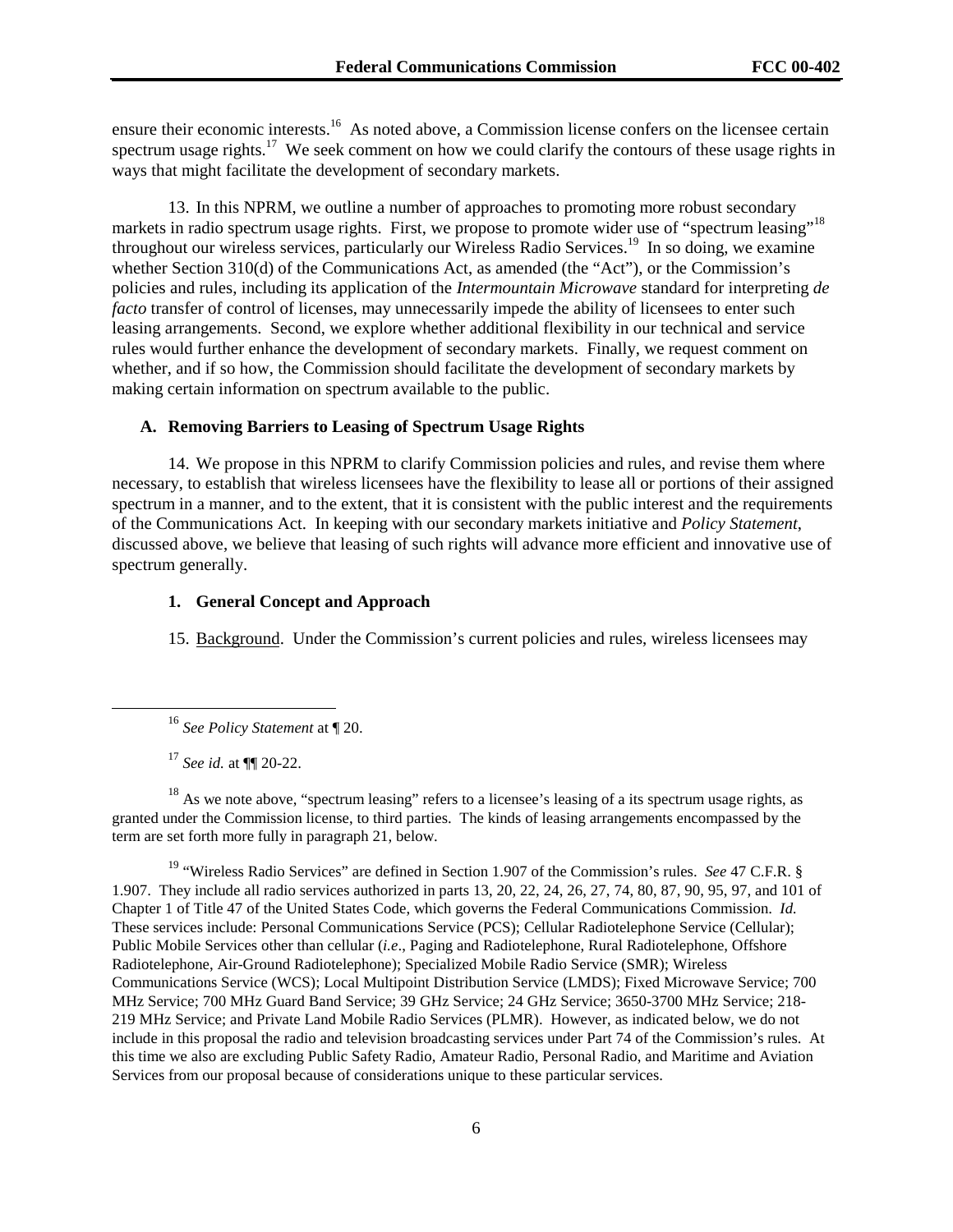enter into a variety of arrangements with non-licensee third parties<sup>20</sup> without Commission approval. For instance, licensees have frequently entered into management agreements, joint marketing agreements, and resale agreements with third parties.<sup>21</sup> These and other arrangements enable licensees to make more efficient use of their spectrum and to develop more effective business plans that facilitate their ability to provide services to the public. In exercising its general spectrum management responsibilities, $^{22}$  the Commission has recognized that these types of flexible arrangements, when consistent with our policies and rules, serve the public interest.<sup>23</sup>

16. Leasing of capacity, another type of market-based arrangement, formally exists in a number of contexts. For example, the Commission for many years has allowed Instructional Television Fixed Service (ITFS) licensees to lease excess channel capacity to Multipoint Distribution Service (MDS) operators on a for-profit basis.<sup>24</sup> Fixed Satellite Service (FSS) licensees may lease part or all of their transponder capacity for any period of time to other parties.<sup>25</sup> Similar market-based mechanisms may be found in the private radio services as well. Private Land Mobile Radio Services (PLMRS) licensees may share the use of their facilities by permitting persons not licensed for a particular station to operate the station for their own purposes pursuant to the licensee's authorization.<sup>2</sup>

17. In several recent proceedings, we have also adopted or proposed the use of "band manager" licensing for radio services. Band managers are a class of licensees that are specifically authorized to lease their licensed spectrum usage rights for use by third parties through private, contractual agreements, without having to secure prior approval by the Commission. Earlier this year, in our *700 MHz Second Report and Order*, we adopted a form of band manager licensing for the first time in the 700 MHz Guard Band.<sup>27</sup> In that proceeding, we concluded that band manager licensing would be an effective and efficient

<sup>21</sup> *See, e.g.,* In the Matter of Implementation of Sections 3(n) and 332 – Regulatory Treatment of Mobile Services, Gen. Docket No. 93-252, *Fourth Report and Order*, 9 FCC Rcd 7123, 7125-30 (1994) (*CMRS Fourth Report and Order*)*.*

<sup>22</sup> *See, e.g.,* 47 U.S.C. §§ 151, 301, 303, 309, and 310.

<sup>23</sup> *See, e.g., CMRS Fourth Report and Order*, 9 FCC Rcd at 7125-30.

<sup>24</sup> *See* 47 C.F.R. § 74.931(e) (ITFS rule) and 21.13(f) (MDS rule).

<sup>25</sup> *See Domestic Fixed-Satellite Transponder Sales*, 90 FCC 2d 1238, 1252 (1982), *aff'd sub nom. Wold Communications, Inc. v. FCC*, 735 F.2d 1465 (D.C. Cir. 1984), *modified*, Martin Marietta Communications Systems, 60 RR 2d 799 (1986) (*Domestic Fixed-Satellite Transponder Sales Order*); Amendment to the Commission's Regulations and Policies Covering Domestic Fixed Satellite and Separate International Satellite Systems*,* IB Docket No. 95-41, *Report and Order*, 11 FCC Rcd 2429 (1996) (*Domestic Fixed Satellite and Separate International Satellite Systems Report and Order*).

 $^{26}$  Shared use of the frequencies may be on a non-profit, cost-shared, or for-profit private carrier basis. The licensee is responsible for ensuring that the authorized facility is used for purposes consistent with the requirements of our rules. *See* 47 C.F.R. § 90.179.

 $^{20}$  By "non-licensee third parties," "non-licensees," "third parties," or "third party users" we refer to entities other than the licensee of the specific spectrum licensed. Such entities may include an unlicensed entity, an entity licensed in some other market and/or service, or an entity licensed within the same market and/or service.

<sup>27</sup> *See* Service Rules for the 746-764 and 776-794 MHz Bands, and Revisions to Part 27 of the Commission's Rules, WT Docket No. 99-168, *Second Report and Order*, 15 FCC Rcd 5299, 5321-28 (¶¶ 48-67), (continued….)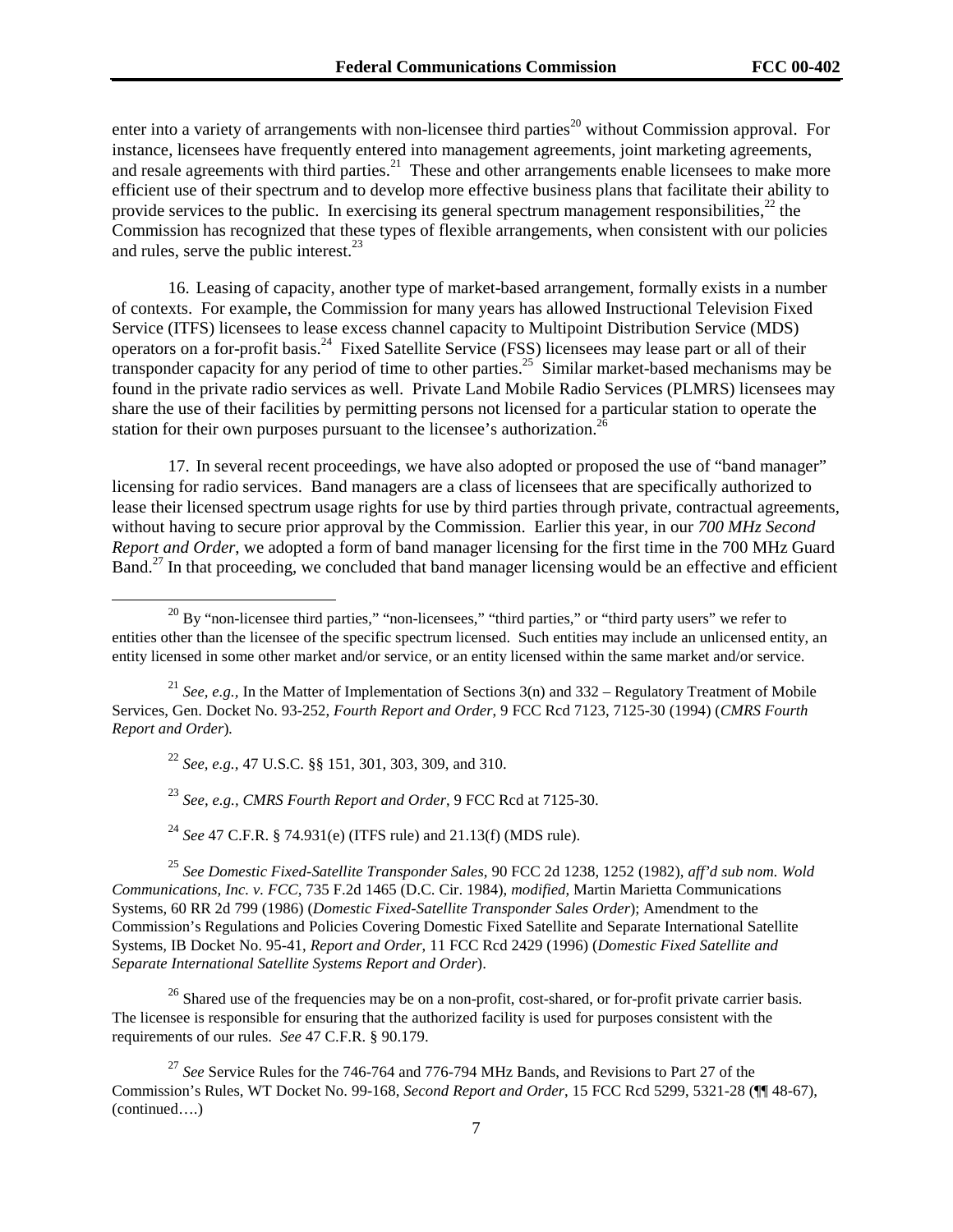way to manage the Guard Band spectrum while minimizing the potential for harmful interference to adjacent public safety bands.<sup>28</sup> More recently, we have sought comment on the possibility of band manager licensing in the 3650-3700 MHz and 4.9 GHz bands and other spectrum bands reallocated from the federal government use.29 Finally, in our *BBA Report and Order*, adopted on November 9, 2000, we endorse consideration of band manager licensing as an option for future licensing of private radio services.<sup>30</sup>

18. Discussion. We tentatively conclude that permitting wider use of spectrum leasing would promote the public interest by increasing the efficiency of spectrum use. By bringing market forces more heavily to bear and facilitating more robust secondary markets in spectrum usage rights, leasing should promote more efficient use of spectrum and allow more entities to gain access to spectrum so that it may be put to innovative uses. We here are requesting comment on how to provide enhanced opportunities for spectrum leasing in a manner that best serves our public interest goals.

19. Leasing relationships can be crafted to address any number of particularized short or longterm private or commercial needs. Subject to any applicable requirements, a spectrum leasing arrangement may apply to rights to use spectrum in the entire license area, for entire license term, and for all of the licensed frequencies, or the leasing arrangement may be more limited. We believe that allowing broader use of spectrum leasing would assist the Commission in fulfilling its statutory spectrum management responsibilities and obligations under the Communications Act. That is, we expect that spectrum leasing will foster more efficient use of spectrum, facilitate more rapid deployment of new spectrum-based services, and make more spectrum available for existing services that are spectrumconstrained, while ensuring that the needs of the public are served.<sup>31</sup> Leasing is a spectrum management approach that should provide entities greater flexibility to obtain access to the amount of spectrum that best suits their needs and the needs of the public, in terms not only of quantity and geographic area, but

<sup>28</sup> *Id*. at 5311-16 (¶¶ 26-35).

 $\overline{a}$ 

<sup>29</sup> *See generally* Implementation of Section 6002(b) of the Omnibus Budget Reconciliation Act of 1993, Annual Report and Analysis of Competitive Market Conditions With Respect to Commercial Mobile Services, *Fifth Report*, 15 FCC Rcd 17660 (2000); 4.9 GHz Band Transferred from Federal Government Use, WT Docket No. 00-32, *First Report and Order and Second Notice of Proposed Rule Making*, FCC 00-363 (rel. Oct. 24, 2000) (*4.9 GHz First Report and Order*).

 $30 \text{ In the Matter of Implementation of Sections } 309(i)$  and 337 of the Communications Act of 1934, as Amended, WT Docket No. 99-87, *Report and Order and Further Notice of Proposed Rule Making*, FCC 00-403 at ¶¶ 35-50 (adopted Nov. 9, 2000) (*BBA Report and Order*).*See also* Implementation of Sections 309(j) and 337 of the Communications Act of 1934 as Amended, WT Docket No. 99-87, *Notice of Proposed Rule Making*, FCC 99- 52, 14 FCC Rcd 5206, 5247-49 (¶¶ 88-95) (1999). Although we specifically address band manager licensing in the context of private licenses, we also note that band manager licensing should be considered as an option for commercial services. *BBA Report and Order* at ¶ 35 n.94. Many types of band manager licenses could potentially be authorized, depending on the particular service involved. *See generally id.* at  $\P$  46-50. Final determinations on its use will be made on a service-by-service basis. *Id.* at ¶ 35.

<sup>31</sup> *See* 47 U.S.C. § 309(j)(3).

<sup>5331-33 (¶¶ 74-80) (2000) (</sup>*700 MHz Second Report and Order*) (establishing "Guard Band Manager" licenses for the 700 MHz guard bands and adopting Subpart G of Part 27 of the Commission's rules and other rules governing Guard Band Manager licenses).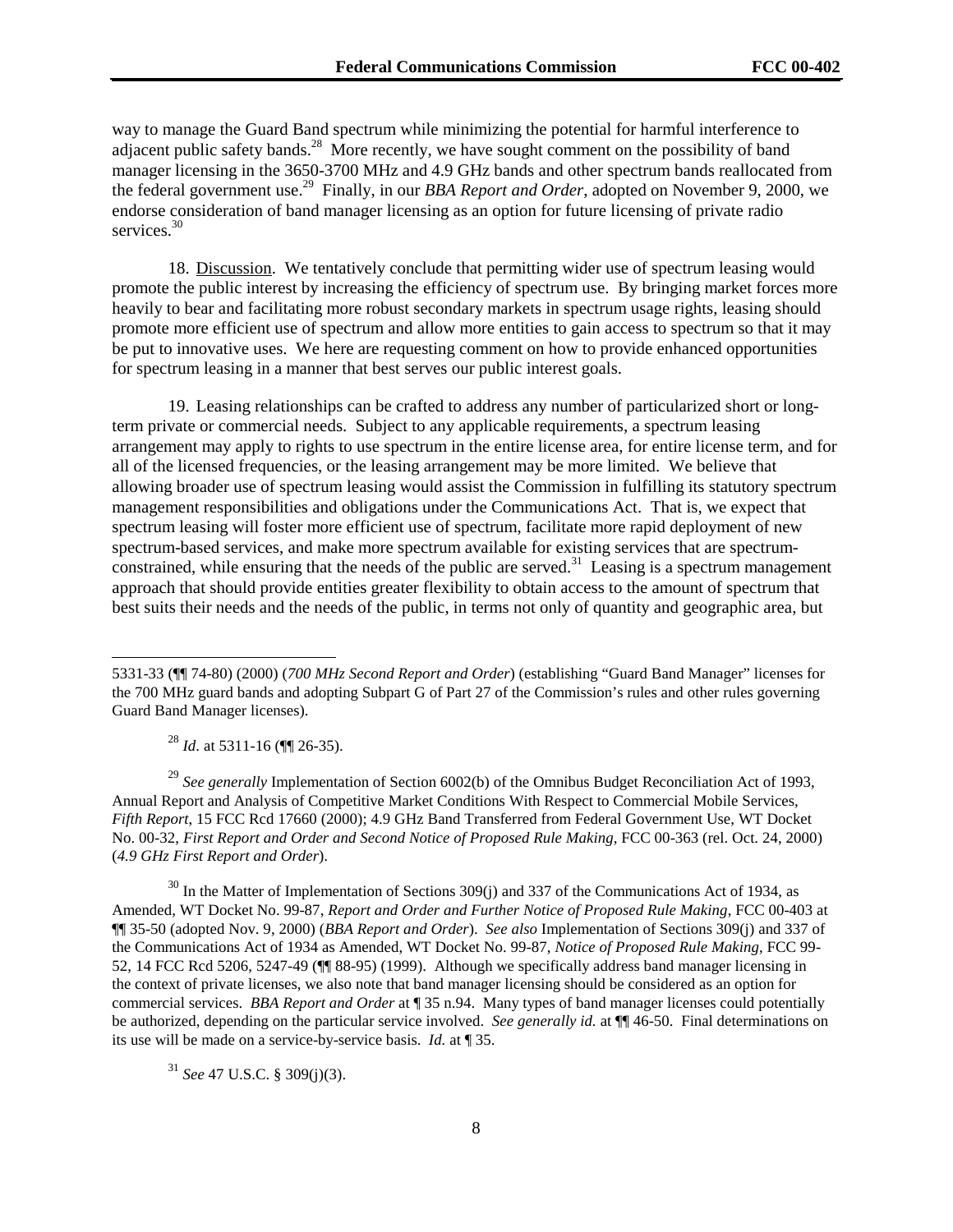also of duration.32 To the extent spectrum leasing arrangements would not require prior Commission approval, leasing provides a more flexible means of achieving the goals the Commission has long endorsed with respect to partitioning and disaggregation, including the freeing up of spectrum for a myriad of uses and innovations by a variety of potential users.<sup>33</sup>

20. Under the general concept of spectrum leasing advanced in this NPRM, we propose to allow licensees greater flexibility, consistent with the public interest and statutory requirements, to subdivide and apportion the spectrum and to lease their rights to use it to various third party users – in any geographic or service area, in any quantity of frequency, and for any period of time during the term of their licenses – without having to secure prior Commission approval. This market-based mechanism may enable many different types of spectrum users to satisfy their particular spectrum needs without requiring them to acquire a license or go through the Commission's procedures for assigning or transferring control of a license, or a partial license through partitioning, disaggregation, or a partial assignment.<sup>34</sup> By reducing transactional costs for users, we expect spectrum leasing to facilitate more intensive and efficient use of spectrum in both underserved areas and more congested areas. In sum, we believe that the additional flexibility afforded by spectrum leasing could benefit all concerned, including the licensee, the potential spectrum user, and the public.

21. We recognize that spectrum leasing may encompass a continuum of arrangements, from the leasing of excess capacity on a licensee's system to the leasing of the rights to use all of the licensed spectrum itself.<sup>35</sup> In certain ways, spectrum leasing conceptually resembles a kind of temporary

<sup>33</sup> *See, e.g.,* In the Matter of Geographic Partitioning and Spectrum Disaggregation by Commercial Radio Services Licensees, WT Docket No. 96-148, *Report and Order and Further Notice of Proposed Rulemaking*, 11 FCC Rcd 21831, 21843 (¶¶ 13-14) (1996) (*CMRS Partitioning and Disaggregation Order*); In the Matter of Amendment of the Commission's Rules to Establish Part 27, the Wireless Communications Service ("WCS"), GN Docket No. 96-228, *Report and Order,* 12 FCC Rcd 10785, 10834 (¶ 92) (1997) (*Part 27 Report and Order*) (potential users include private, small companies, regional telcos, and large companies). With respect to many licenses in the Wireless Radio Services, Commission rules permit partitioning and/or disaggregation of parts of a license. *See CMRS Partitioning and Disaggregation Order*, 11 FCC Rcd at 21833 (¶ 1). Partitioning is the assignment of geographic portions of a license. *Id.* Disaggregation is the assignment of discrete portions of frequency or "blocks" of spectrum licensed to a licensee. *Id.*

34 For some services, Commission rules permit partial assignment of licenses. *See* 47 C.F.R § 1.948. Partial assignment involves the assignment by site-by-site licensees of defined portions of area and frequencies.

<sup>&</sup>lt;sup>32</sup> "Spectrum: The Space Odyssey," Remarks of William E. Kennard Before the Industrial Telecommunications Association, October 5, 2000 (available at <http: www.fcc.gov/commissioners/kennard/ speeches.html>). *See also* "Principles For Reallocation of Spectrum to Encourage the Development of Technologies for the Telecommunications New Millenium, 14 FCC Rcd 19868, 19,871-72 (¶12) (1999) (*Spectrum Reallocation Policy Statement*); William E. Kennard, *A New FCC for the 21st Century* (August 1999) (citing, as a key policy initiative, the exploration of innovative assignment mechanisms, such as band managers, that promote efficiency through market forces and enable users to easily aggregate and disaggregate spectrum for varied uses); Gregory L. Rosston & Jeffrey S. Steinberg, *Using Market-Based Spectrum Policy to Promote the Public Interest*, 50 Fed. Comm. L.J. 87, 101 (1997) ("Users should have the flexibility to determine both the amount of spectrum they occupy and the geographic area they serve.").

<sup>35</sup> In the *BBA Report and Order*, we propose to consider, with respect to bands we allocate in the future, whether to permit a band manager in a particular service to act both as a spectrum broker that leases spectrum and as a user of its licensed spectrum. *BBA Report and Order* at ¶ 48.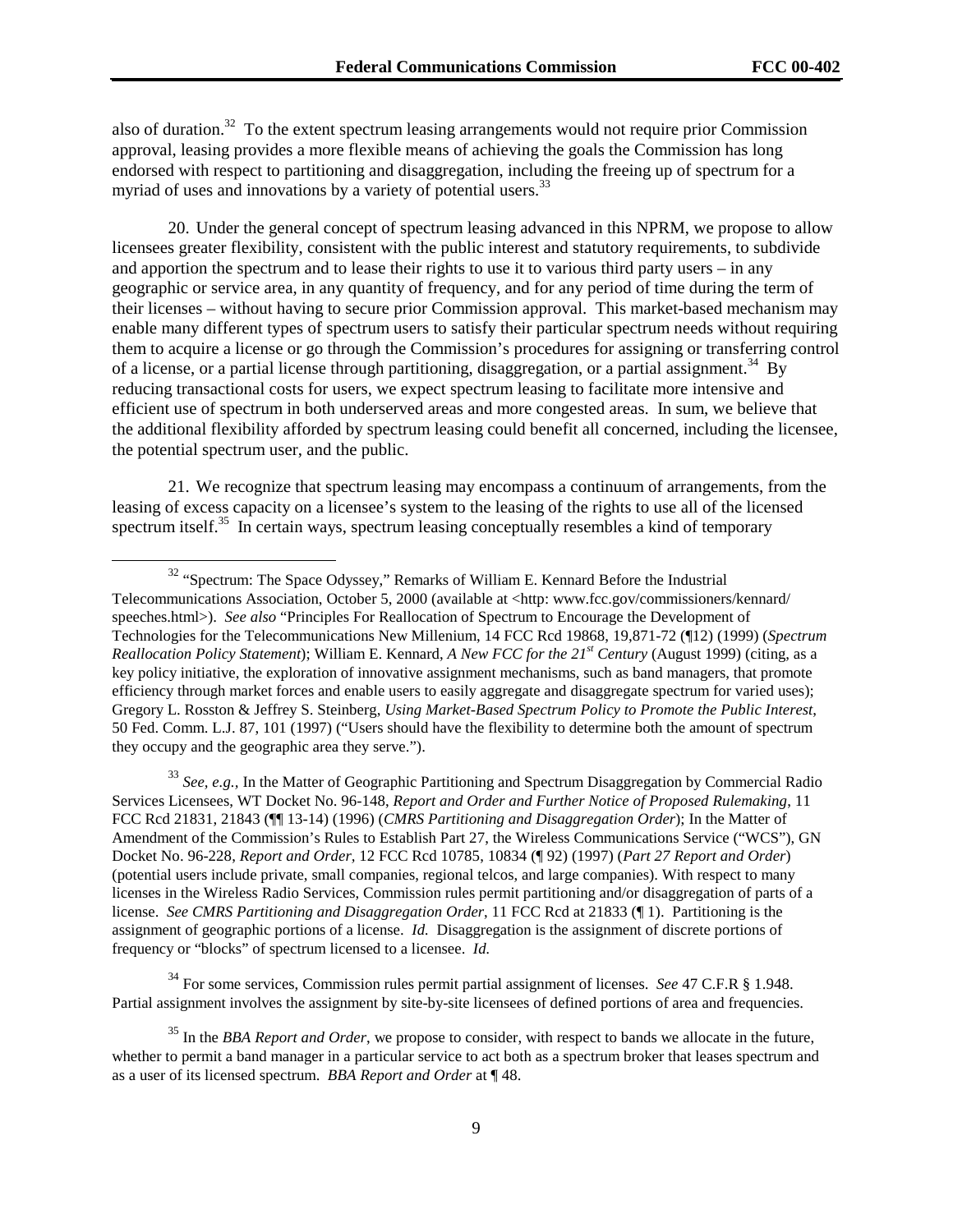partitioning, disaggregation, or partial assignment of a licensee's spectrum usage rights, without the complete and permanent transfer of control or assignment of the discrete leased portion of that spectrum license, and the full panoply of licensee responsibilities, to that particular lessee of spectrum usage rights ("spectrum lessee") for the remainder of the license term. As we have already noted above,  $36$  different types of spectrum leasing already are clearly authorized in some services. In many other services, however, uncertainty exists as to whether spectrum leasing arrangements are currently permitted under our rules, while in yet other services the rules are not sufficiently flexible to permit leasing. In this NPRM, we seek to clarify the kinds of spectrum leasing we will permit in the various wireless services.

22. We also seek comment on the potential role of band manager licensing as a vehicle for facilitating the leasing of the rights to use spectrum. In those instances to date in which we have adopted or proposed band manager licensing, we have envisioned band managers as a specifically designated class of licensees that engage in spectrum leasing as their core function. In the 700 MHz Guard Band, for example, because of the specific policy objectives we were seeking to implement for the band, we required that Guard Band Managers operate solely as spectrum brokers, prohibited them from using spectrum directly, and limited the amount of spectrum that they could lease to affiliated entities.<sup>37</sup> In many other wireless services, however, and particularly in commercial services, licensees typically operate in a market-driven environment and are subject to relatively few regulatory restrictions on their choice of technology or the type of service they may provide.<sup>38</sup> To facilitate leasing in such an environment, there may be less need to designate band managers as a specific "class" of licensees. Instead, the primary issue may be whether all licensees in such services should have the *option* to use some or all of their licensed spectrum in the same manner as a band manager, *i.e.*, to make spectrum available to third party users without the need for prior Commission approval, while retaining primary responsibility for compliance with the Commission's rules. Therefore, to the extent we adopt the general concepts of spectrum leasing discussed above, we seek comment on the degree to which band manager licensing is a necessary or appropriate vehicle to accomplish these objectives, and if so, in what services. Alternatively, to the extent that we conclude that we need not designate band managers as a specific licensee class, we seek comment on whether the rules we have applied to band manager leasing arrangements should be applied to leasing by licensees generally.

23. We invite comment on whether the general concept of spectrum leasing described in this section is appropriately defined, or whether it should be defined differently, more narrowly, or more broadly. We seek comment on the potential benefits of spectrum leasing. We also invite comment on what problems such an approach might raise. Are there parties, such as other licensees, spectrum users, and the public, that may not benefit from the wider use of spectrum leasing? We invite comment on the practical limits to various forms of such leasing. For instance, would potential spectrum lessees be willing to build out facilities if they would be leasing the rights to use spectrum for only a short period of time? Also, we request comment on whether, for the purposes of our general analysis, it matters whether the spectrum leasing involves leasing of excess capacity on a licensee's system or the leasing of the

59).

 $36$  See discussion in text above, in paragraph 16.

<sup>37</sup> *See generally 700 MHz Second Report and Order*, 15 FCC Rcd at 5311-16 (¶¶ 26-35), 5325 (¶¶ 57-

<sup>&</sup>lt;sup>38</sup> For example, PCS licensees may operate on a common carrier or private basis, may provide fixed or mobile service, and are not limited to use of a particular technical standard in their operations, provided that they comply with basic limitations on signal strength at their licensing area borders. *See* 47 C.F.R. § 24.3.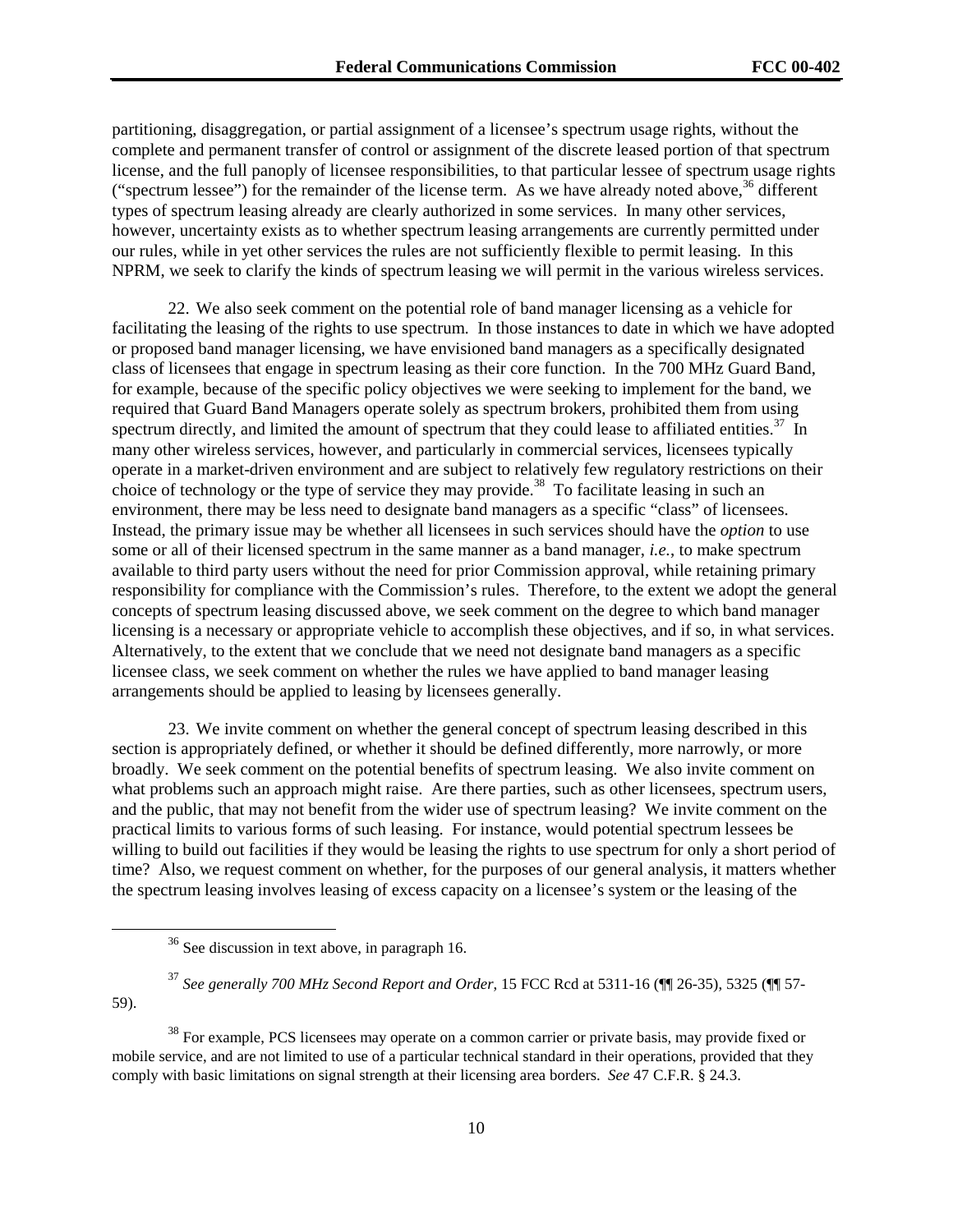rights to the use of the licensee's raw spectrum. We also seek comment on how spectrum leasing fits within the Commission's overall spectrum management and licensing responsibilities under the Communications Act.<sup>39</sup> Finally, we invite comment on whether we should consider other types of arrangements that would meet similar goals.

# **2. Spectrum Leasing Proposal**

### **a. Overview**

24. We propose in this section of the NPRM to apply the general spectrum leasing model, described above, to licenses in the Wireless Radio Services<sup>40</sup> in which licensees hold "exclusive" authority to use the licensed spectrum in their service areas.<sup>41</sup> We focus first on this category of licenses because there appears to be significant interest in leasing in this context, and the implementation concerns are less complicated than in some other services. Our proposals for this group of licenses present a framework for how the spectrum leasing concept might apply with regard to licensing issues that affect these particular licenses. By focusing our proposal on this specific set of licenses, we take one major step towards facilitating secondary markets in radio spectrum usage rights. We also invite more general comment, below, on whether this spectrum leasing model should be extended to other sets of wireless licenses.<sup>42</sup>

#### **b. Discussion**

25. We propose to clarify and/or revise our policies and rules to permit most Wireless Radio Services licensees with exclusive rights<sup>43</sup> to use licensed spectrum in their service areas to lease all or portions of their licensed spectrum for use by non-licensees.<sup>44</sup> We propose that these licensees be

 $41$  As we have already noted above, by "exclusive" rights we mean that the Commission's rules provide for mutual exclusivity in the event of competing applications in the same service.

 $42$  We note that a policy in favor of secondary markets is not intended to supplant our spectrum allocation process.

43 As we noted in footnote 19, *supra*, and in Section III.A.3(c), *infra*, we do not include in this NPRM those set of Wireless Radio Services authorized under Part 74, which predominantly involve radio and television broadcasting services. Nor do we include licenses in the Public Safety, Amateur Radio, Personal Radio, or Maritime and Aviation Services. *See* fn.19, above*.*

 <sup>39</sup> *See, e.g.,* 47 U.S.C. §§ 1, 301, 302, 303, 309, and 310. In section III.A.4, below, we also seek specific comment on the application of Section 310(d) of the Communications Act, as amended, and the Commission's current policies and rules regarding transfer of control, to these types of arrangements with third parties.

<sup>40</sup> This set of licenses is defined above and set forth in Section 1.907 of the Commission's rules. *See* fn.19, *supra*; 47 C.F.R. § 1.907. We note, however, that we do not intend in this NPRM to revisit any rules relating to the license authorization governing "Guard Band Manager" licensees as set forth in our recent *700 MHz Second Report and Order*. Those licensees already have express authority to lease spectrum. *See generally 700 MHz Second Report and Order*, 15 FCC Rcd at 5312-13 (¶¶ 27-29).

<sup>&</sup>lt;sup>44</sup> As discussed above, by "non-licensees" we refer to entities other than the licensee of the specific spectrum licensed, including an unlicensed entity, an entity licensed in some other market and/or service, or an entity licensed within the same market and/or service.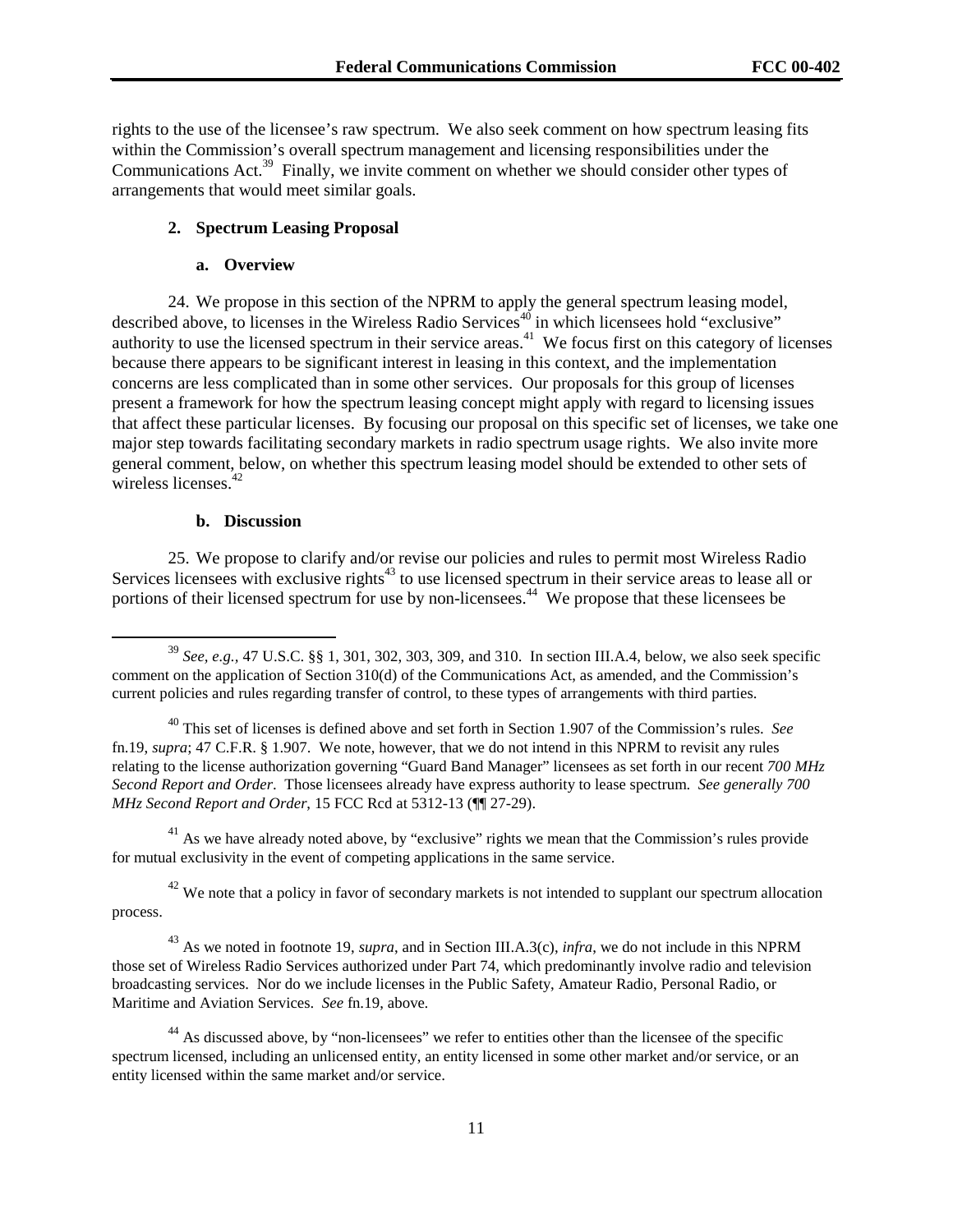permitted to lease spectrum usage rights in any amount of spectrum and for any period during the term of the license, so long as the non-licensee spectrum users – the "spectrum lessees" – comply with the technical and non-technical service rule requirements as discussed below. We apply our proposal to these particular licenses chiefly because, compared with the other Wireless Radio Services (*i.e.*, those in which licensees "share" spectrum), exclusive licenses raise the fewest and least complicated concerns relating to interference, frequency coordination, and restricted use.<sup>45</sup> We invite comment on this approach. We propose to permit not only leasing by these licensees to non-licensees, but also further subleasing by spectrum lessees to other non-licensees. We invite comment on this approach as well.

26. In this section, we first discuss our core requirement under this proposal that the licensee must retain ultimate responsibility for ensuring that a spectrum lessee complies with the requirements of the Communications Act and the applicable technical and service rules. We next address in more detail how our spectrum leasing proposal would be implemented with respect to our interference, frequency coordination, and other technical rules. Finally, we address implementation of our proposal with respect to our service rules, including rules relating to "attribution."<sup>46</sup>

#### **(i) Responsibility for compliance with Commission rules**

27. Overview. As a core feature of our proposal on leasing of spectrum usage rights, we propose that the licensee retain ultimate responsibility for ensuring that the spectrum lessee complies with the Act and the Commission's applicable technical and service rules.

28. Discussion. In this subsection, we invite comment on policies and rules we might adopt, or actions we might take, to ensure that the licensee meets this core responsibility with regard to the use of licensed spectrum being leased. We note at the outset that any requirements we would impose would be designed to ensure that the licensee had the full authority and duty to take whatever actions necessary to ensure the spectrum lessee's compliance with the Act and the rules. We do not intend to propose any requirements that would unnecessarily interfere with the ability of licensees and spectrum lessees to structure appropriately flexible arrangements.

29. *Licensee's ultimate responsibility for ensuring compliance.* As indicated, under our proposal the licensee would remain ultimately responsible to the Commission for compliance with all of the obligations of the Communications Act and our rules. We propose that, in the event of licensee or lessee non-compliance, the Commission would hold the licensee directly responsible and may take any action against the licensee provided for under our rules. We seek comment on this proposal. We also ask for comment on whether there are circumstances in which the Commission should hold a spectrum lessee responsible for its non-compliance with the rules in addition to, or instead of, the licensee. We seek comment, too, on how the licensee would remain ultimately responsible in the context of subleasing.

30. We also invite comment on whether we should impose any additional requirements on the licensee to ensure that each of its spectrum lessees complies with all of the applicable interference, technical, and service rules (as those rules may be revised, in this proceeding, with respect to spectrum leasing). Should there, for instance, be any "due diligence" required on the part of the licensee to ensure

<sup>&</sup>lt;sup>45</sup> Later in this NPRM, we inquire whether our spectrum leasing proposal should also be extended to those Wireless Radio Services licenses in which spectrum is shared.

 $46$  "Attribution" issues relating to ownership and eligibility arise with respect to a number of Wireless Radio Service licenses, as discussed more fully in Section III.A.2(b)(iii).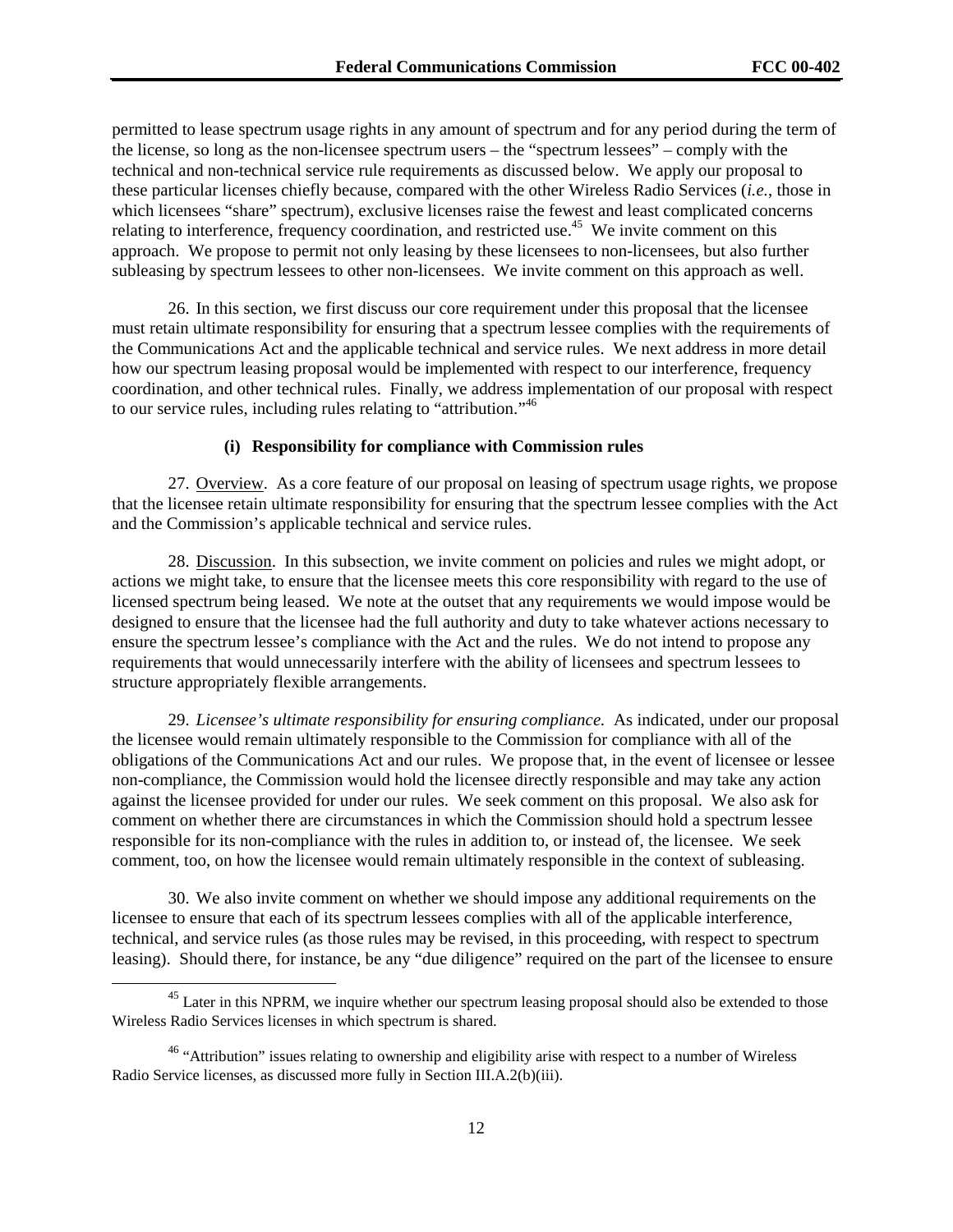its lessees' compliance? Should the spectrum lessee have to certify to the licensee that it complies with all rules? Should the licensee be required in some way to verify its lessees' compliance with the applicable rules? If the lessee is not also being held responsible, are there any requirements we need to place on the lessor? Another approach to ensuring that the licensee and spectrum lessee(s) meet their respective responsibilities could be to require all spectrum leasing arrangements to include certain contractual provisions defining, at a minimum, basic rights, obligations, and responsibilities of the licensee and the spectrum lessee(s) with respect to the Commission.<sup>47</sup> For instance, the contract could provide that the spectrum lessee agrees to comply with all applicable Commission rules, including those that may be imposed at a later time, accept FCC oversight and enforcement consistent with the licensee's license, and cooperate fully with any investigation or inquiry conducted by either the Commission or the licensee.<sup>48</sup> We seek comment on whether we should require contractual provisions along these lines or whether other measures are adequate to ensure compliance with the Commission's rules. We also invite comment on all of these issues in the context of subleasing. To the extent we impose requirements on the lessees to ensure compliance with technical and service rules, should those or similar requirements be extended to sublessees? What would be the respective responsibilities of the licensee and the spectrum lessee/sublessor in the context of subleasing?

31. *Enforcement issues.* In authorizing wider use of spectrum leasing, the Commission must maintain its ability to exercise its duty to ensure compliance with the Act, our policies, and our rules, and to take action regarding violations when they occur. Because our leasing proposal relies on a licensee retaining ultimate responsibility for ensuring compliance by its spectrum lessees, we concluded that licensees should be held responsible for the operations of their spectrum lessees.<sup>49</sup> Nonetheless, under the spectrum leasing provisions proposed in this NPRM, we tentatively conclude that this action would not relieve spectrum lessees of their individual responsibilities to comply with the Act, our policies, and our rules.

32. Under our leasing proposal, a lessee or sublessee would operate its mobile or fixed stations

<sup>48</sup> *See 700 MHz Second Report and Order*, 15 FCC Rcd at 5321-23 (¶¶ 48-50); *see also* 47 U.S.C. § 308(b). We also required that the contract provide the licensee the right to suspend or terminate the operation of the lessee's system, or have the ability to take other measures to resolve the interference until the situation can be remedied, if the licensee determines that there is an ongoing violation of the Commission's rules or that the lessee's system is causing harmful interference. *See 700 MHz Second Report and Order*, 15 FCC Rcd at 5322-23 (¶ 50). In addition, we required that spectrum leasing agreements stipulate that if the lessee refuses to comply with a suspension or termination order, the licensee will be free to use all legal means necessary to enforce the order. *Id.*

In addition to these provisions, mandatory contractual provisions might include: a requirement that if the licensee, or the Commission directly pursuant to its legal authority, tells the lessee or sublessee to reduce power or go off the air in response to an FCC enforcement concern, the lessee or sublessee must do so; and, that if the licensee's authority is revoked, cancelled, or modified, the lessee's or sublessee's rights are eliminated or modified to the same extent.

<sup>49</sup> *See* Section III.A.2(b)(i), above.

<sup>&</sup>lt;sup>47</sup> In authorizing spectrum leasing in the recent *700 MHz Second Report and Order*, we specifically required that all spectrum leasing agreements contain certain provisions detailing the nature of the spectrum leasing arrangement and applying all existing licensee obligations to the spectrum lessee. *See 700 MHz Second Report and Order*, 15 FCC Rcd at 5321-23 (¶¶ 46-50). As we recognized in our *BBA Report and Order*, because the rights and obligations of a band manager licensee might vary somewhat from service to service, the contractual requirements relating to a particular services might vary as well. *See BBA Report and Order* at ¶¶ 48-49.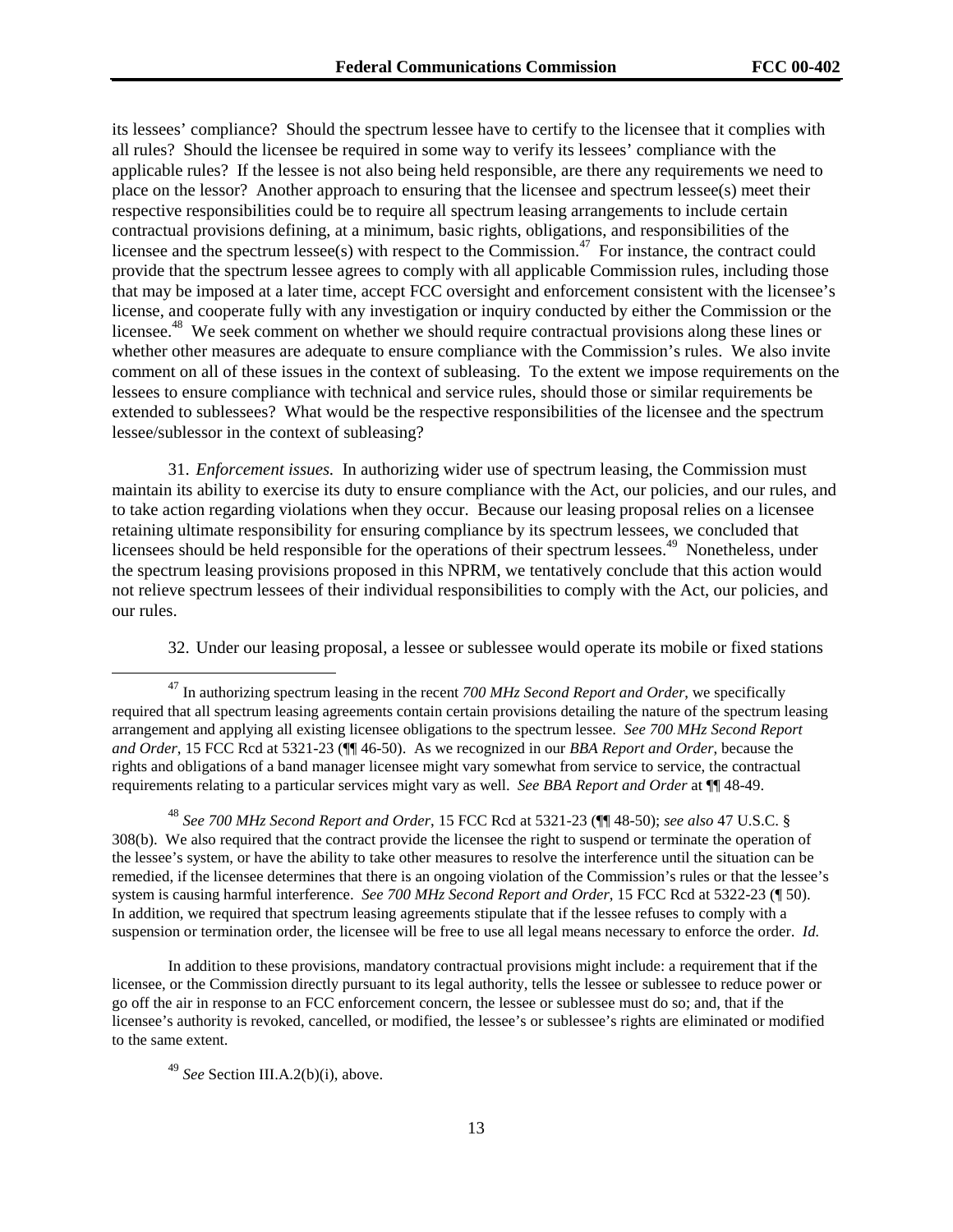under the authority included in the Commission license issued to the licensee. Thus, if a lessee operates outside the parameters of the licensee's authorization, the licensee would be subject to license revocation or other enforcement action. In addition, we seek comment on also holding the lessee directly responsible for violations of the Act or our rules. We note that in the 700 MHz Guard Band proceeding, we required that the agreement between the Guard Band Manager and users of its spectrum provide that the spectrum user must accept Commission oversight and enforcement.<sup>50</sup> We believe that requiring a similar written acknowledgement may be appropriate in this situation and seek comment on whether to adopt such a provision. Moreover, we tentatively conclude that spectrum lessees are independently responsible for adhering to the Commission's rules and regulations and should be subject to sanctions for noncompliance, including forfeitures under Section 503, subject to certain distinct procedural safeguards.<sup>51</sup> We seek comment on this tentative conclusion.

33. In addition, it may be necessary for the Commission to be able to obtain relevant information not only about the licensee, but also about spectrum lessees and sublessees. In the *700 MHz Second Report and Order*, we required the licensee leasing spectrum usage rights to maintain its written agreements with spectrum lessees and keep them current and available upon request for inspection by the Commission and its representatives.<sup>52</sup> We seek comment on whether, under the proposal we set forth in this NPRM, we should place similar requirements upon licensees that lease their rights to use spectrum. We also seek comment on whether we should require lessees to maintain copies of spectrum leasing agreements and to keep them current and available upon request by Commission representatives. We request additional comment on other ways in which the Commission might effectively exercise its authority to ensure that when licensees and spectrum lessees enter into spectrum leasing arrangements, they comply with the Act, our policies, and our rules. Again, we seek comment on how these possible requirements would be implemented with regard to subleasing.

34. *Contractual disputes*. The spectrum leasing proposals in this NPRM, if adopted, may at times result in disputes between licensees and lessees regarding compliance with contractual terms. We tentatively conclude that such disputes should be resolved in the same manner that parties would resolve commercial disputes arising under contract, such as through the courts or some other means of dispute resolution (*e.g.,* arbitration panels or mediators). We seek comment on this tentative conclusion, and what role, if any, the Commission should have in resolving such disputes. For instance, we seek comment on whether, to the extent a licensee is unable or unwilling to resolve such disputes in a timely fashion, we should permit the aggrieved party to file a complaint with the Commission.<sup>53</sup>

### **(ii) Interference, frequency coordination, and other technical rules**

35. Background. At the heart of the Commission's concerns and obligations relating to Wireless

<sup>52</sup> *700 MHz Second Report and Order*, 15 FCC Rcd at 5322-23 (¶50). As we have already noted above, in footnote 40, our spectrum leasing proposal would not alter the existing licensing scheme for "Guard Band Managers," as set forth in the *700 MHz Second Report and Order*.

53 In our *700 MHz Second Report and Order* on Guard Band Managers, we allow such an aggrieved party to file a complaint with the Commission under these circumstances. *700 MHz Second Report and Order*, 15 FCC Rcd at 5323 (¶ 51).

 $50$  47 C.F.R. § 27.602(e).

<sup>51</sup> *See* 47 U.S.C. § 503(b)(5).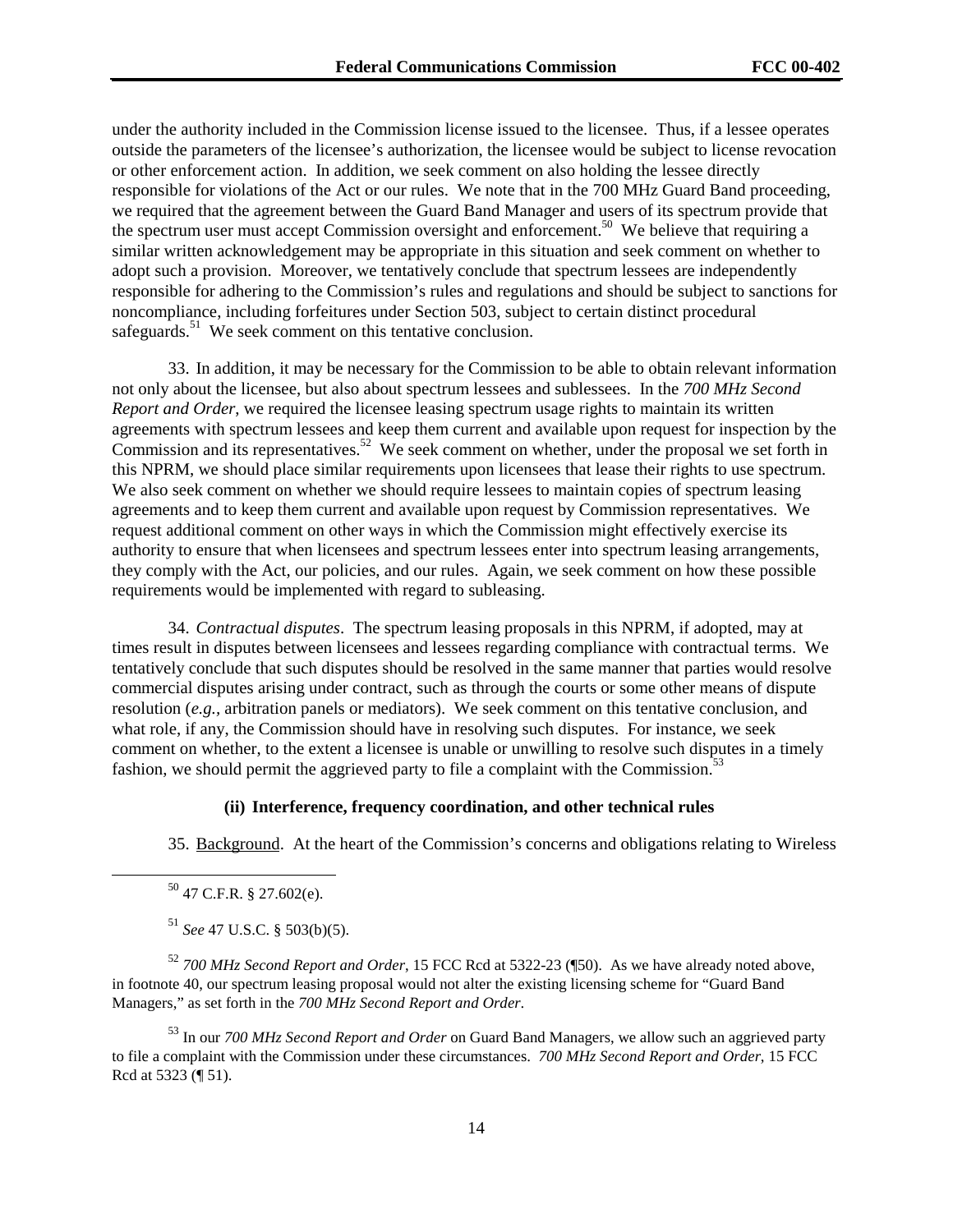Radio Services licenses is the need to protect the public and licensees providing service to the public from interference caused by other authorized or unauthorized users of spectrum. For geographic area licenses, our interference rules require that licensees protect adjacent geographic area licensees along the border of the license areas. Our interference rules for cellular licensees similarly require that licensees protect adjacent cellular licensees from interference. Interference concerns involving geographic licensees that overlay site-by-site licensees are more complicated.<sup>54</sup> These overlay geographic licensees must not only protect adjacent geographic area licensees from interference, but also must protect incumbent site-by-site licensees from interference. Similarly, site-by-site licensees must protect adjacent licensees as well as the overlaying geographic licensees from interference. In addition, these overlay geographic and site-by-site licensees must comply with strict service-specific rules that require them to prevent harmful interference to co-channel or adjacent licensees, meet certain technical requirements, and meet emission mask standards that protect other licensees  $(e.g.,$  public safety).<sup>55</sup> For point-to-point licenses, our rules require licensees to coordinate frequencies with other existing licensees.

36. Discussion. Under our proposal, the licensee retains ultimate responsibility to ensure that the spectrum lessee complies with all of the interference, frequency coordination, and other technical rules applicable to the licensed spectrum being leased.

37. *Interference and frequency coordination.* We tentatively conclude that the licensee would be responsible for ensuring that all spectrum lessees comply with the interference rules applicable to the license. We seek comment on how this requirement would work in practice. For instance, we seek comment about the extent to which the licensee must directly be involved in overseeing the lessee's compliance. Should the lessee instead of the licensee be permitted to resolve interference and frequency coordination matters with other licensees (*e.g.,* co-channel coordination), in the same or adjacent markets or service areas? In a similar vein, should lessees have the authority to "consent" to service extensions or short-spacing agreements by adjacent licensees?<sup>56</sup> We invite comment on these interference-related issues and the nature of the licensee's oversight of the spectrum lessee's activities. How would the licensee exercise this responsibility in the context of subleasing? We also seek comment on what role, if any, the Commission should play with respect to these interference-related issues.

38. As mentioned above, interference issues are more complicated in the context of site-by-site licenses. We seek specific comment describing how site-by-site licensees and lessees will continue to meet the existing service-specific interference and technical rules under spectrum leasing arrangements. We also recognize that many small-business commercial site-by-site licensees (*e.g*., Specialized Mobile

55 47 C.F.R. § 90.210.

<sup>&</sup>lt;sup>54</sup> In recent years, the Commission has been transitioning from site-by-site licensing to geographic area licensing in many services by auctioning overlay geographic area authorizations. Under these overlay licensing schemes, incumbent site-by-site licensees are prevented from expanding their systems beyond their existing interference contours into the surrounding geographic area license. *See generally* Amendment of Part 90 of the Commission's Rules to Facilitate Future Development of SMR Systems in the 800 MHz Frequency Band, Implementation of Sections 3(n) and 322 of the Communications Act – Regulatory Treatment of Mobile Services, GN Docket No 93-252, Implementation of Section 309(j) of the Communications Act – Competitive Bidding, PP Docket No. 93-253, *First Report and Order, Eighth Report and Order and Second Further Notice of Proposed Rulemaking*, 11 FCC Rcd 1463 (1995). Overlay licenses are found in the following services: 800 MHz SMR, Paging and Radio Telephone Service, 39 GHz Service, and 24 GHz Service.

<sup>56</sup> *See* 47 C.F.R. § 22.912 (consent); 47 C.F.R. § 90.621(b)(4) (short-spacing).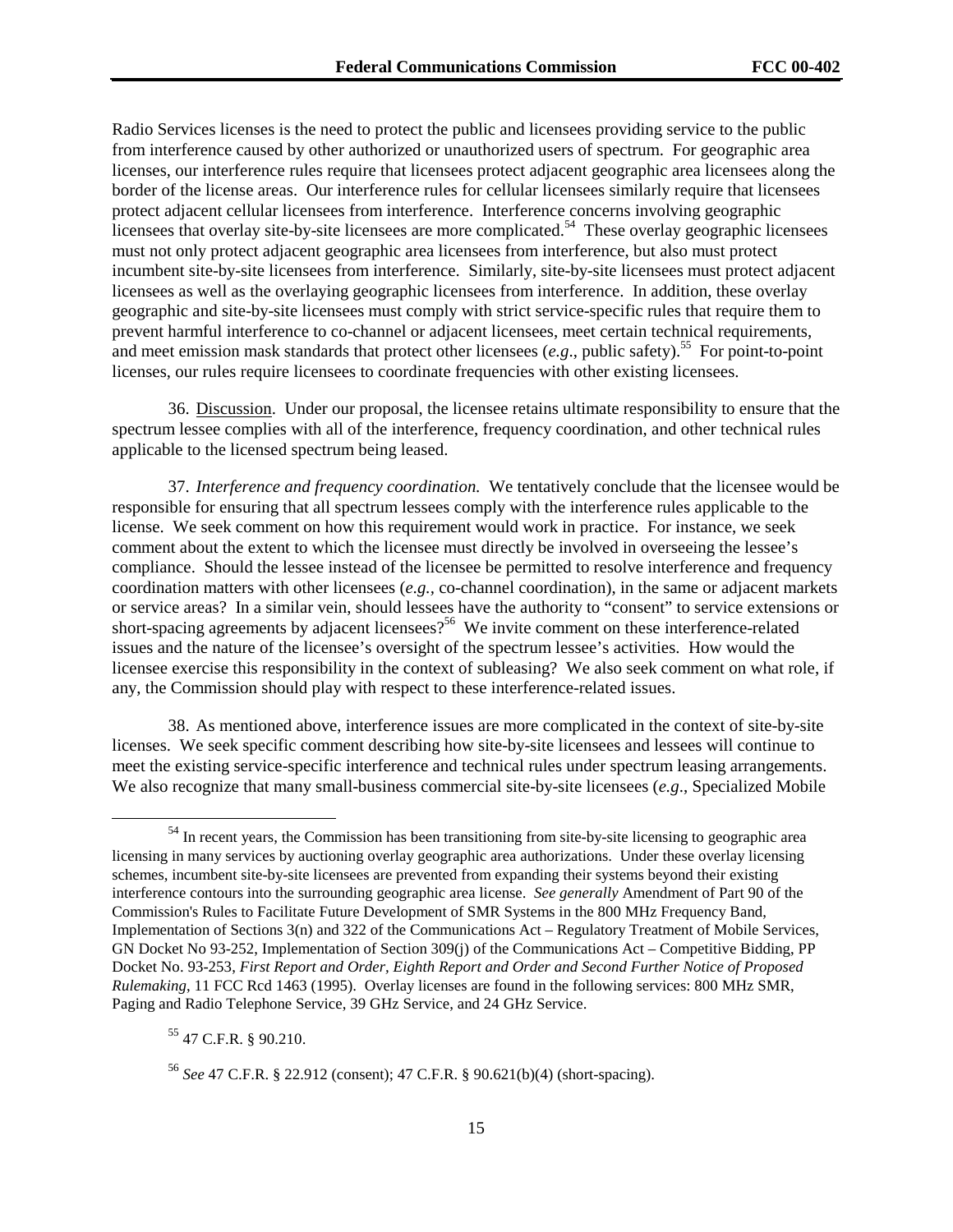Radio (SMR) or paging) could utilize leasing to combine or pool their systems and create larger and more flexible wide-area systems. We seek comment regarding specific rules that the Commission would need to relax to allow these and other spectrum leasing arrangements.

39. We also seek comment on spectrum leasing in the context of point-to-point licenses. We note it may not be possible to lease the use of spectrum with respect to point-to-point spectrum used for private, internal communication licensed under Part 101 of the Commission's rules. Point-to-point links cannot be divided and leased without breaking the end-to-end link (*e.g.*, a pipeline control and monitoring system). Point-to-point licensees may, however, have "excess capacity" available for leasing on a private or common carrier basis. We thus seek comment on any clarifications that would be necessary to facilitate the ability of point-to-point licensees to lease capacity.

40. *Other technical rules.* Similarly, we also tentatively conclude that the spectrum lessee would be required to comply with all other technical rules applicable to the licensed spectrum. Examples of these rules include equipment requirements (*e.g.*, tower height and power output), equipment authorizations, emission mask requirements, radio frequency (RF) safety standards, and spectral efficiency standards.<sup>57</sup> As would be true of the licensee, the spectrum lessee may, however, modify stations without prior Commission approval, as permitted by the applicable rules for the licensed service.<sup>58</sup> In cases in which individual Commission review is required, the licensee would be required to file the application and obtain appropriate approvals or authorizations. We realize, however, that a licensee might bear a significant administrative burden under this proposal if it chose to lease a substantial portion of its licensed spectrum. Therefore, we also invite comment on possible variations to this approach, including whether the spectrum lessee should be more directly responsible for compliance with the rules. We seek comment on what costs and benefits are associated with allowing lessees or sublessees to be responsible for routine, day-to-day interactions with the Commission. We seek comment on the appropriate role for lessees and sublessees. For example, could the lessee assume the responsibility for filing applications for fill-in sites or modifications to existing facilities where required under the rules?

#### **(iii) Service rules**

41. Background. A variety of non-technical service rules apply to licenses in the Wireless Radio Services, depending on the particular service involved. For instance, qualification and eligibility rules apply to all licenses, though some are more restrictive than others. For many licenses, a set of "attribution" rules have evolved that are used to determine not only which entities might be eligible to become licensees, but which entities might have forms of control pertaining to a licensee. For some Commercial Mobile Radio Services (CMRS) licenses, our rules place certain aggregation limits on the amount of spectrum that entities may hold in a particular geographic area. There generally are construction or substantial service requirements applicable to each service. For some licenses assigned by competitive bidding, our rules make bidding credits of different amounts available to small businesses.<sup>59</sup> Depending on the regulatory status of licensees, the Communications Act and our rules place differing regulatory requirements on the licensee. Many services are restricted to a particular

 <sup>57</sup> *See, e.g.,* 47 C.F.R. § 90.210.

<sup>58</sup> *See* 47 C.F.R. § 1.929.

<sup>59</sup> *See, e.g.,* 47 C.F.R. §§ 1.2110; 24.709.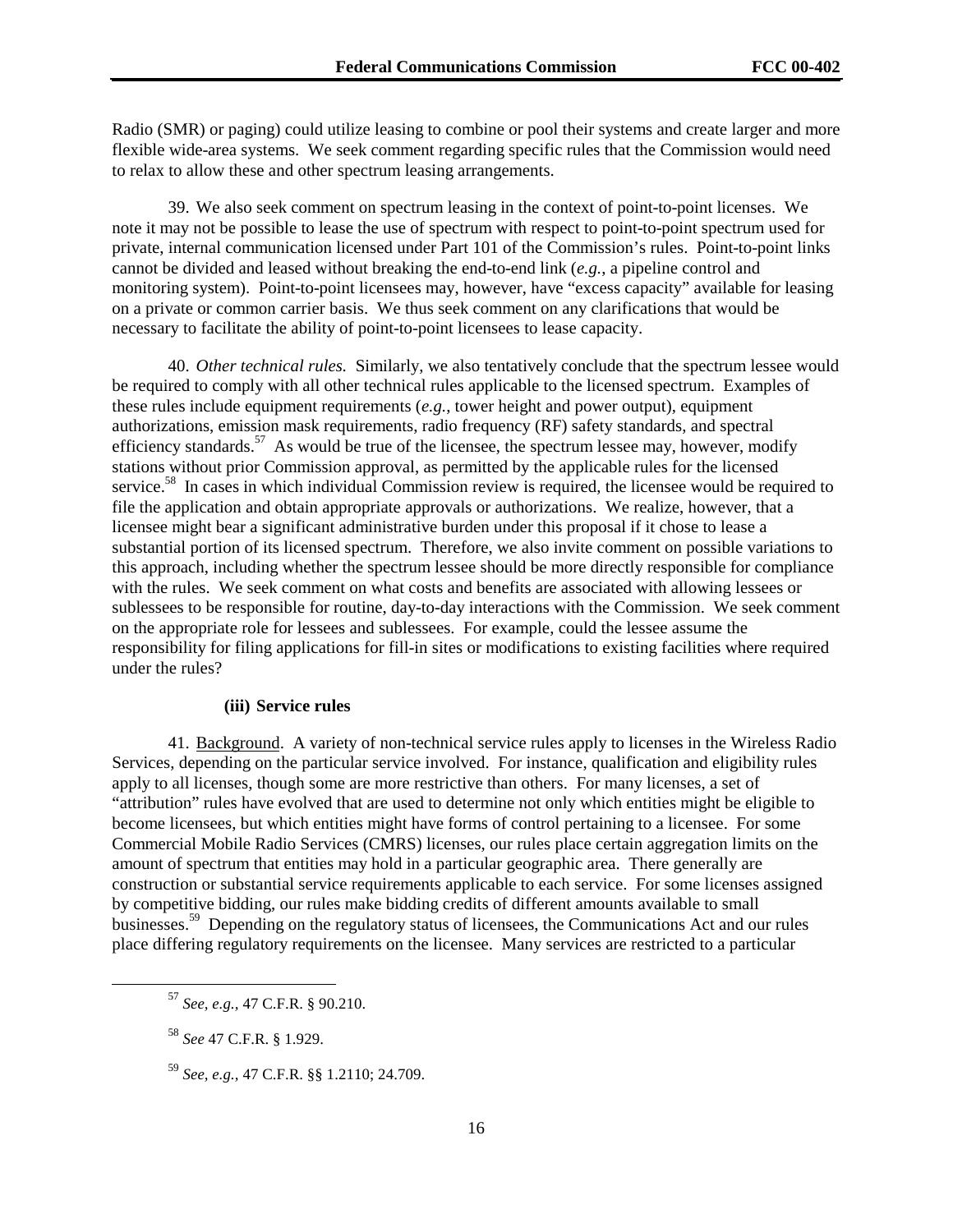regulatory classification, such as common carrier or private, while in other services the licensee has the option of choosing its regulatory status. Each service has its own set of rules necessitating certain reporting and filing requirements. Finally, all of the licenses are for a term of years, subject to renewal so long as applicable conditions are met.

42. Discussion. In this NPRM, we seek comment on the extent to which the existing service rules applicable to licensees should apply to spectrum lessees as well. In considering these issues, we seek to assess what measures can be taken to facilitate leasing, while at the same time ensuring that our approach does not invite circumvention of the underlying purposes of our service rules.

43. In the discussion that follows, we set forth and seek to examine a continuum of possible approaches to this issue. At one end of the continuum, one proposal would be to make all service rules that are applicable to the licensee applicable to the lessee as well. We examine and clarify how such a proposal might be implemented, and seek comment. We recognize, however, that strict adherence to such a proposal might unnecessarily impede the development of many kinds of spectrum leasing arrangements that would serve the public interest. Thus, at the other end of the continuum, we also set forth and seek comment on proposals under which spectrum lessees would not be subject to the same service rules as licensees. There may well be contexts in which such an approach would be justified, especially in the case of short term spectrum capacity leases. Ultimately, we seek to develop a record regarding how our service rules should be crafted in the context of spectrum leasing in order to facilitate secondary markets without circumventing the underlying purposes of the rules.

44. *Qualification, eligibility and use restrictions.* As indicated above, one possible proposal would be to apply the qualification and eligibility rules applicable to the licensee of any particular service to the entity seeking to lease the licensed spectrum.<sup>60</sup> Under such a proposal, licensees would be responsible for ensuring that the same rules that restrict their qualification or their eligibility would restrict the respective qualification or eligibility of entities seeking to enter into spectrum leasing arrangements. We also seek comment on a different proposal, under which we would not require lessees to meet the same qualifications as that of the licensee. In what circumstances would such requirements not be necessary, without undermining the underlying purposes of the particular service rule? Are there any implementation considerations we should take into account in this context?

45. To the extent we determine that the qualification and eligibility rules should apply to lessees, we seek comment on how this approach could be implemented. Should, for example, the licensee be required to certify that each spectrum lessee would meet the applicable qualification and eligibility criteria? Should there be any "due diligence" requirements placed on the licensee for determining whether a potential spectrum lessee would meet the qualification requirements and eligibility restrictions under the applicable service rules? We have allowed licensees and/or foreign entities seeking to acquire or become licensees the opportunity to seek declaratory rulings regarding application of the foreign ownership restrictions. Should we afford the same opportunity to spectrum lessees, and if so, how would we implement this under this approach? Finally, how would this approach be implemented with regard to subleasing?

46. A number of eligibility and use restrictions also apply in the context of private and commercial services. For example, eligibility in the Private Land Mobile Radio Services (PLMRS) is

 $60$  These include foreign ownership restrictions pursuant to Section 310 of the Communications Act and the Commission's rules. 47 U.S.C. § 310.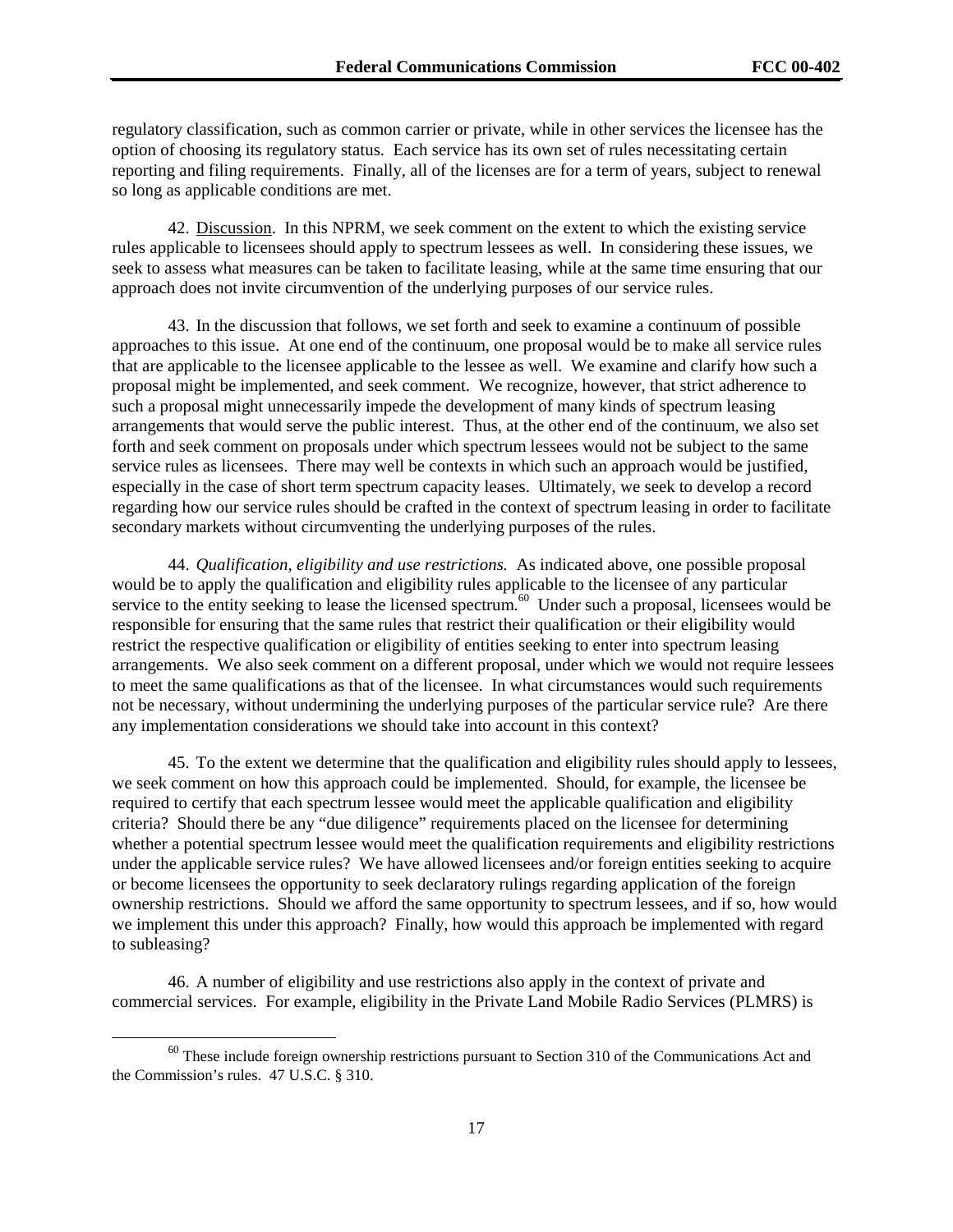limited to those entities using radio spectrum for particular purpose(s) designated in the service rules, *i.e*., Public Safety and Business-Industrial/Land Transportation entities.<sup>61</sup> In addition, licensees in certain PLMRS bands are limited to non-commercial use of the spectrum, *i.e*., licensees may use spectrum on a private internal use basis, but may not offer wireless service on a commercial basis to others. In other cases, international treaty obligations restrict the uses to which certain spectrum may be put (*e.g.,* paging). If we applied these use restrictions to spectrum lessees as we apply them to licensees, leasing would be restricted only to entities that would themselves be eligible to obtain a license in the same service. Similarly, lessees would be subject to the same restrictions on use of spectrum that apply to the licensees of that spectrum. We seek comment on such a proposal. Is such an approach sufficiently flexible to allow application of secondary market principles, including spectrum leasing, to services that have certain types of use restrictions? We also seek comment on alternative approaches we might take. For example, in private services that require licensees to use spectrum on a non-commercial basis, such use restrictions would arguably preclude a licensee from engaging in commercial spectrum leasing, even to other entities that intend to use the spectrum for non-commercial purposes. We seek comment on whether we should allow leasing under these circumstances, and what restrictions, if any, should apply. We also seek comment on an alternative proposal, in which we would not apply these eligibility and use restrictions to lessees in this context. In what circumstances should these restrictions not apply?

47. In addition, we note that certain PCS C- and F-block licenses are restricted to businesses that qualify as "entrepreneurs" under our service rules.<sup>62</sup> Under those rules, the "entrepreneur" licensee is prohibited from transferring the license to non-entrepreneurs for a period of five years,<sup>63</sup> or in some cases until that licensee can establish that it has satisfied the first set of performance requirements.<sup>64</sup> Under a proposal that would apply rules to the lessee that are applicable to the licensee, spectrum leasing for these "entrepreneur" licensees would be restricted to other "entrepreneur" entities. We seek comment on such a proposal. We also seek comment on alternative proposals. Do these restrictions on "entrepreneurs" make sense in the context of spectrum leasing? For instance, should "entrepreneur" licensees be restricted to leasing to other "entrepreneur" entities if only excess capacity is being leased? To the extent any proposals are advanced, we request that commenters explain how such proposals would be consistent with the underlying purpose of those policies and rules. Finally, we request comment on how any proposal would work in the context of subleasing.

48. *Attribution rules.* For many licenses, we have established various attribution rules that affect which entities might be licensees as well as what other interests entities may have in licenses that raise

 <sup>61</sup> *See, e.g.,* 47 C.F.R. § 90.35. While commercial radio providers offer communications services as their end product, private land mobile wireless licensees use radio as a tool to enhance the safety and/or efficiency of their non-communications businesses. This difference is the foundation of the different regulatory treatments afforded to private, as opposed to commercial, wireless services.

 $62$  We note that we recently revised our rules to allow, in some instances, entities other than "entrepreneurs" to bid for and obtain certain C- and F-block licenses. *See* Amendment of the Commission's Rules Regarding Installment Payment Financing for Personal Communications Services (PCS) Licensees, WT Docket No. 97-82, *Sixth Report and Order and Order on Reconsideration*, FCC 00-313 (rel. Aug. 29, 2000) (*Sixth Report and Order*). The eligibility restriction discussed above would not apply to licensees that do not quality as "entrepreneurs." *Id.* at ¶¶ 17-29.

<sup>63</sup> *See* 47 C.F.R. § 24.839(d).

<sup>64</sup> *See Sixth Report and Order* at ¶¶ 49-51.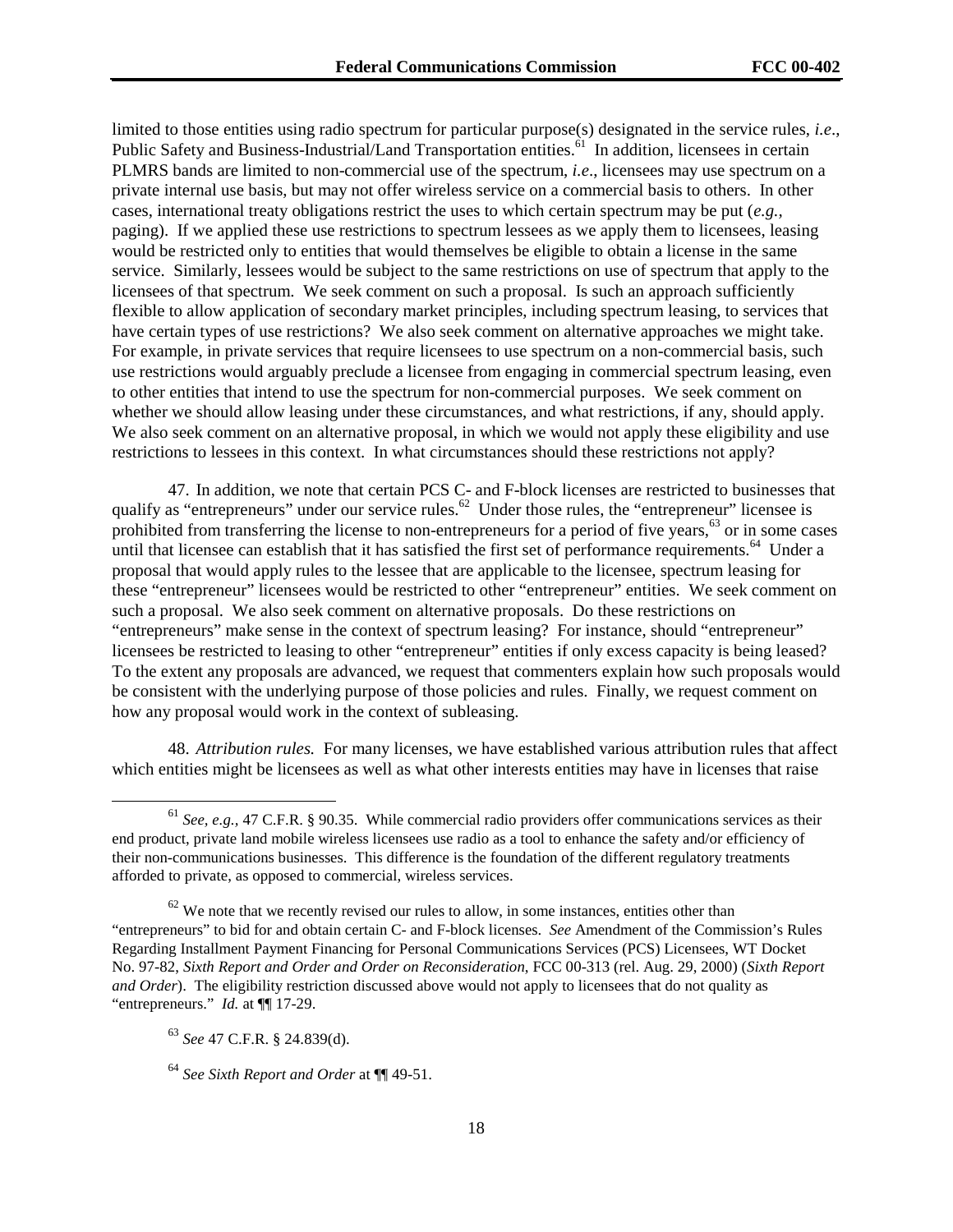issues under various Commission policies and rules. For instance, we rely on attribution rules to determine whether applicants for auctioned licenses are eligible for bidding credits or may elect to pay under an installment payment plan (which concern other service rules, discussed further below).<sup>65</sup> We also rely on attribution rules to determine whether spectrum is attributable under the CMRS spectrum cap rule (also discussed below). One possible approach to addressing these service rules in the leasing context would be to require the attribution rules applicable to a licensee to be applied to a spectrum lessee as if that lessee were the licensee. We seek comment on this approach. We also seek comment on alternative proposals with regard to our attribution rules in the context of spectrum leasing. In what circumstances should we not apply our attribution rules to lessees? Why would such circumstances not circumvent the underlying purposes of our rules? To the extent we determine that attribution rules should apply to lessees, we also seek comment on how best to ensure that licensees and lessees comply with those rules. Should, for instance, licensees and/or lessees have to certify that they comply with the applicable attribution rules, and if so, to whom must they certify?<sup>66</sup> Are there any additional compliance concerns raised with regard to subleasing?

49. *Aggregation limits.* With regard to the aggregation limit or "spectrum cap" that applies to some licenses, one approach would be to apply that aggregation limit to any of the licensed spectrum leased.<sup>67</sup> Under this approach, if an entity leases any licensed spectrum that falls under the CMRS spectrum cap rule,<sup>68</sup> the amount of spectrum leased is attributable under current rules both to the licensee and to the spectrum lessee for the purpose of determining compliance with the cap.<sup>69</sup> We seek comment on such a proposal. We also request comment on possible alternative proposals, including not applying the CMRS spectrum cap to spectrum leasing. In what instances does spectrum leasing not raise concerns about market concentration that the CMRS spectrum cap seeks to address? For instance, to the extent a licensee only leases its system's excess capacity to a lessee, should the leased spectrum be attributable to the lessee in the same manner as it would be to a lessee that leases the right to use the licensed spectrum? Should spectrum not be attributable in cases in which a lessee leases licensed spectrum only for a short period of time in order to temporarily address spectrum constraints as it moves to implement more spectrum-efficient technologies? If so, what period of time would constitute a short-term lease that should not be attributable to the lessee? Are there other circumstances under which leased spectrum should not be attributable to the lessee for purposes of the cap? Should the leased spectrum no longer be attributable to the licensee for the duration of the lease? We request that those commenters proposing any alternative approach should explain how that alternative would not raise market concentration concerns that the CMRS spectrum cap seeks to address.

<sup>68</sup> *See id.*

 <sup>65</sup> *See generally* Amendment of Part 1 of the Commission's Rules – Competitive Bidding Procedures, WT Docket No. 97-82, *Order on Reconsideration of the Third Report and Order, Fifth Report and Order, and Fourth Notice of Proposed Rule Making*, FCC 00-274 (rel. Aug. 24, 2000) (*Part 1 Fifth Report and Order*).

<sup>&</sup>lt;sup>66</sup> Under our rules, we require that entities applying to the Commission to obtain licenses must certify that they would be in compliance with the applicable attribution rules.

<sup>67</sup> *See, e.g.,* 47 C.F.R. § 20.6 (CMRS spectrum aggregation limit).

<sup>&</sup>lt;sup>69</sup> We note that we are commencing, later this year, our biennial review of the CMRS spectrum cap, in which we will determine whether to retain, modify, or eliminate the cap. To the extent that we determine to modify or eliminate the CMRS spectrum cap following that review, the requirements with respect to spectrum lessees will also be modified or eliminated.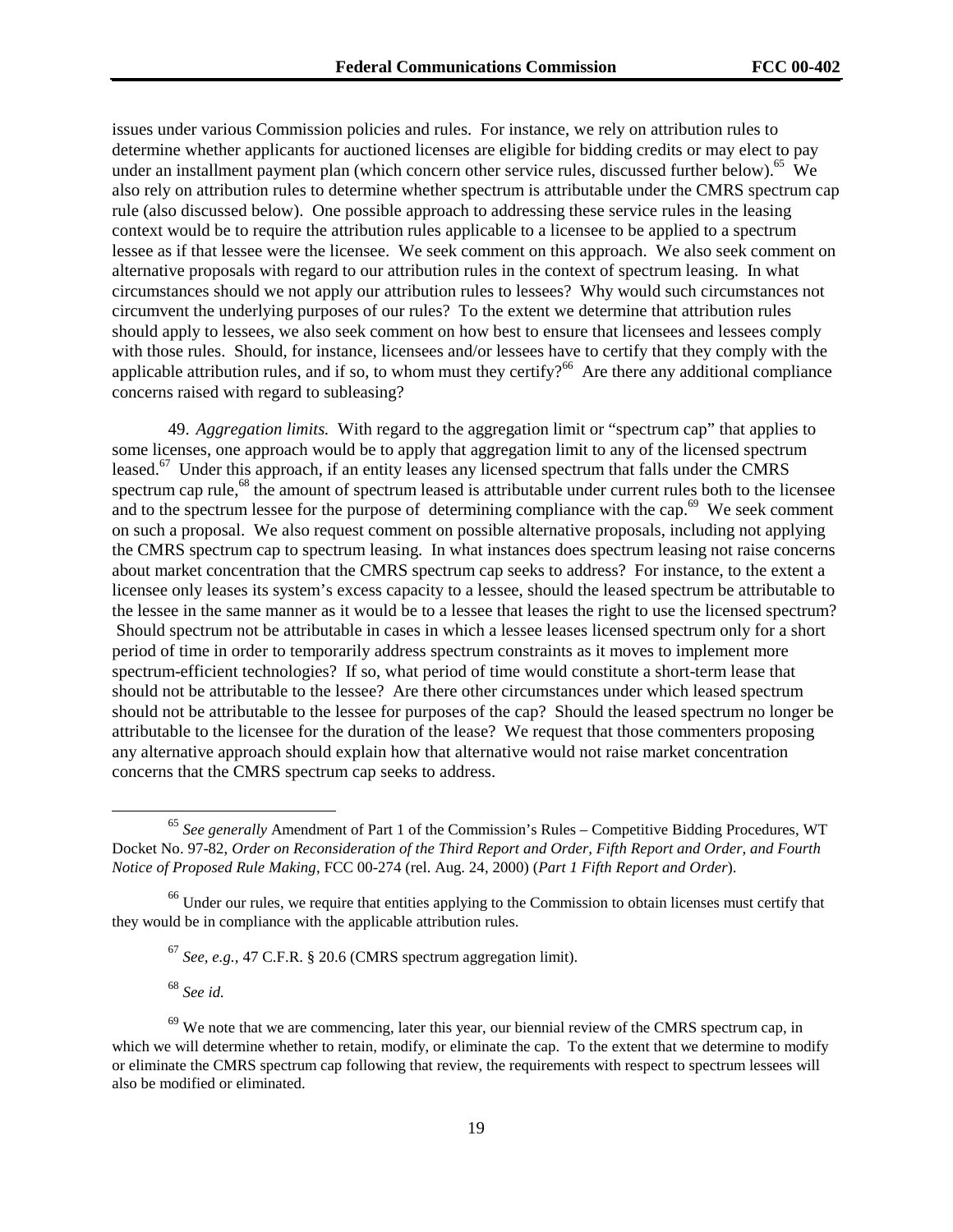50. *Construction or substantial service requirements.* Because a spectrum lessee operates under the authority granted to the licensee, we propose to permit a licensee to rely on the activities of its lessee(s) when establishing that the licensee has met the applicable construction, substantial service, or similar requirements. For instance, if the construction requirements require that the licensee provide coverage of a certain number of square kilometers, or a percentage of geographic area or population, $\frac{70}{10}$ then the activities of the licensee and its spectrum lessee(s), when considered together, must provide that amount of service. Similarly, if "substantial service" is required,  $\frac{71}{1}$  the licensee could establish that this requirement has been met by service that it and its spectrum lessees together are providing. By adding the flexibility to allow the applicable requirements to be met by consideration of both the licensee's and its lessee(s)' construction or services, this proposal enables build-out to be achieved in the most economic fashion and thus promotes more rapid build-out. In establishing that the applicable requirements have been met, the licensee would be required to submit adequate proof of the nature and extent of services provided by it and its lessee(s). In considering this proposal, we seek comment on whether a licensee should be able to rely on services provided by short-term lessee(s) for purposes of meeting its requirements. We also invite comment on any other proposal that we should consider regarding compliance with these requirements in the context of spectrum leasing.

51. We tentatively conclude that the construction or substantial service requirements should not include any specific reporting requirements pertaining to the leased spectrum other than any reporting that is done by the licensee to demonstrate its own compliance. We seek comment on this proposal, including alternative proposals such as to create an annual or other periodic reporting requirement whereby the licensee supplies us with basic information about the total number of spectrum lessees and the amount of spectrum being used by the lessees, the general nature of the lessee's spectrum use, and the length of duration of each lease agreement.<sup>72</sup> If so, should licensees also be required to indicate which of the spectrum lessees are affiliates? Should this information be made publicly available, and if so, would that help facilitate the development of secondary markets in this spectrum? In addition, should we require any reporting by spectrum lessees?

52. *Bidding credits, installment payments, and unjust enrichment*. Bidding credits for small businesses are often made available for particular auctioned licenses. In addition, installment payment plans were available with respect to licenses won in certain past auctions.

53. If we applied the existing rules to spectrum lessees, then if a licensee that received bidding credits or participates in an installment payment plan wishes to lease its rights to use portions of its licensed spectrum to an entity that would not meet the eligibility standards for a similar bidding credit, we would require the licensee to reimburse the government for unjust enrichment.<sup>73</sup> We seek comment such an approach, and how it could be implemented. In particular, how would unjust enrichment be calculated and the government notified and reimbursed. Our partitioning and disaggregation rules may

 $72$  We require this type of annual reporting requirement for the Guard Band Manager, and we will make it publicly available. *See 700 MHz Second Report and Order*, 15 FCC Rcd at 5333 (¶¶ 79-80).

<sup>73</sup> *See* 47 C.F.R. § 1.2111(d).

 <sup>70</sup> *See, e.g.,* 47 C.F.R § 203.

<sup>71</sup> *See, e.g.,* 47 C.F.R §§ 90.665; 90.685.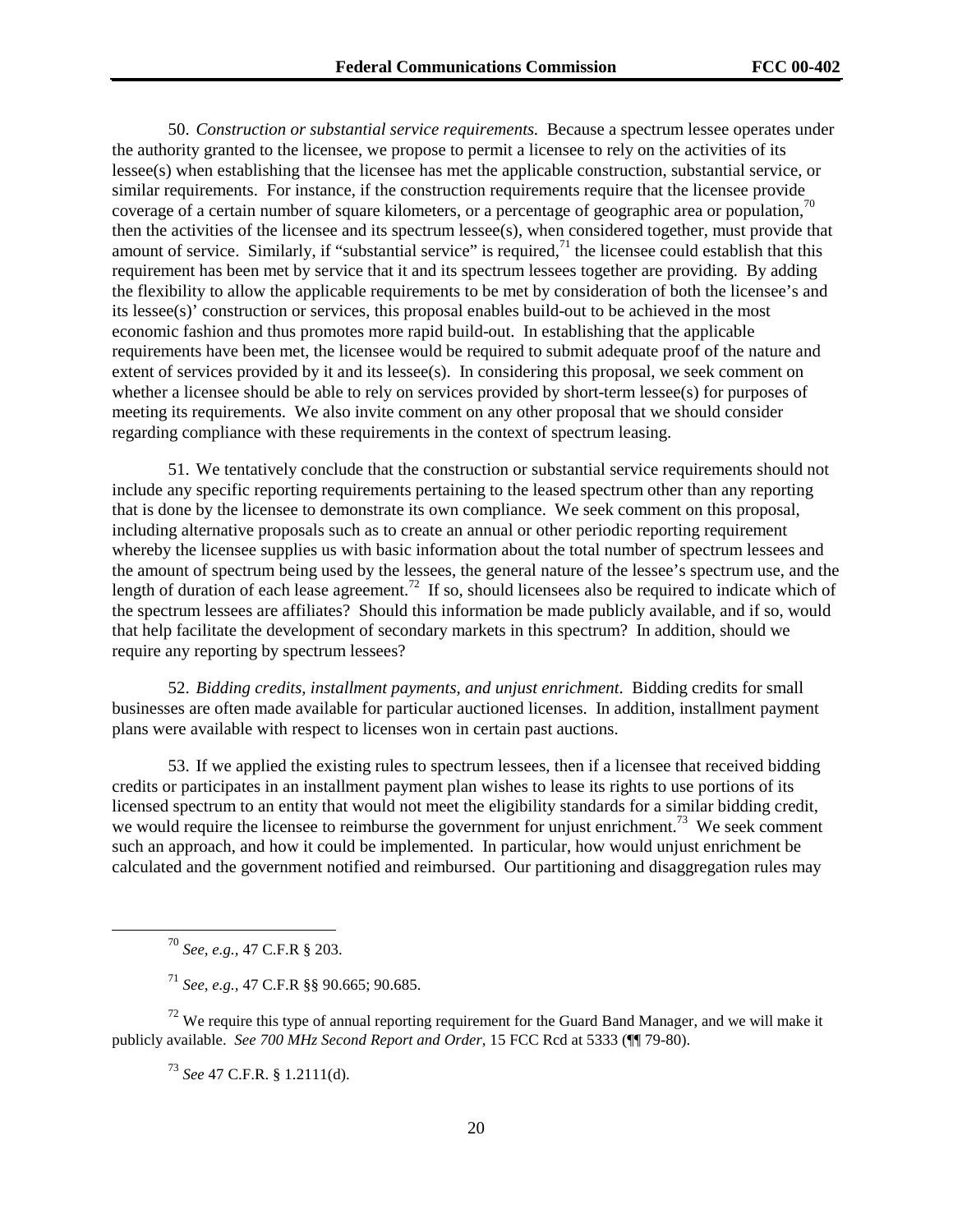provide guidance to such an approach.<sup>74</sup> In general, those rules provide that the amount of reimbursement for unjust enrichment would be determined on a proportional basis, depending on the amount of spectrum associated with the transfer of control or assignment of license to the third party.<sup>75</sup> Under such an approach, if a licensee leases the right to use a geographic part of the licensed spectrum to an entity that would qualify for a smaller bidding credit (or no bidding credit), we would require the licensee to reimburse the government for the difference between the amount of the bidding credit obtained by the licensee and the bidding credit for which the lessee is eligible, calculated on a proportional basis based on the ratio of the population of the leased area compared to the overall population of the licensed area times the ratio of the duration of the lease compared to the term of the license.<sup>76</sup> Similarly, where a licensee leases the rights to use a portion of the licensed frequency to an entity that would qualify for a smaller bidding credit, the unjust enrichment to be paid to the government would be calculated based on the ratio of the amount of spectrum leased compared to the spectrum retained by the licensee, adjusted to reflect the proportional duration of the lease.<sup>77</sup> Likewise, we would require adjustment or payment of a pro rata share of the outstanding balance on an installment payment plan if a licensee paying in installments leases to an entity qualifying for a different or no installment payment plan. Under such an approach, is there a simpler way to ensure that the government would be reimbursed for unjust enrichment? We invite comment on this proposal. We request comment as well on how this approach could be implemented in the context of subleasing.

54. We also seek comment on a different proposal, in which lessees would not be required to pay unjust enrichment payments in leasing contexts. In which spectrum leasing arrangements should we not require any unjust enrichment payments? Would there be any reason to apply unjust enrichment payments with respect to short-term leases, such as leases for one year or less? Should we establish any "safe harbors" in which unjust enrichment payments should not be required? Should we require such payments if the licensee leases only excess capacity on its own facilities?

55. We also request comment on the effect that any proposal proffered would have on small businesses. Finally, we request that commenters making proposals, particularly proposals that would not require unjust enrichment repayments in the context of leasing, explain whether and how such a proposal would be consistent with our unjust enrichment rules or the underlying purposes of those rules.

56. *Regulatory status.* We also seek comment on how issues relating to a licensee's regulatory status should be applied with respect to spectrum lessees. We could require that spectrum lessees would be subject to the same rules regarding regulatory classification as the licensee, and would be required to meet the same regulatory requirements associated with its classification. For instance, in services such as cellular, our rules require licensees to provide service on a common carrier basis and to comply with the requirements of Title II of the Act. Thus, under this approach, an entity leasing spectrum usage rights from a cellular carrier would also be classified as a common carrier (just as cellular resellers are currently), and would be held to the requirements of Title II. We seek comment on such a proposal. We also seek comment on the implications of potentially applying Title II regulation to common carrier

<sup>75</sup> *See id.*

<sup>76</sup> *Id*.

<sup>77</sup> *Id.*

 <sup>74</sup> *See, e.g., CMRS Partitioning and Disaggregation Order*, 11 FCC Rcd at 21851-55 (¶¶31-36), 21861- 62 (¶¶ 51-55); *Part 27 Report and Order*, 12 FCC Rcd at 10838-39 (¶¶ 101-103).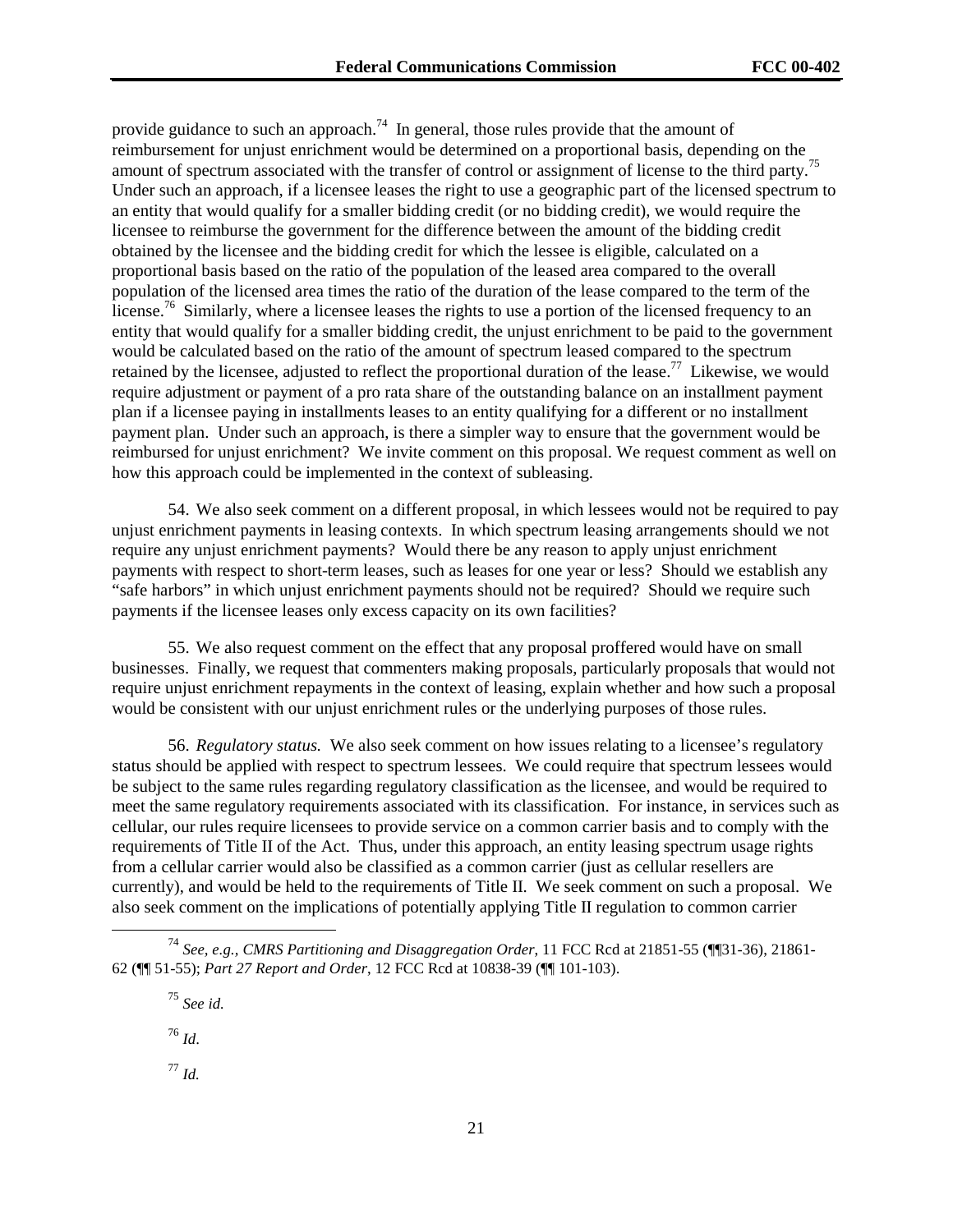lessees, including, for instance, the requirement that service be provided on a nondiscriminatory basis,  $^{78}$ that it be provided for those with disabilities,  $\frac{79}{2}$  and that a variety of other requirements, such as those relating to CALEA, $^{80}$  E911, $^{81}$  and universal service funds, $^{82}$  be met.

57. We also invite comment on a completely different approach. Should we determine that a licensee's regulatory status should not necessarily be applied to spectrum lessees? On what basis could we reach such a determination? Commenters proposing such an approach should explain whether the Commission would have statutory authority to take this course, and how that approach would not circumvent the underlying purposes of our rules.

58. We also seek comment on whether the requirements placed on the licensee should apply to lessees in cases where services are not limited to one regulatory classification. For example, in services such as PCS, Local Multipoint Distribution Service (LMDS), and 24 GHz, licensees have the flexibility to choose (and to subsequently change) their regulatory status, *e.g*., whether to operate on a common carriers or non-common carrier basis.<sup>83</sup> In such services, should lessees have the same flexibility as licensees to choose their regulatory status? We seek comment on such an approach. We also seek comment on whether the regulatory status chosen by the licensee should affect the ability of the lessee to choose a different regulatory status.

59. To the extent we determine to apply a licensee's regulatory status to its spectrum lessees as well, we invite comment on the manner in which licensees and spectrum lessees should ensure compliance with requirements imposed by the applicable regulatory classification. Should there, for instance, be a requirement that licensees register lessees with the Commission so that it or other public agencies (*e.g.*, state police or FBI) can contact the lessee if needed?<sup>84</sup> We also seek comment on any other Title II issues that would affect leasing of spectrum and the regulatory status of the licensee.

60. *Periodic filings and other interactions with Commission.* As for the filing requirements not discussed above and the other required interactions with the Commission, we propose that the licensee remain responsible for compliance. For instance, there are various service-specific rules requiring licensees to file applications to modify the parameters of their licenses when adding new facilities or frequencies, increasing operating power, changing emissions, or changing antenna characteristics. Licensees would also be responsible for notifying the Commission upon meeting construction benchmarks or requirements, where applicable. We propose that the licensee be responsible for ensuring

 $^{79}$  47 U.S.C. § 225. 80 47 U.S.C. § 229. 81 47 C.F.R. § 20.18. 82 47 U.S.C. § 254. <sup>83</sup> *See* 47 C.F.R. § 101 *et seq.*

<sup>84</sup> We note that telecommunications carriers must file reports to comply with the Commission's universal service and Telecommunications Relay Service (TRS) requirements.

 <sup>78</sup> Under Section 202 of the Act, non-discrimination requirements are placed upon common carriers. *See* 47 U.S.C. § 202. Violations of Section 202 are subject to enforcement under Section 208 of the Act. 47 U.S.C. § 208.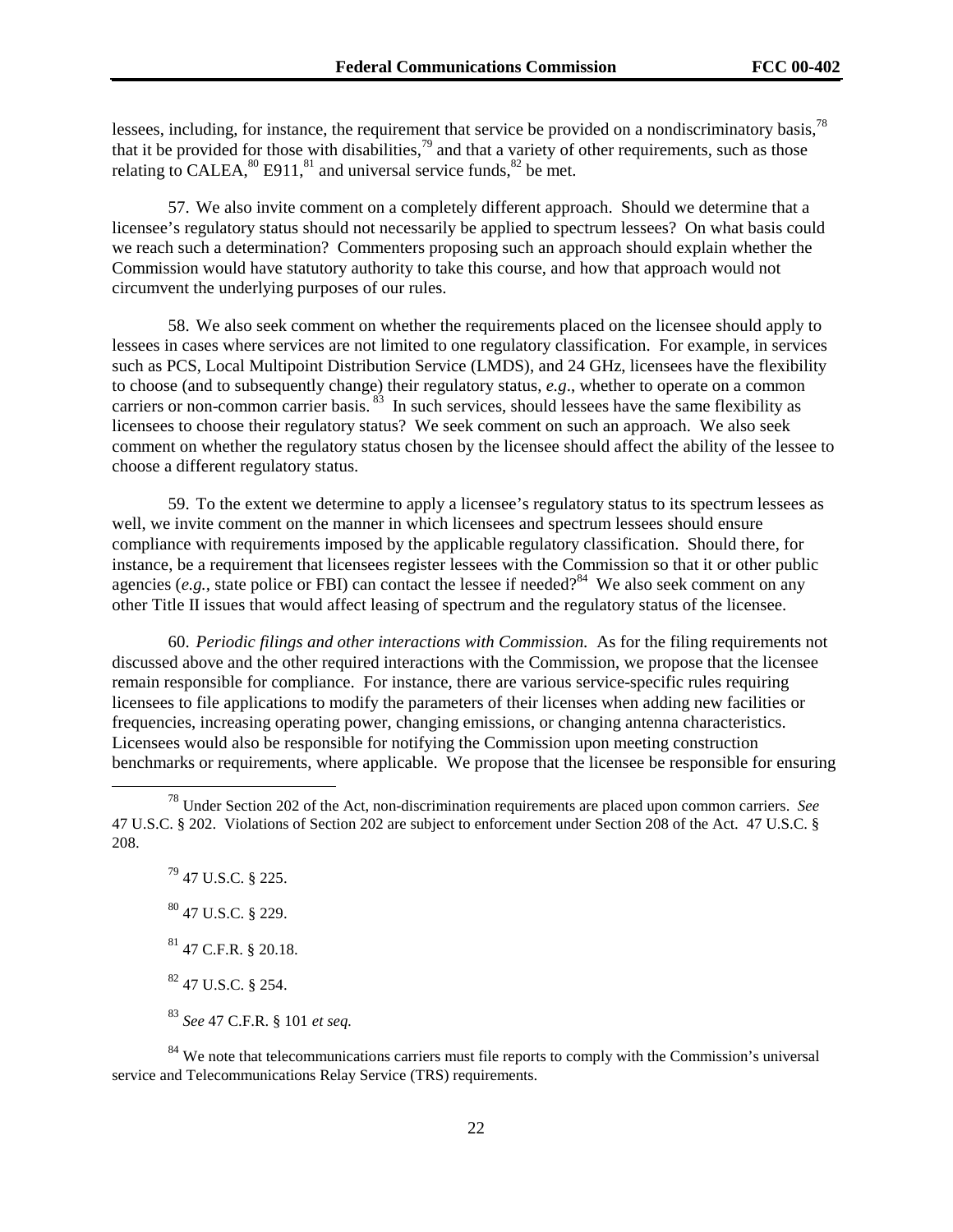the lessee's compliance with all of these rules and that the licensee be responsible for all necessary filings relating to the spectrum lessee's activities. $85$ 

61. We seek comment, however, on whether placing this regulatory burden directly on licensees may unnecessarily restrict their ability to lease spectrum usage rights. Commenters should specifically address how the leasing of spectrum usage rights in the secondary market may be hindered by requiring licensees, rather than lessees (or sublessees), to bear these administrative burdens. Further, we ask commenters to suggest alternative approaches that may better promote spectrum leasing.

62. *Renewal*. Finally, given that a spectrum lessee can have no greater rights than the licensee, no spectrum lease agreement may legally grant an absolute term beyond the term of the licensee's authorization. This restriction does not, however, prohibit a spectrum lessee from entering into a contingent agreement with the licensee providing for an option or right to renew the agreement if it is able to renew its authorization with the Commission.

#### **3. Other Licenses**

63. As noted above, in this NPRM our specific proposals focus on licenses in the Wireless Radio Services in which licensees have exclusive rights to use the licensed spectrum. We note, however, that there may be additional actions we could take relating to other licenses and services that would also promote more efficient use of spectrum and facilitate the development of secondary markets. We seek comment on whether we should clarify and/or revise policies and rules with respect to the following licenses in order further to promote the development of secondary markets in radio spectrum usage rights.

### **a. "Shared use" Wireless Radio Services licenses**

64. Background. In the Wireless Radio Services, some licenses permit licensees to "share" spectrum. For example, some CMRS paging licensees operate on shared channels on the 929 MHz band. Also, a large number of incumbent licensees hold private licenses for non-commercial, internal communications systems on shared channels, $86$  and the Commission continues to issue new shared channel licenses.<sup>87</sup>

65. Discussion. We invite comment on whether we should permit spectrum leasing by licensees that share use of the same spectrum.<sup>88</sup> We believe there may be reasons to look at spectrum leasing differently in the context of shared spectrum. First, radio services in which licensees share the use of spectrum raise interference and frequency coordination issues that are more complex than for licensees

87 47 C.F.R. § 90.35.

<sup>&</sup>lt;sup>85</sup> We do not propose, however, to change the responsibility of antenna structure owners pursuant to Part 17 of our rules. The rules already require antenna structure owners (not licensees) to register certain antenna structures with the Commission prior to construction (*i.e.*, those more than 200 feet above ground or located near a public use airport).

<sup>86 47</sup> C.F.R § 90.179.

<sup>&</sup>lt;sup>88</sup> As we have noted above, in footnote 19, Public Safety Radio, Amateur Radio, Personal Radio, and Maritime and Aviation Services are not included in our spectrum leasing proposal.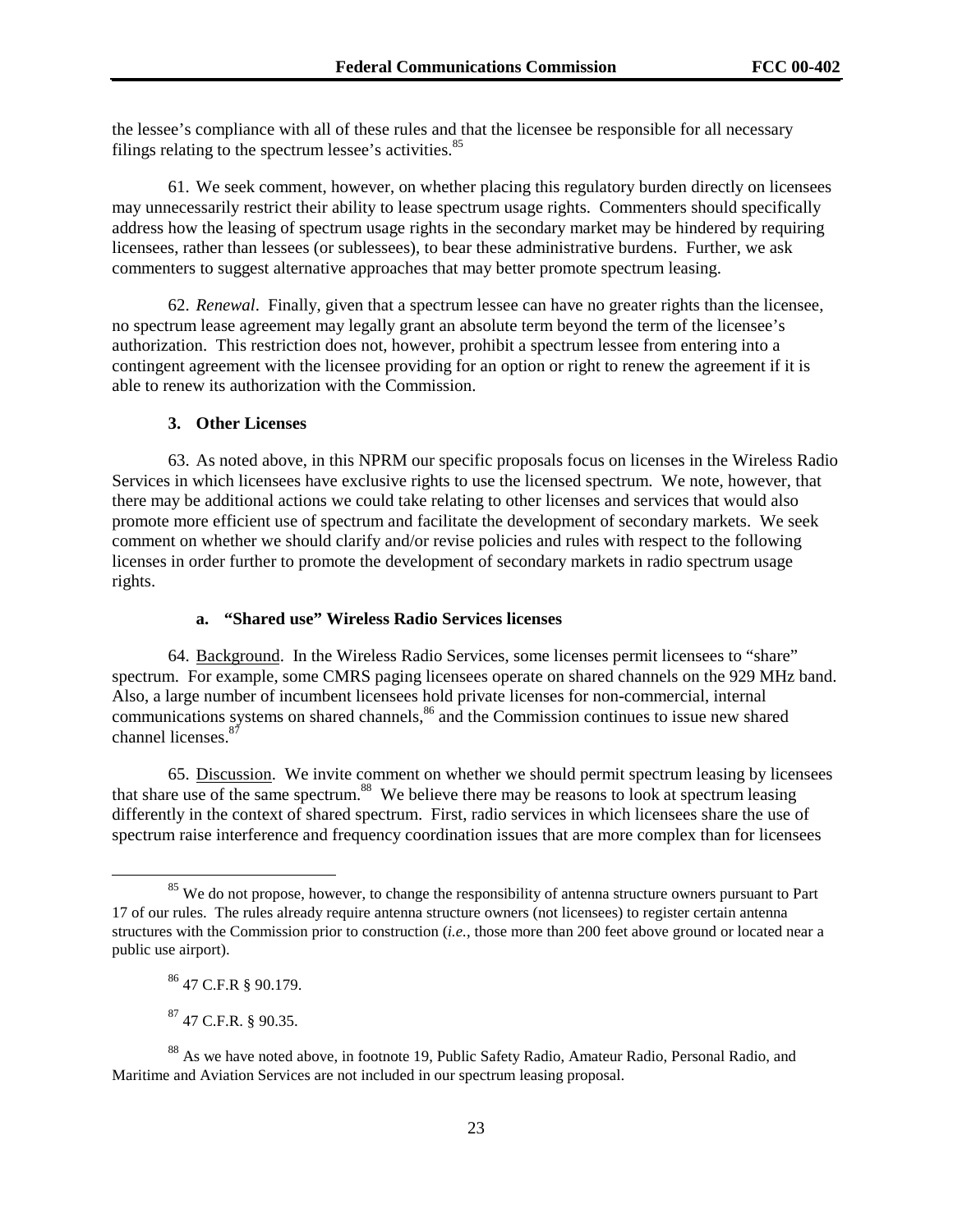that have exclusive rights to use their licensed spectrum. In addition, where licensees do not hold spectrum on an exclusive basis, other potential spectrum users are not precluded from obtaining their own licenses, provided that appropriate sharing arrangements can be reached. This may reduce the need for leasing as an alternative to facilitate efficient spectrum use. We therefore seek comment on whether allowing spectrum leasing is likely to have any practical applicability to shared spectrum. Assuming that we do allow some form of spectrum leasing on shared spectrum, we seek comment on how it would be implemented. In particular, we seek comment on how licensees and lessees would coordinate frequency use with neighboring licensees and lessees so as to avoid interference problems.

#### **b. Satellite licenses**

66. Background. The Commission has interpreted its rules for the Fixed Satellite Service (FSS)89 in a manner that has fostered the development of a secondary market in space station capacity. Since 1981, the Commission has permitted satellites located in geostationary orbits and licensed as FSS satellites to lease or sell any or all of the transponders on the satellite to third parties.<sup>90</sup> Further, we have permitted licensees of satellite systems operating on a non-common carrier basis, such as most Big and Little Low-Earth Orbit (LEO) satellite systems, to offer capacity on their satellites to individual customers on individualized terms, ranging from short-term leases to sales.<sup>91</sup> Satellite licensees remain responsible for ensuring that the transponders operate in ways that do not create unacceptable interference outside of their authorized bandwidth. These licensees also remain responsible for ensuring that the satellites operate within the relevant power limits and in conformance with our international obligations and with International Telecommunications Union authorizations. However, within those limits, the satellite licensees may lease or sell one or all transponders on a satellite to any party they wish, and the leases may be of any time duration. Moreover, licensees are not obligated to obtain Commission approval for those leases nor inform the Commission of the parties to whom they have leased transponders.<sup>92</sup>

67. In addition, the Commission has a very flexible policy with respect to the licensing of satellite earth stations. Earth stations may be licensed to the same party that receives the satellite license or to other parties who wish to obtain access to satellites and have an agreement to communicate with the satellite licensee. In both cases the licensee of the earth station is also free to lease capacity on the earth station for any period of time without prior Commission approval and without notifying the Commission after the fact, subject only to the terms of the earth station license concerning interference protection and

89 *See generally* 47 C.F.R. Part 25.

<sup>90</sup> *See Domestic Fixed-Satellite Transponder Sales Order*; *Domestic Fixed Satellite and Separate International Satellite Systems Report and Order*.

<sup>91</sup> Big LEO satellite systems are defined and discussed in Amendment of the Commission's Rules to Establish Rules and Policies Pertaining to a Mobile Satellite Service in the 1610-1626.5/2483.5-2500 MHz Frequency Bands*,* CC Docket No. 92-166, *Report and Order*, 9 FCC Rcd 5936, 5966-69 (¶¶ 71-9) (1994)*, on recon., Memorandum Opinion and Order*, 11 FCC Rcd 12861 (1996). For Little LEO satellite systems, see Amendment of the Commission's Rules to Establish Rules and Policies Pertaining to a Non-Voice, Non-Geostationary Mobile-Satellite Service*,* CC Docket No. 92-76, *Report and Order*, 8 FCC Rcd 8450, 8456 (1993).

 $^{92}$  It should be noted that the Commission's leasing precedent allows for leasing of transponder capacity on previously authorized satellites. It does not suggest that a licensee has the right to lease its assigned spectrum to another party that might wish to place its own satellite in the same orbital position.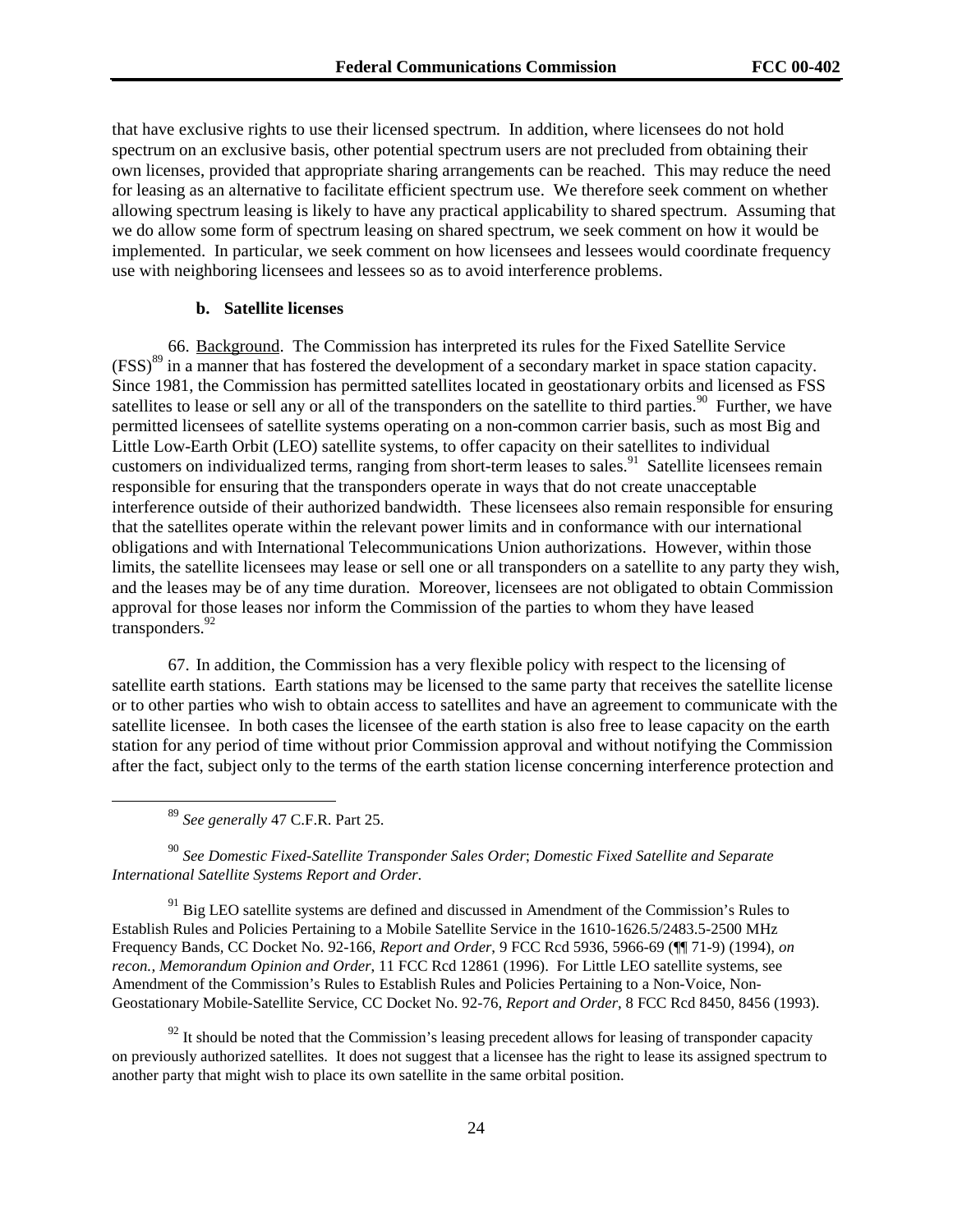spectrum coordination.

68. Discussion. In this NPRM, we request comment on whether any changes are needed with respect to the Commission's policy on transponder leases or sales. In particular, are there any changes that we should consider making that would make it even easier to develop a market in the use of transponders or in the leasing of rights to use satellite spectrum? More generally, we also request comment on any other proposals to bolster secondary markets in or otherwise improve the efficiency of the use of satellite spectrum. We also seek comment on whether any modifications to our earth station rules might be appropriate as a means of fostering a more efficient secondary market in earth station capacity. We request that commenters identify those specific policies and rules which may be impeding the further development of leasing or other cooperative relationships in existing services. We request comment on how such rules and policies might be changed to promote spectrum leasing or other secondary spectrum market mechanisms. Finally, we invite comment on whether we should entertain individual requests to waive technical and service rules to accommodate flexible use of licensed spectrum or leased spectrum usage rights.

### **c. Mass Media licenses**

69. At this time, we are not exploring whether the Commission should revise any of its policies and rules within the mass media services to facilitate more robust secondary markets in the broadcast field.<sup>93</sup> We make this decision because of the unique obligations placed on broadcasters and the public interest considerations applicable in this context. We seek comment on this approach and, in particular, whether the Commission should address the mass media services in any subsequent rulemaking regarding these issues.

# **4. The Commission's Requirements Relating to Transfer of Control**

70. Background. As we explore these spectrum leasing initiatives, we are mindful that there are statutory limitations on the kinds of arrangements which licensees may enter into with third parties without Commission approval. In particular, licensees may not enter into arrangements that would violate Section 310(d) of the Act, $9^4$  which requires prior Commission approval to transfer control of or assign licenses (or parts of licenses, where permitted<sup>95</sup>) to third parties.<sup>96</sup> This section has been interpreted such that approval must be sought not only for transfers of legal (*de jure*) control, but also for

 $\frac{93}{93}$  Specifically, our discussion in this NPRM does not apply to licenses granted for broadcast service pursuant to Parts 73 and 74 of the Commission's rules. *See also Policy Statement* at ¶ 10 and n.20.

<sup>&</sup>lt;sup>94</sup> Section 310(d) of the Act provides: "No construction permit or station license, or any rights thereunder, shall be transferred, assigned, or disposed of in any manner, voluntarily or involuntarily, directly or indirectly, or by transfer of control of any corporation holding such permit or license, to any person except upon application to the Commission and upon finding by the Commission that the public interest, convenience, and necessity will be served thereby." 47 U.S.C. § 310(d).

 $\frac{95}{95}$  This would include the partitioning, disaggregation, or partial assignment of licenses.

<sup>96</sup> *See Lorain Journal Co. v. FCC*, 351 F. 2d 824, 828-29 (D.C. Cir. 1965), *cert. den*., 383 U.S. 967 (1966); *Telephone and Data Systems, In*c. *v. FCC*, 19 F. 3d 42, 48 (D.C. Cir. 1994).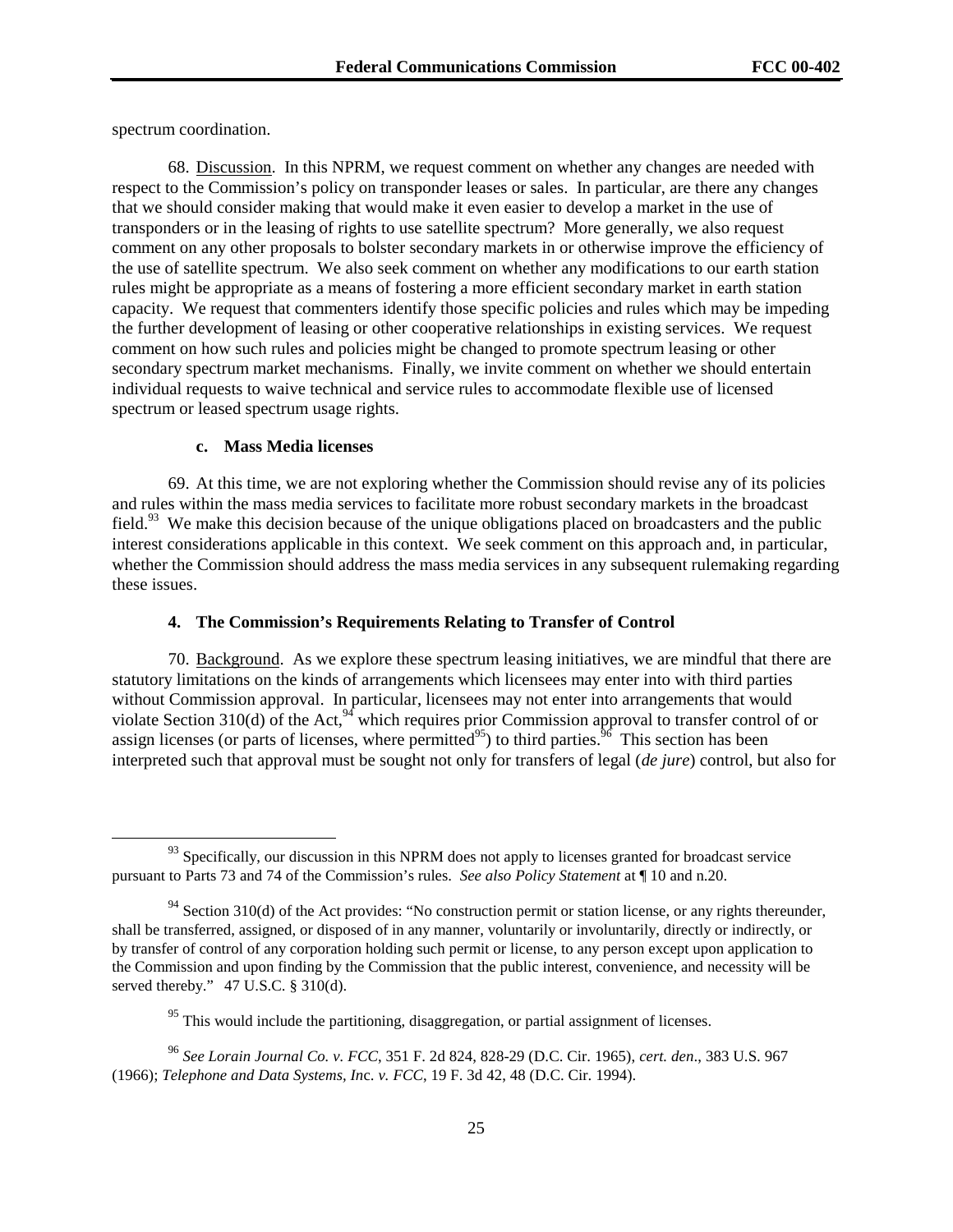transfers of actual (*de facto*) control under the special circumstances presented.<sup>97</sup>

71. The manner in which Section 310(d) is implemented to determine what would constitute an unauthorized transfer of control varies depending on the nature of the license authorized. Congress intentionally left the definition of the word "control" out of the Act. In Congress' view, defining "control" would be "difficult to do … without limiting the meaning of the term in an unfortunate manner."<sup>98</sup> Congress left the task of defining "control" to the Commission,<sup>99</sup> understanding that it would have to be defined within the context of the particular circumstances involved. As the Commission has noted:

It has been stated many times that the [C]ommission is not bound by any exact formula in its determination of whether control of a … licensee has been transferred in violation of Section 310[d]. … The ascertainment of control in most instances must of necessity transcend formulas, for it involves an issue of fact which must be resolved by the special circumstances presented.<sup>100</sup>

Accordingly, the Commission has developed different criteria for different sets of licenses when determining whether such control has been transferred.<sup>101</sup>

72. For many of the Wireless Radio Services licenses, the Commission historically has interpreted Section 310(d) control requirements pursuant to its 1963 *Intermountain Microwave* decision,102 which set forth the following six factors for determining whether a *de facto* transfer of

98 H. R. Rep. No. 1850, 73rd Cong. 2d Sess. 4-5 (1934). *See also Stephen F. Sewell*, "Assignments and Transfers of Control of FCC Authorizations Under Section 310(d) of the Communications Act of 1934," 43 Fed. Com. L.J. 277, 295 (1991).

<sup>99</sup> *Sewell*, 43 Fed. Com. L.J. at 295.

100 Application of Stereo Broadcasters, Inc., Docket No. 20590, *Memorandum Opinion and Order*, 55 FCC 2d 819, 821 (¶ 7) (1975), *modified*, 59 FCC 2d 1002 (1976); *see also* Applications of Southwest Texas Public Broadcasting Council for Renewal of Licenses*,* 85 FCC 2d 713, 715 (1981) ("there is no exact formula by which 'control' can be determined"). In a different context, that of determining whether the public interest would be served by granting a license application, the U.S. Supreme Court has recognized that the Commission has broad authority to interpret the requirements of the Communications Act. That Court stated that the public interest criterion was "to be interpreted by its context, by the nature of radio transmission and reception, [and] by the scope, character, and quality of [the] services." *National Broadcasting Co. v. FCC*, 319 U.S. 190, 216 (1943).

<sup>101</sup> *See, e.g., CMRS Fourth Report and Order*, 9 FCC Rcd at 7127 (¶ 20) ("We recognize that … different criteria have been used to determine whether a private carrier or a common carrier has relinquished control of its facilities.").

<sup>102</sup> *See, e.g.,* Application of Ellis Thompson Corporation*,* CC Docket No. 94-136, *Summary Decision*, 10 FCC Rcd 12554, 12555 (¶ 9) (ALJ decision 1995) (*Ellis Thompson*); Applications of Brian L. O'Neill, *Memorandum Opinion and Order and Notice of Apparent Liability*, 6 FCC Rcd 2572, 2574-76 (¶¶ 25-31) (1991) (*Brian O'Neill*)*.* The Commission also applies the *Intermountain Microwave* standard when interpreting Section 310(d) requirements relating to satellite licenses. *See, e.g.,* Application of Volunteers in Technical Assistance, (continued….)

 <sup>97</sup> *See Lorain Journal*, 351 F. 2d at 828-29 ("control" under Section 310(d) refers to both *de jure* and *de facto* control).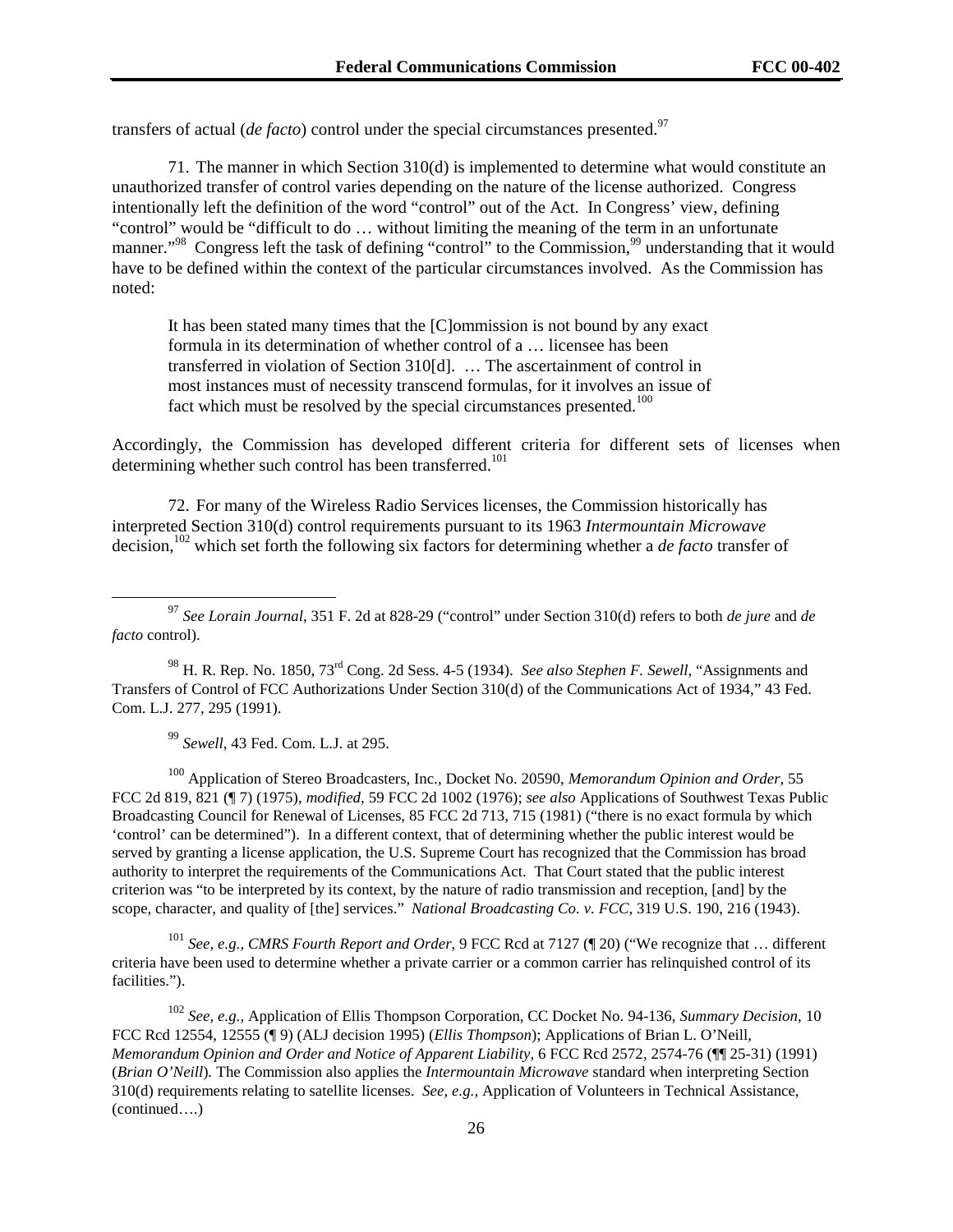control has occurred: (1) does the licensee have unfettered use of all facilities and equipment? (2) who controls daily operations? (3) who determines and carries out policy decisions, including preparing and filing applications with the Commission? (4) who is in charge of employment, supervision, and dismissal of personnel? (5) who is in charge of payment of financial obligations, including expenses arising out of operation? and (6) who receives monies and profits from the operations of the facilities?<sup>103</sup> For other sets of licenses, however, the Commission has determined to apply other criteria, depending on the Commission's particular concerns about licensee control with respect to those licenses. For example, with regard to private radio licenses, the Commission interprets Section 310(d) requirements relating to transfer of control on the basis of factors set forth in the *Motorola* decision, which are distinct from the six factors set forth in *Intermountain Microwave*. 104 Under the *Motorola* standard, the Commission focuses primarily on issues related to the licensee's supervision and its propriety interest in equipment.<sup>105</sup> Meanwhile, with respect to broadcast licenses, where public interest considerations differ because they turn largely on programming issues,  $106$  the Commission applies a three factor test when interpreting Section  $310(d)$  transfer of control issues.<sup>107</sup> In that particular context, we examine factors relating to the licensee's control of programming, personnel, and financing.<sup>108</sup>

73. Discussion. We recognize that the types of leasing arrangements that we propose to allow in this NPRM potentially conflict with the six criteria that the Commission used to evaluate Section 310(d) control in the *Intermountain Microwave* decision. The *Intermountain Microwave* factors focus on whether the licensee, as opposed to an unlicensed third party, controls the operation of the facilities that are the subject of the license.<sup>109</sup> In the leasing arrangements we propose here, however, a licensee could

*Order and Authorization*, 11 FCC Rcd 1358, 1364-68 (¶¶ 19-30) (1995) (*VITA I*); Application of Volunteers in Technical Assistance, *Order*, 12 FCC Rcd 3094 (1997) (*VITA II*).

<sup>103</sup> *Intermountain Microwave*, 12 FCC 2d at 559-60.

<sup>104</sup> *See* Applications of Motorola, Inc. for 800 MHz Specialized Mobile Radio Trunked Systems, File Nos. 507505 et al., *Order* (issued July 30, 1985) (Private Radio Bureau) (*Motorola*); *see also* "Private Radio Bureau Reminds Licensees of Guidelines Concerning Operation of SMR Stations Under Management Contracts," *Public Notice*, 64 RR 2d 840 (Private Radio Bureau) (1988). We have specifically noted that the criteria relating to control issues set forth in *Motorola* differ from the six factors established in *Intermountain Microwave*. *See* Implementation of Sections 3(n) and 332 of the Communications Act, GN Docket No. 93-252, *Fourth Report and Order*, 9 FCC Rcd 7123, 7127 (¶ 20) (1994).

<sup>105</sup> *See Motorola* at ¶ 19.

l

<sup>106</sup> *See Cablecom General, Inc.*, 87 FCC 2d 784, 788-90 (1981) (Commission notes that broadcast licensees have a responsibility for the content of the information which they disseminate that radio services which serve as mere conduits or transmission links do not).

<sup>107</sup> *See, e.g.,* Application of WGPR, Inc. and CBS, Inc. For Assignment of License at WGPR-TV, *Memorandum Opinion and Order*, 10 FCC Rcd 8140, 8141 (1995) (*WGPR*) (test examines who controls the programming, personnel, and financing); Application of Choctaw Broadcasting Corporation and New South Communications, Inc. For Voluntary Assignment of the Construction Permit for Station KLIP (FM), *Memorandum Opinion and Order*, 12 FCC Rcd 8534 (1997).

<sup>108</sup> *See WGPR*, 10 FCC Rcd at 8241. As we have indicated above, in this NPRM we do not propose any revisions to our policies and rules concerning broadcasting licenses. *See* Section III.B.3(c), *supra*.

<sup>109</sup> *See Intermountain Microwave*, 12 FCC 2d at 559-60.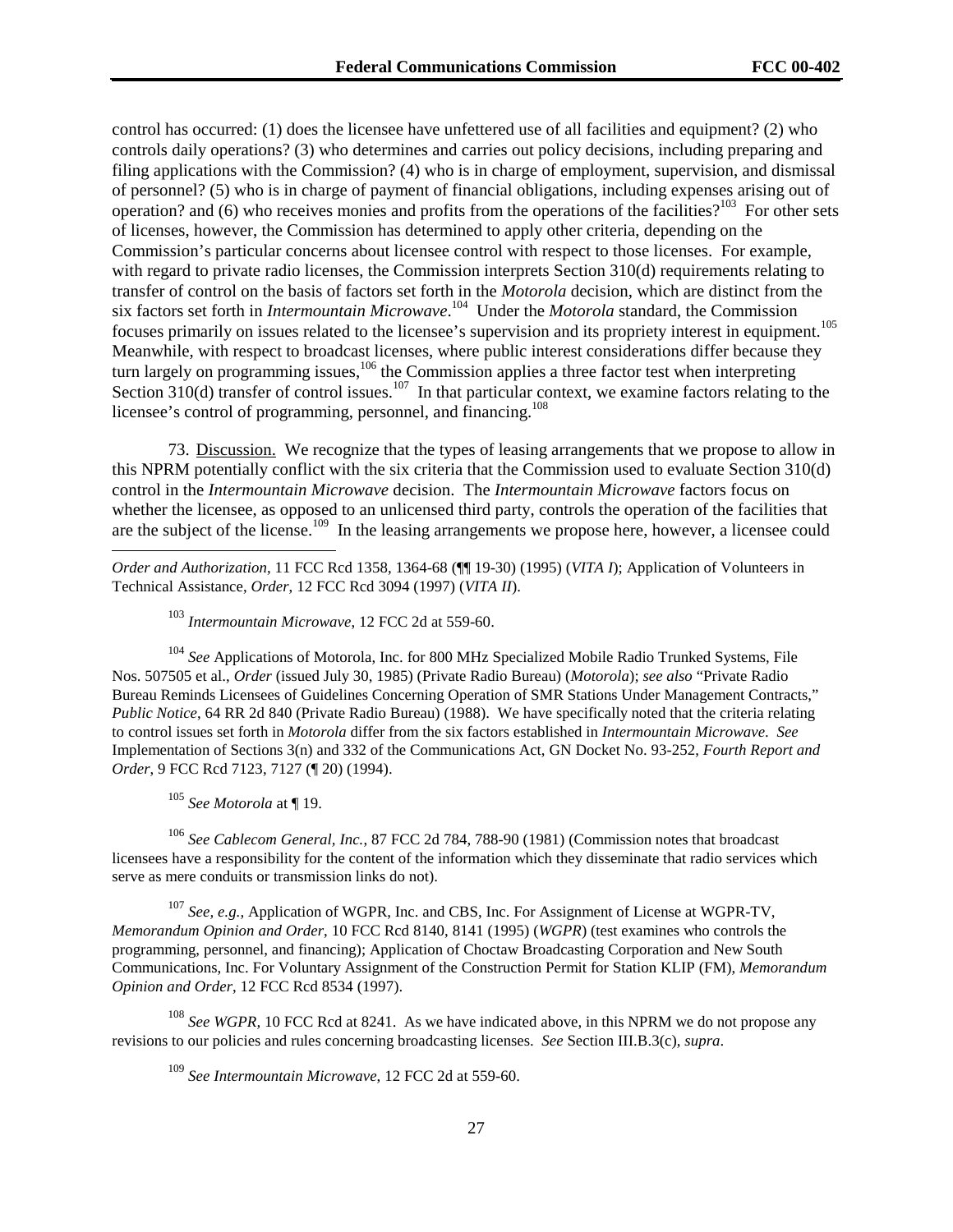lease its facilities for use by a third party lessee, or could lease all or a portion of its spectrum usage rights, to enable a third party lessee to use the spectrum with facilities constructed and owned by the lessee. Thus, the *Intermountain Microwave* factors, if rigidly applied to these scenarios, could be construed to prohibit them as unauthorized transfers of control. Indeed, many commenters at our Public Forum on secondary markets indicated that they were reluctant to enter into leasing arrangements out of concern that they could be found to violate *Intermountain Microwave*. 110

74. We tentatively conclude, however, that a set of criteria different from those set forth in *Intermountain Microwave* can and should be applied when interpreting whether the types of spectrum leasing arrangements discussed in this NPRM would involve an unauthorized transfer of control under Section 310(d). Although developed as an application of Section 310(d) requirements, none of the *Intermountain Microwave* factors are statutorily required, nor are we required to apply them in all situations.<sup>111</sup> As noted above, the Commission through the years has developed and applied different criteria to different sets of licenses for purposes of interpreting whether arrangements between licensees and third parties constitute a transfer of control.

75. In the context of the spectrum leasing arrangements discussed in this NPRM, we tentatively conclude that the *Intermountain Microwave* criteria do not provide the appropriate framework for analysis of control under Section 310(d). Even as we have continued to apply the *Intermountain Microwave* test since our original decision in 1963, we have recognized that it was necessary to evaluate the continued viability of the test in light of changing circumstances. In the 1994 proceeding on competitive bidding, for example, the Commission concluded that the *Intermountain Microwave* test remained "sufficiently flexible" to allow licensees to participate in day-to-day management while obtaining services from outside experts as well.112 Similarly, the *Ellis Thompson* decision noted that the guidelines originally adopted in the context of a "mom-and-pop" microwave system had to be construed in light of the "current realities" of cellular telephony.<sup>113</sup>

76. As we consider the "current realities" of spectrum licensing today, however, we believe that it is no longer viable to analyze spectrum leasing arrangements through the lens of the *Intermountain Microwave* factors, even if we attempt to apply those factors "flexibly." In most wireless radio services, we now license spectrum very differently than in 1963, when the *Intermountain Microwave* criteria were

110 *See generally Secondary Markets Public Forum Transcript* at pp. 40-41, 120-23.

111 The Commission may limit or overturn the *Intermountain Microwave* standard by establishing a rational basis for doing so. *See Telephone and Data Systems*, 19 F.3d at 48-49.

<sup>112</sup> Implementation of Section 309(j) of the Communications Act-Competitive Bidding, PP Docket No. 99-253, *Fifth Memorandum Opinion and Order*, 10 FCC Rcd 403, 451 (¶ 85) (1994) (*Fifth Memorandum Opinion and Order*). *See also CMRS Fourth Report and Order*, 9 FCC Rcd at 7127 (¶ 20) (in 1994, Commission noted that it was continuing to adhere to the six factor *Intermountain Microwave* standard in various services precisely because it provided a "workable" standard in assessing control issues).

<sup>113</sup> *Ellis Thompson*, 10 FCC Rcd at 12555 (¶ 14). The same need for flexibility in interpreting Section 310(d) requirements was recognized when establishing a different set of factors, the *Motorola* factors, for private radio services. *See Motorola* at ¶ 18 (standard for determining *de facto* control under Section 310(d), which differs from the six factor test in *Intermountain Microwave*, was designed to allow "maximum flexibility" for licensees, consistent with the regulatory constraints imposed by the Communications Act, to enable licensees to operate in the "dynamic and developing marketplace").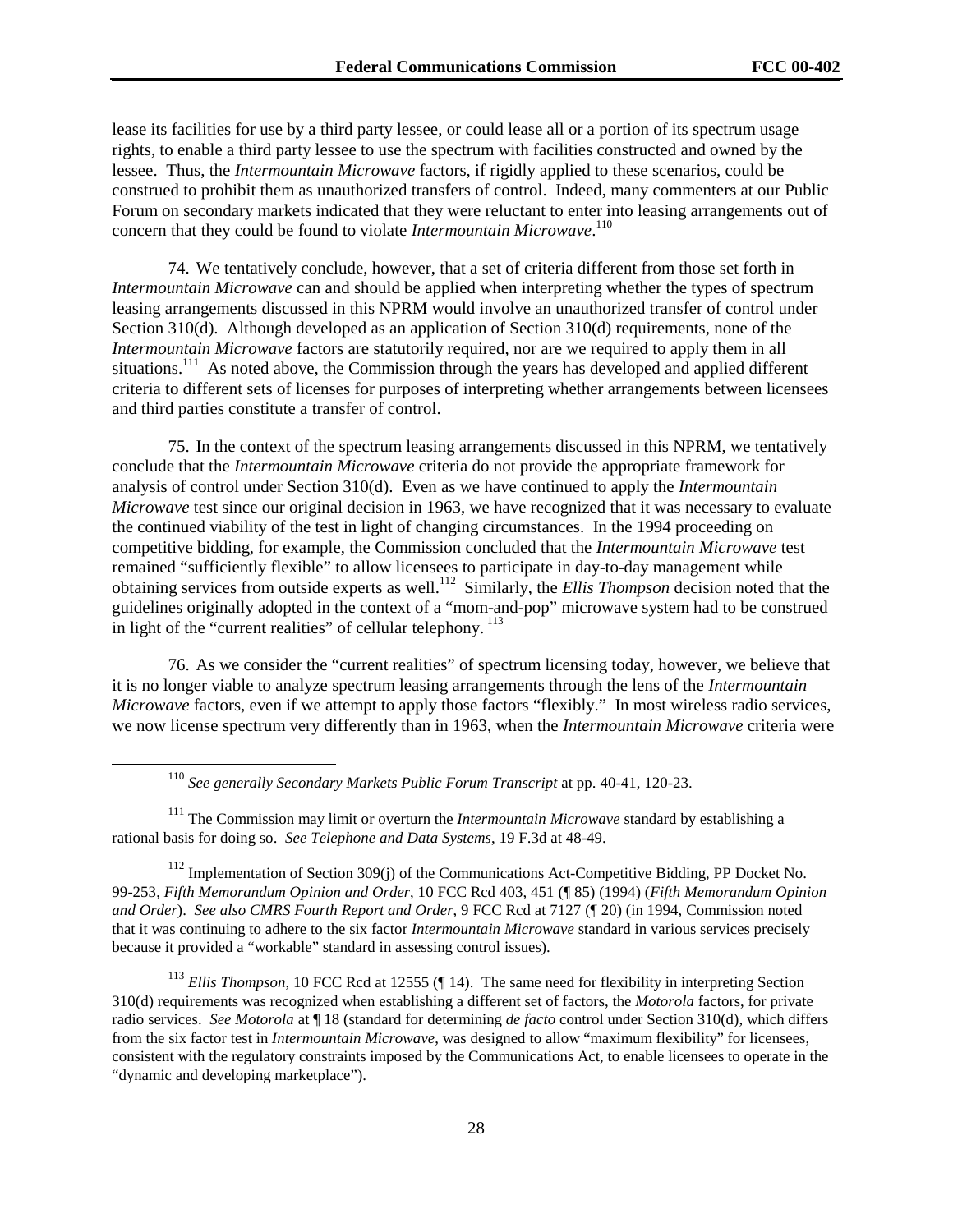first developed, or even than in the cellular era of a decade ago. Typically, licensees are now assigned blocks of spectrum over a geographic area, and our technical and service rules afford them substantial flexibility to decide what technology to use, where to build facilities, and what services to provide. In addition, particularly since we have begun auctions-based licensing, the manner in which licensees acquire and use spectrum is driven more by market forces than by technical or other regulatory specifications. As discussed above, we believe that spectrum leasing is an important complement to our flexible, market-based approach to licensing, and that it will provide a significant additional mechanism for promoting efficient spectrum use. In this context, we are concerned that application of the *Intermountain Microwave* criteria to leasing could impede efficient spectrum use, because these criteria focus narrowly on whether the licensee has control of particular operating facilities rather than on the broader issue of whether the licensee engaged in leasing has retained sufficient control over its licensed spectrum to ensure its efficient use and use that comports with our policies and rules. Moreover, the *Intermountain Microwave* criteria fail to take into account the potential contractual provisions, as discussed in this NPRM, that licensees could use to retain control of facilities and spectrum even when they are leasing them to third parties. Therefore, we tentatively conclude that we should not apply the *Intermountain Microwave* factors in the context of spectrum leasing. We seek comment on this tentative conclusion.

77. In our discussion of *Intermountain Microwave* in this NPRM, we neither address, nor propose to limit, the use of the *Intermountain Microwave* standard in contexts other than spectrum leasing as discussed above.114 For instance, the *Intermountain Microwave* standard is applied when interpreting our spectrum aggregation and cellular cross-ownership rules.<sup>115</sup> These rules deal with "control" issues that are distinct from those in this NPRM. In particular, these rules are concerned with whether entities have a sufficient attributable interest in certain licenses to affect competition, even when such interests do not rise to the level of "control" under our precedent. Similarly, we have relied in part on *Intermountain Microwave* to determine *de facto* control for attribution purposes to determine eligibility for small business status under our competitive bidding rules<sup>116</sup> and eligibility for the PCS Cand F-Blocks.<sup>117</sup> These rules are intended to ensure that small entities are not controlled by larger entities that would not be eligible under our auction rules, and accordingly address concerns that are distinct from the secondary market issues we address here.

78. In lieu of *Intermountain Microwave*, we propose to develop a new standard for the purpose of interpreting Section 310(d) requirements relating to *de facto* control with respect to spectrum leasing arrangements and the licenses affected in this NPRM.<sup>118</sup> We seek to develop a standard that would

<sup>116</sup> *See Part 1 Fifth Report and Order*; *Fifth Memorandum Opinion and Order*, 10 FCC Rcd 403.

<sup>117</sup> See Application of Leap Wireless for Authorization to Construct and Operate 36 Broadband PCS C-Block Operations, *Memorandum Opinion and Order*, 14 FCC Rcd 11827 (1999); *Sixth Report and Order* at ¶¶ 32- 33.

 $118$  Thus, we are proposing a new standard for the Wireless Radio Services licenses in our spectrum leasing proposal, including private wireless radio services. Accordingly, our new standard would replace the *Motorola* criteria in the context of spectrum leasing arrangements.

<sup>&</sup>lt;sup>114</sup> Nor does the discussion in this section extend to control issues raised in the context of changes in the ownership of a license or licensee.

<sup>115</sup> *See generally CMRS Fourth Report and Order*, 9 FCC Rcd 7123.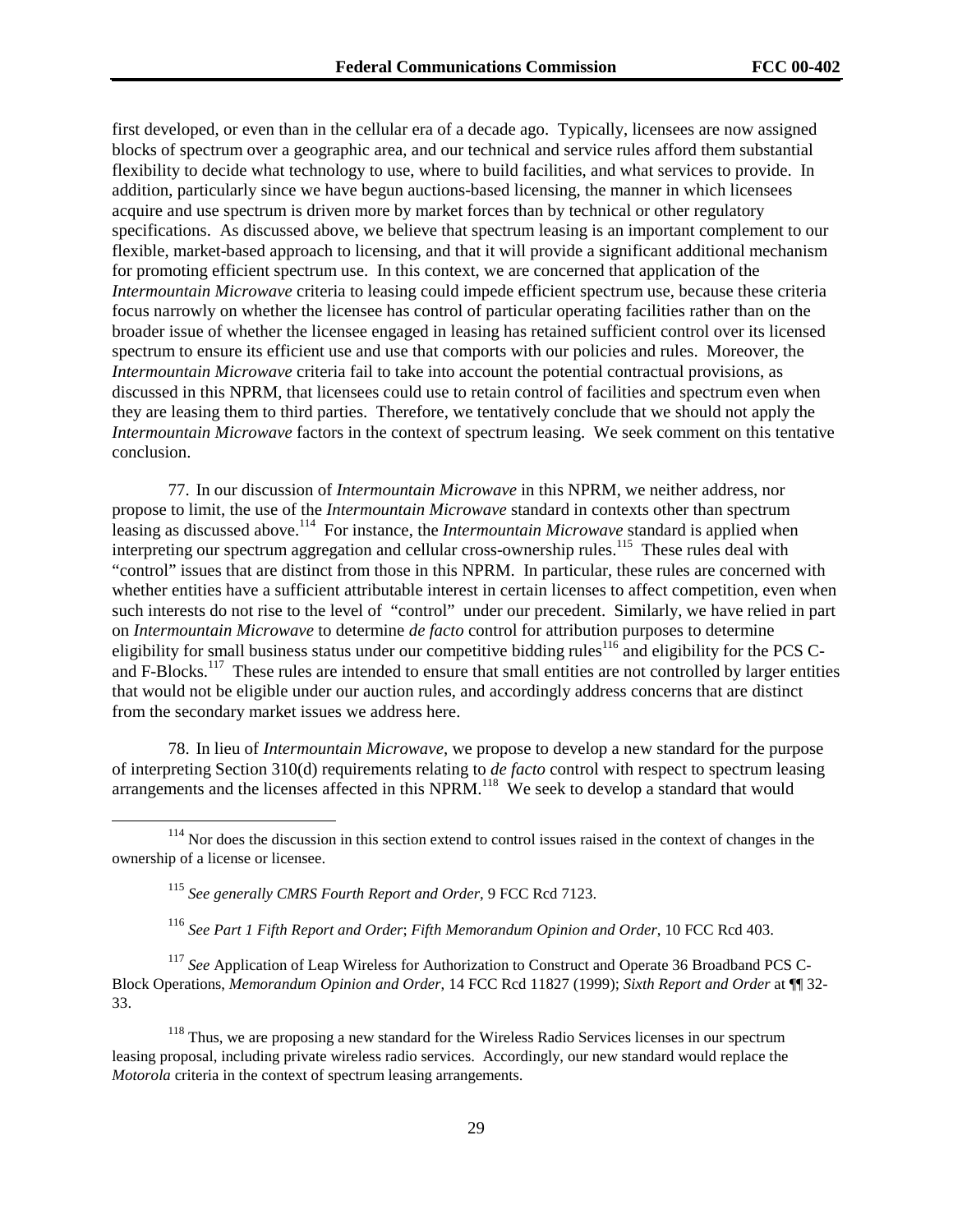permit greater flexibility to licensees to enter into spectrum leasing arrangements without the need for prior Commission approval. At the same time, we recognize that the leasing arrangements we propose here must include basic safeguards to prevent an unauthorized transfer of control under Section 310(d).

79. We seek comment on a specific proposal that, at a minimum, includes certain essential rights and obligations that licensees must retain as part of any lease agreement in order to ensure that licensees retain control for Section 310(d) purposes when entering into leasing arrangements. Specifically, we propose that a wireless licensee entering into a leasing arrangement must: (1) retain full responsibility for compliance with the Act and our rules with regard to any use of licensed spectrum by any lessee or sublessee; (2) certify that each spectrum lessee (or sublessee) meets all applicable eligibility requirements and complies with all applicable technical and service rules; (3) retain full authority to take all actions necessary in the event of noncompliance, including the right to suspend or terminate the lessee's operations if such operations do not comply with the Act or Commission rules.<sup>119</sup> We note that these requirements would be consistent with similar requirements that we imposed on Guard Band Managers in the *700 MHz Second Report and Order*.<sup>120</sup> We seek comment on these proposed requirements. Would such criteria be consistent with Section 310(d) requirements that licensees not transfer *de facto* control of their licenses without Commission approval? We also seek comment on the feasibility and benefits of these criteria and whether they would be sufficiently flexible to permit leasing arrangements that would achieve the goals expressed in this NPRM. Should these criteria vary depending on whether the leasing involves capacity leasing or the leasing of the rights to use raw spectrum? Should the criteria vary based on whether the lease is short or long term?

80. We also seek comment on whether holding licensees responsible for their lessees' compliance with the Act and our rules, as described above, is sufficient to ensure that the licensee retains control of the license for purposes of Section 310(d), or whether additional provisions are also needed to ensure that the licensee retains control. We seek comment on whether other standards incorporating such provisions, or taking a different approach, might be appropriate. For example, should we impose "due diligence" requirements on licensees to ensure their lessees' compliance, or require them to obtain certification from their lessees that the lessee is operating in compliance with Commission rules? Should there be other contractual requirements placed on the arrangements between licensees and their lessees to ensure that the licensee retains control for Section 310(d) purposes? To the extent commenters propose a different *de facto* control standard, we request that they discuss the benefits of such a standard, including how it would be consistent with Section 310(d) requirements.

81. To the extent that commenters believe instead that Section 310(d) requires licensees to obtain approval from the Commission in order to enter into some or all of the types of spectrum leasing arrangements proposed in this NPRM, we seek comment on whether the Commission could make a blanket determination that such transfers of control were in the public interest and would be automatically granted, so long as the licensees complied with certain minimal requirements, as specified by the Commission. In other words, could the Commission, by policy or rule, determine that if licensees leased spectrum usage rights under the specific conditions set forth in this NPRM, those transfers should be deemed automatically approved because they would satisfy the requirement under Section 310(d) that

<sup>&</sup>lt;sup>119</sup> The applicable rules and requirements would be those we ultimately determine should apply to spectrum lessees following our consideration of the issues on which we seek comment, above, in Section III.A.2(b).

<sup>120</sup> *See 700 MHz Second Report and Order*, 15 FCC Rcd at 5321-22 (¶¶ 48-51).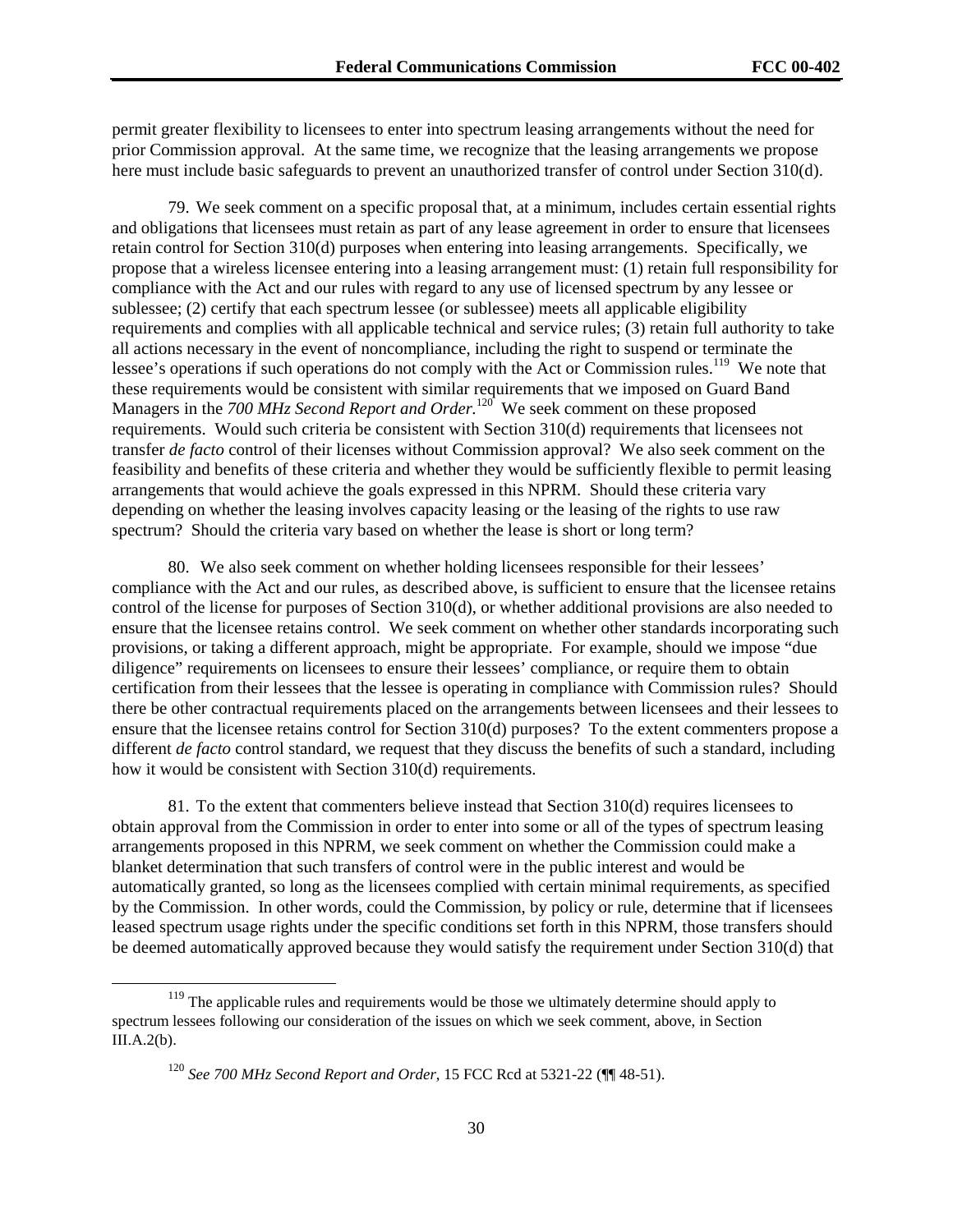the Commission find that the transfers are in the public interest? We have issued such blanket determinations in other instances.<sup>121</sup> We seek comment on this approach. As an alternative, we also seek comment on the possibility of using "short form" notification procedures, similar to those used for *pro forma* assignments and transfers of telecommunications licenses, to approve such transfers.<sup>122</sup>

82. Finally, to the extent that commenters believe that Section 310(d) requires licensees to obtain approval from the Commission in order to lease spectrum usage rights, or alternatively that the Commission could not issue a blanket determination automatically approving such agreements, we seek comment on whether forbearance from enforcement of Section 310(d), pursuant to Section 10 of the Act, is permitted and warranted for spectrum in use for those telecommunications services subject to forbearance.<sup>123</sup> Commenters should explain the bases on which the Commission could find, under the three-factor test set forth under Section 10, that forbearance would be appropriate.

#### **B. Increasing Flexibility in Technical Rules**

83. In the previous section, we set forth proposals that would facilitate leasing of wireless spectrum usage rights. With respect to our technical rules, we generally proposed to require the spectrum lessee to comply with the same technical rules with which the licensee would comply.<sup>124</sup> In other words, our proposal generally does not seek to revise existing technical rules for any particular service. In this section, we explore and seek comment on whether revisions to certain technical rules might further the development of more fluid secondary markets in the rights to use spectrum.<sup>125</sup>

84. Background. Among the Commission's core responsibilities is that of ensuring avoidance of harmful interference among spectrum users. The Commission's principal means of avoiding harmful interference among spectrum users is through the use of technical rules and requirements, which may apply to both Commission licensees and unlicensed users. We recognize, however, that over time many different types of technical requirements have been developed in various services. To the extent that any of these become outmoded, they may pose artificial and unnecessary barriers to spectrum leasing.

123 47 U.S.C. §160.

<sup>124</sup> *See generally* Section III.A.2(b)(ii), above.

<sup>&</sup>lt;sup>121</sup> *See, e.g.,* In the Matter of Amendment of Part 90 of the Commission's Rules to Eliminate Separate Licensing of End Users of Specialized Mobile Radio Systems, *Report and Order*, 7 FCC Rcd 5558 (¶ 1) (1992) (The Commission eliminated separate end user licensing and allowed end users to operate under the blanket license of the SMR base station licensee rather than holding separate licenses); In the Matter of Redesignation of the 17.7- 19.7 GHz Frequency Band, Blanket Licensing of Satellite Earth Stations in the 17.7-20.2 GHz and 27.5 –30.0 GHz Frequency Bands, and the Allocation of Additional Spectrum in the 17.3-17.8 GHz and 24.75-25-25 GHz Frequency Bands for Broadcast Satellite-Service Use, *Report and Order*, FCC 00-212 (rel. June 22, 2000).

<sup>&</sup>lt;sup>122</sup> See In the Matter of Federal Communications Bar Association's Petition for Forbearance from Section 310(d) of the Communications Act Regarding Non-Substantial Assignments of Wireless Licenses and Transfers of Control Involving Telecommunications Carriers, *Memorandum Opinion and Order*, 13 FCC Rcd 6293 (1998).

 $125$  In this particular proceeding, we intend to consider only those proposals directly related to our goal of promoting secondary markets. Proposals of general applicability concerning revisions to technical rules will be addressed in separate proceedings, such as in our biennial review proceedings. *See, e.g., Biennial Review Part 90 Refarming Proceeding.*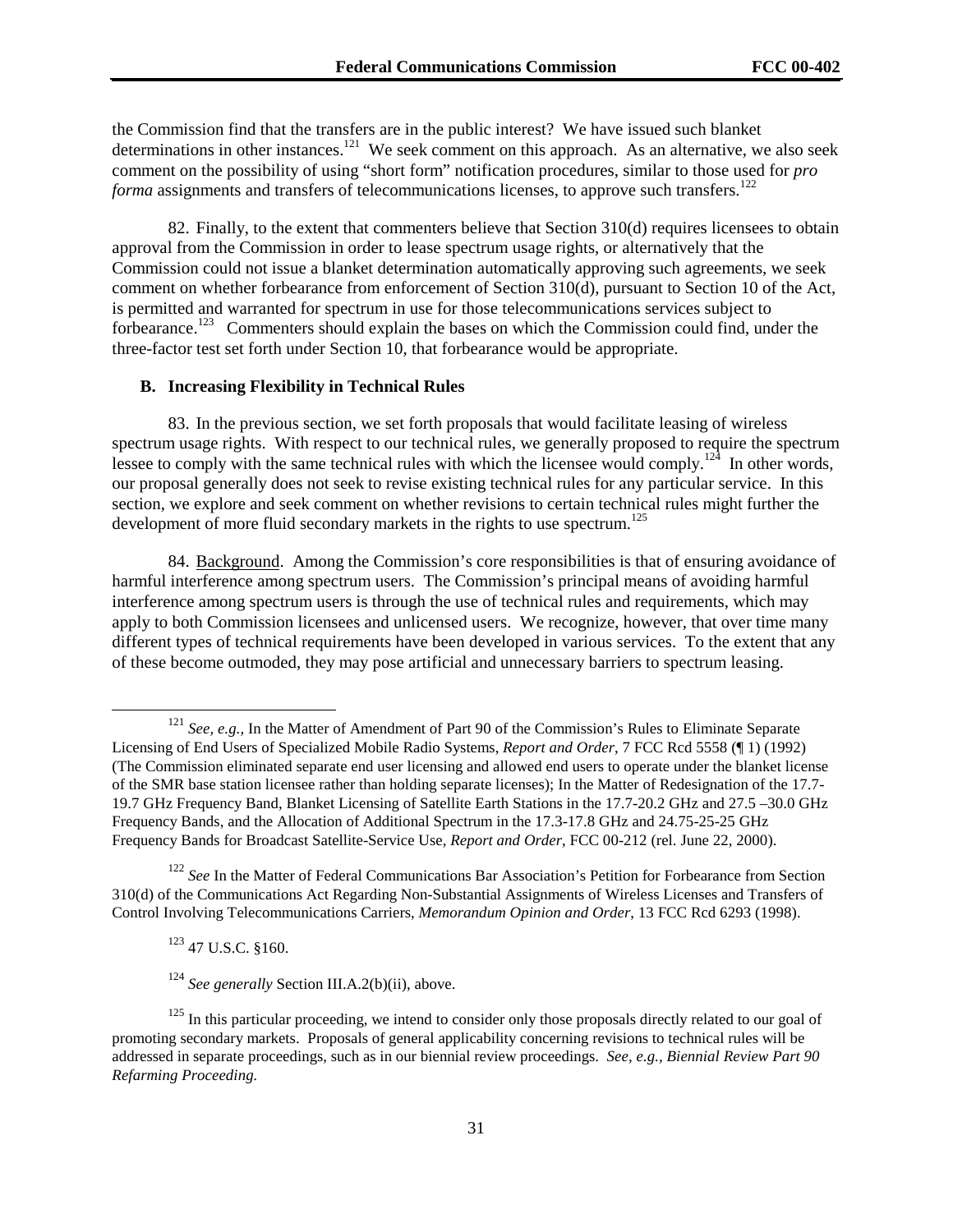85. In general, we have moved in recent years in the direction of affording licensees greater technical flexibility while still protecting them from harmful interference. As a result of prior experience in the Cellular Service, for example, when we established broadband PCS we licensed the services on a strictly geographic basis, did not mandate a particular transmission protocol, did not require licensees to notify us of every facility, and placed signal strength limits at market boundaries to allow maximum flexibility in coordination along common borders.<sup>126</sup> In the Cellular Service, we eliminated the requirement to notify the Commission of fill-in cell sites.<sup>12</sup>

86. We have also revised our rules in ways that have facilitated the operation of secondary markets. By way of example, in MM Docket No. 97-217, we revised technical rules that permitted greater opportunities for ITFS licensees to lease capacity to commercial operators, thereby giving ITFS licensees more flexibility to achieve their educational objectives.<sup>128</sup> In order to subsidize their educational mission, ITFS entities may lease unused capacity on their licensed spectrum to MDS operators, subject to certain technical limitations and programming requirements.129 As a result, ITFS and MDS entities typically operate in symbiotic relationships, with commercial MDS operators providing funding to ITFS licensees for their educational mission in exchange for the leasing of extra channel capacity needed to make commercial fixed wireless MDS/ITFS systems viable.<sup>130</sup> In that proceeding, we relaxed a number of technical requirements to allow ITFS and MDS licensees to transform their systems from one-way analog video distribution to the provision of new digital and two-way communications services while maintaining sufficient capacity to develop these advanced service offerings.<sup>131</sup> This transformation was facilitated by a series of technical rule changes that eliminated differences in the technical requirements between these two services and afforded MDS and ITFS licensees additional flexibility of use.<sup>132</sup> These rule changes have made the allowable uses of ITFS and MDS spectrum more fungible, allowing MDS and ITFS licensees to trade spectrum usage rights more readily in the secondary

 $126$  47 C.F.R. § 24.236.

 $127$  47 C.F.R. § 22.165.

<sup>128</sup> *See* Amendment of Parts 1, 21 and 74 To Enable Multipoint Distribution Service and Instructional Television Fixed Service Licensees to Engage in Fixed Two-Way Transmissions; Request for Declaratory Ruling on the Use of Digital Modulation by Multipoint Distribution Service and Instructional Television Fixed Service Stations, MM Docket No. 97-217, *Report and Order*, 13 FCC Rcd 19112 (1998) (*MDS/ITFS Two-Way Order*).

<sup>129</sup> *See MDS/ITFS Two-Way Order,* 13 FCC Rcd at 19114 (¶4).

<sup>130</sup> *See id.*

<sup>131</sup> *See id.* at 19113 (¶ 1).

<sup>132</sup> For example, prior to the start of this proceeding, the ITFS and MDS technical rules required facilities to operate within fixed 6 MHz-wide bandwidths and to suppress their signals at the edges of the 6 MHz channels to avoid potentially harmful out-of-band emissions. *See id.* at 19119-21 (¶¶ 19-21), 19123-27 (¶¶ 26-32). To permit licensees to engage in more flexible arrangements, we modified the technical rules to afford licensees flexibility to superchannelize and subchannelize their fixed 6 MHz-wide channels to form wider or narrower bandwidth channels. To allow for this, the Commission revised other technical standards, such as emissions masks, so as only to require attenuation at the edges of the wider superchannels or narrower subchannels (rather than at the fixed channel edge, as had been required under the video-centric regulatory scheme). Thus, MDS and ITFS licensees may now both statically and dynamically select the bandwidths used in their fixed two-way systems in response to market demand. *See id.* at 19124 (¶ 27).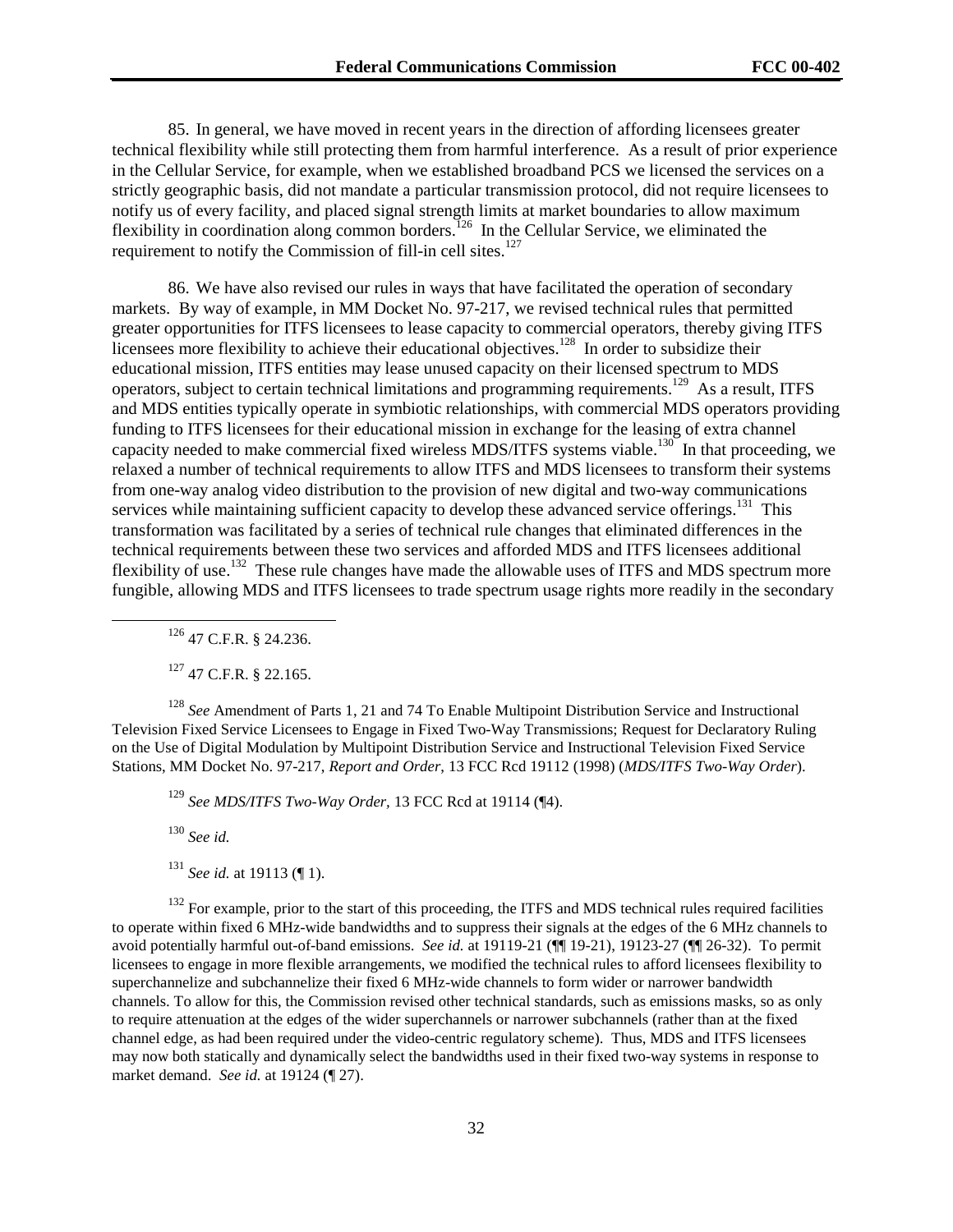markets. System operators may also operate more seamlessly across MDS and ITFS spectrum, paving the way for system upgrades that afford ITFS entities additional capacity. As a result, ITFS entities may enjoy greater opportunities to satisfy their educational needs.<sup>133</sup> These changes significantly enhanced the economic viability of both ITFS and MDS services, while making it possible for ITFS licensees to lease their spectrum usage rights to MDS operators in a two-way environment. Technical rule changes such as these may promote secondary markets by expanding the allowable uses of certain spectrum bands while making spectrum usage rights more fungible.

87. Discussion. We seek comment on whether there are technical requirements in spectrumbased services that unnecessarily deter the operation of secondary markets. As we observe in the *Policy Statement*, essential ingredients of fluid secondary markets include clearly defined technical rights and obligations, and harmonization of operating rules for similar services to promote the fungibility of spectrum usage rights. Where the potential uses of spectrum are fungible, or easily substitutable in a different frequency band or radio service, transactional costs of trading are lower and trading in spectrum rights may be facilitated. Put another way, where blocks of spectrum can be readily defined and grouped in a manner that spectrum users can easily understand, spectrum usage rights becomes more like a commodity and may be readily exchanged in a secondary market. Thus, we request comment on whether there are rules in specific services that might be revised to make spectrum usage rights in various bands more fungible.<sup>134</sup> If so, how might these rules be changed?

88. Consistent with the recent trend toward affording licensees increased flexibility in technical requirements in order to maximize their ability to put spectrum to its highest and most valued use, we request that commenters identify those specific technical rules which may be unnecessarily impeding the development of leasing or other cooperative relationships in existing services. We request comment on how such technical rules might be changed to promote spectrum leasing or other secondary spectrum market mechanisms without causing harmful interference. Commenters should cite to specific rules and provide appropriate technical showings of non-interference in support of any suggested rule revisions.<sup>135</sup>

#### **C. Increasing Flexibility in Service Rules**

89. The spectrum leasing proposal outlined above, while proposing possible clarifications and revisions of service rules in the context of spectrum lessees, generally does not seek to revise existing

<sup>&</sup>lt;sup>133</sup> See Amendment of Parts 1, 21 and 74 To Enable Multipoint Distribution Service and Instructional Television Fixed Service Licensees to Engage in Fixed Two-Way Transmissions; Request for Declaratory Ruling on the Use of Digital Modulation by Multipoint Distribution Service and Instructional Television Fixed Service Stations, MM Docket No. 97-217, *Report and Order on Reconsideration*, 14 FCC Rcd 12764, 12766 (¶ 3) (1999).

 $134$  We observe that making the technical rules in various services or frequency bands more uniform may have an added benefit of leveling the competitive playing field among competing services. Commenters should recognize, however, that we intend to consider in this proceeding only those proposals directly related to the objective of promoting secondary markets in appropriate cases. Proposals of general applicability will be addressed in other separate rulemaking proceedings.

<sup>&</sup>lt;sup>135</sup> Generally, parties seeking technical rule changes must provide sufficient technical showings that such proposals, if adopted, would not pose unacceptable threat of interference to other spectrum users. *See, e.g.,* Request for Declaratory Ruling on the Use of Digital Modulation by Multipoint Distribution Service and Instructional Television Fixed Service Stations, *Declaratory Ruling and Order*, 11 FCC Rcd 18839 (1996).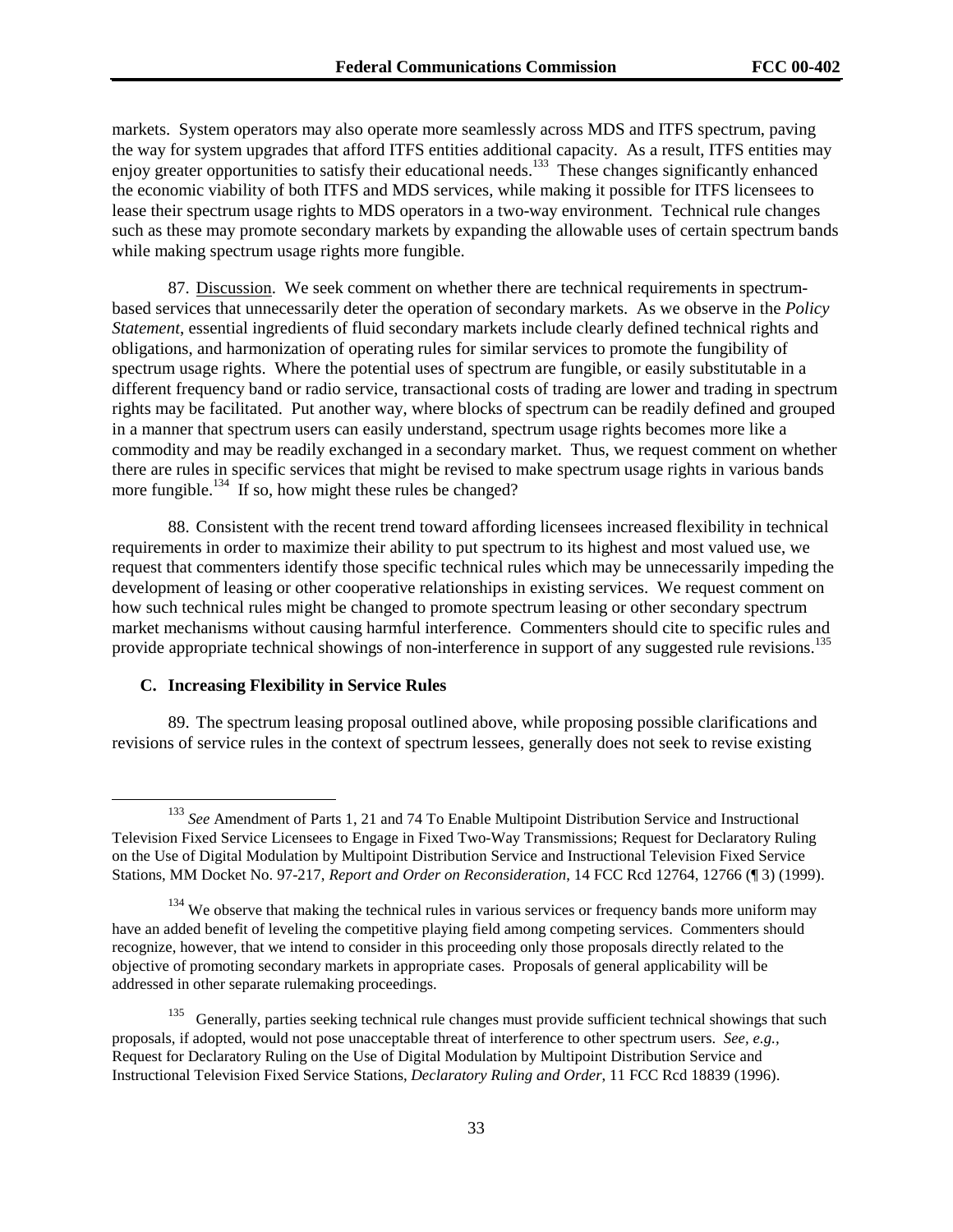service rules that apply to particular radio licensees.<sup>136</sup> In this section, we explore and seek comment on whether revisions to certain service rules applicable to licensees might further the development of secondary markets in spectrum usage rights.<sup>137</sup>

90. Background. Existing service rules often restrict the use of licensed frequencies to certain uses.<sup>138</sup> Many of these service rules, including use restrictions, serve important public interests. For example, the Commission adopted band manager licensing in the 700 MHz guard bands because Guard Band Managers were seen as a way to manage and minimize the potential for harmful interference to public safety operations in adjacent spectrum, while enabling parties to acquire spectrum more readily and with a minimum of Commission involvement.<sup>139</sup>

91. We also believe, however, that some service rules may unnecessarily restrict the operation of secondary markets. The Commission has addressed such restrictions in a number of cases, and has relaxed certain service rules to encourage efficient use of spectrum and permit smoother operation of secondary market mechanisms. One example may be found in our adoption of a new regulatory regime that freed MDS and ITFS licensees from offering only essentially multichannel video uses and allowed them to offer more flexible, two-way fixed broadband wireless applications.<sup>140</sup> As explained above, as part of this effort, the Commission has harmonized the technical rules for these two services, making spectrum usage rights in these bands more fungible. One rule change that made these spectrum usage rights more available for secondary market trading was to allow ITFS licensees to "swap" their rights to use particular channels with MDS licensees. In this way, ITFS and MDS licensees may aggregate contiguous bands of spectrum and lease the increased capacity to system operators to better meet their various educational and commercial objectives. In a similar vein, we permit television licensees to lease their vertical blanking intervals and visual signal telecommunications facilities to outside parties for ancillary data transmissions.<sup>141</sup> Similarly, we have just modified use restrictions in the 800 MHz SMR service rules to allow existing 800 MHz SMR licensees to enter into secondary market transactions that, subject to certain conditions, will allow for frequencies classified as Private Land Mobile Radio spectrum to be used in CMRS operations.<sup>142</sup> In this way, licenses in these bands and the associated rights to use spectrum are more readily tradable in secondary markets.

92. Discussion. We seek comment on revisions that should be made to our service rules that could promote the development of secondary markets while also continuing to serve the public interest

<sup>136</sup> See generally Section III.A.2(b)(iii), above.

<sup>137</sup> Again, commenters should recognize that in this proceeding we intend to consider only those proposals directly related to our goal of promoting secondary markets. Proposals of general applicability concerning revisions to service rules will be addressed in separate proceedings.

<sup>138</sup> *See, e.g.,* 47 C.F.R. § 91.79.

<sup>139</sup> *See 700 MHz Second Report and Order*, 15 FCC Rcd at 5311-12 (¶ 26).

<sup>140</sup> *See MDS/ITFS Two-Way Order*, 13 FCC Rcd at 19119-21 (¶¶ 19-21) (1998).

<sup>141</sup> *See* 47 C.F.R. § 73.646(d). *See also* Digital Data Transmission Within the Video Portion of Television Broadcast Station Transmissions*, Report and Order*, 11 FCC Rcd 7799 (1996); "Commission Approves Microsoft Ancillary Data Transmission System," *News Release*, Report No. MM 96-18 (rel. Oct. 24, 1996).

<sup>142</sup> *See BBA Report and Order* at ¶¶ 109-19.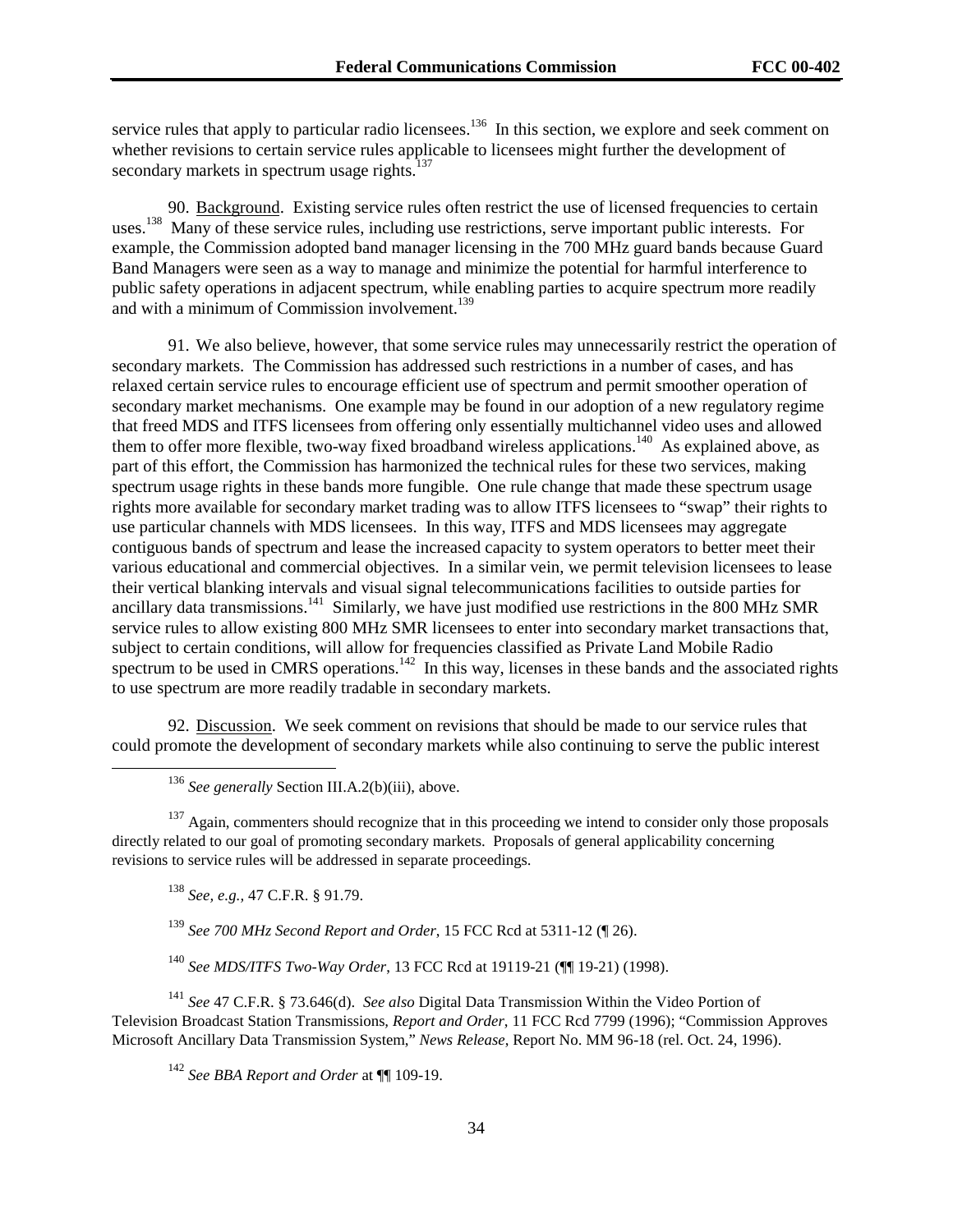objectives upon which the service rules are based. We are particularly interested in steps that can be taken to harmonize our service rules so that spectrum usage rights may be an increasingly fungible commodity in secondary markets. These steps may include eliminating unnecessary requirements, reducing the number of service categories, and other changes that will allow spectrum to be put to use in ways that maximize its value. These changes not only enhance secondary markets in the rights to use spectrum, but may also allow existing licensees to introduce innovative and distinct services that may not be permissible under our existing rules.

93. Flexible use – that is, expanding the range of permissible uses within a particular service – may increase efficient use of spectrum in general and enhance the operation of secondary markets in the use of spectrum. The Commission observed in its November 1999 *Spectrum Policy Statement* that:

Flexible allocations may result in more efficient spectrum markets. Flexibility can be permitted through the use of relaxed service rules, which would allow licensees greater freedom in determining the specific services to be offered. Another way to allow flexibility in use of the spectrum is to allow licensees to negotiate among themselves arrangements for avoiding interference rather than apply mandatory technical rules to control interference. A third possibility is to harmonize the rules for like services. Harmonization provides regulatory neutrality to help establish a level playing field across technologies and thereby foster more effective competition.<sup>143</sup>

The Commission has recognized that public interest considerations may favor flexible use, particularly in regard to new spectrum allocations. We have taken a number of steps to establish or update our rules to provide more flexibility and eliminate unnecessary burdens. For example, in the Cellular Service we now permit digital transmissions and exempt licensees from certain requirements imposed on analog operation, notability the analog compatibility standard.144 Similarly, when we adopted the Part 24 rules for broadband PCS and the Part 27 rules for Wireless Communications Services, we did not narrowly dictate the types of services to be provided with the spectrum.145 In the *CMRS Flex Report and Order*, we further clarified that CMRS providers could offer fixed services in addition to mobile services.<sup>146</sup> As we stated in adopting service rules for the 39 GHz service, "[i]t is in the public interest to afford [ ] licensees flexibility in the design of their systems to respond readily to consumer demand for their services, thus allowing the marketplace to dictate the best uses for this band."<sup>147</sup>

143 *Spectrum Reallocation Policy Statement*, 14 FCC Rcd at 19870-71 (¶ 9).

<sup>144</sup> *See* 47 C.F.R. § 22.901.

145 47 C.F.R. Parts 24 and 27.

 $146$  Amendment of the Commission's Rules to Permit Flexible Service Offerings in the Commercial Mobile Radio Services, WT Docket No. 96-6, *First Report and Order and Further Notice of Proposed Rulemaking*, 11 FCC Rcd 8965 (1996).

 $147$  Amendment of the Commission's Rules Regarding the 37.0-38.6 GHz and 38.6-40.0 GHz Bands, ET Docket No. 95-183, *Report and Order and Second Notice of Proposed Rule Making*, 12 FCC Rcd 18600, 18633- 34 (1997). In recent years, we have consistently embraced this pro-competitive principle when allocating spectrum for new services. *See, e.g.,* Rulemaking to Amend Parts 1, 2, 21 and 25 of the Commission's Rules to Redesignate the 27.5-29.5 GHz Frequency Band, to Reallocate the 29.5-30.0 GHz Frequency Band, to Establish Rules and Policies for Local Multipoint Distribution Service and for Fixed Satellite Services, CC Docket No. 92-297, *Second Report and Order*, 12 FCC Rcd 12545, 12637-38 (1997); *Part 27 Report and Order*, 12 FCC Rcd 10785; (continued….)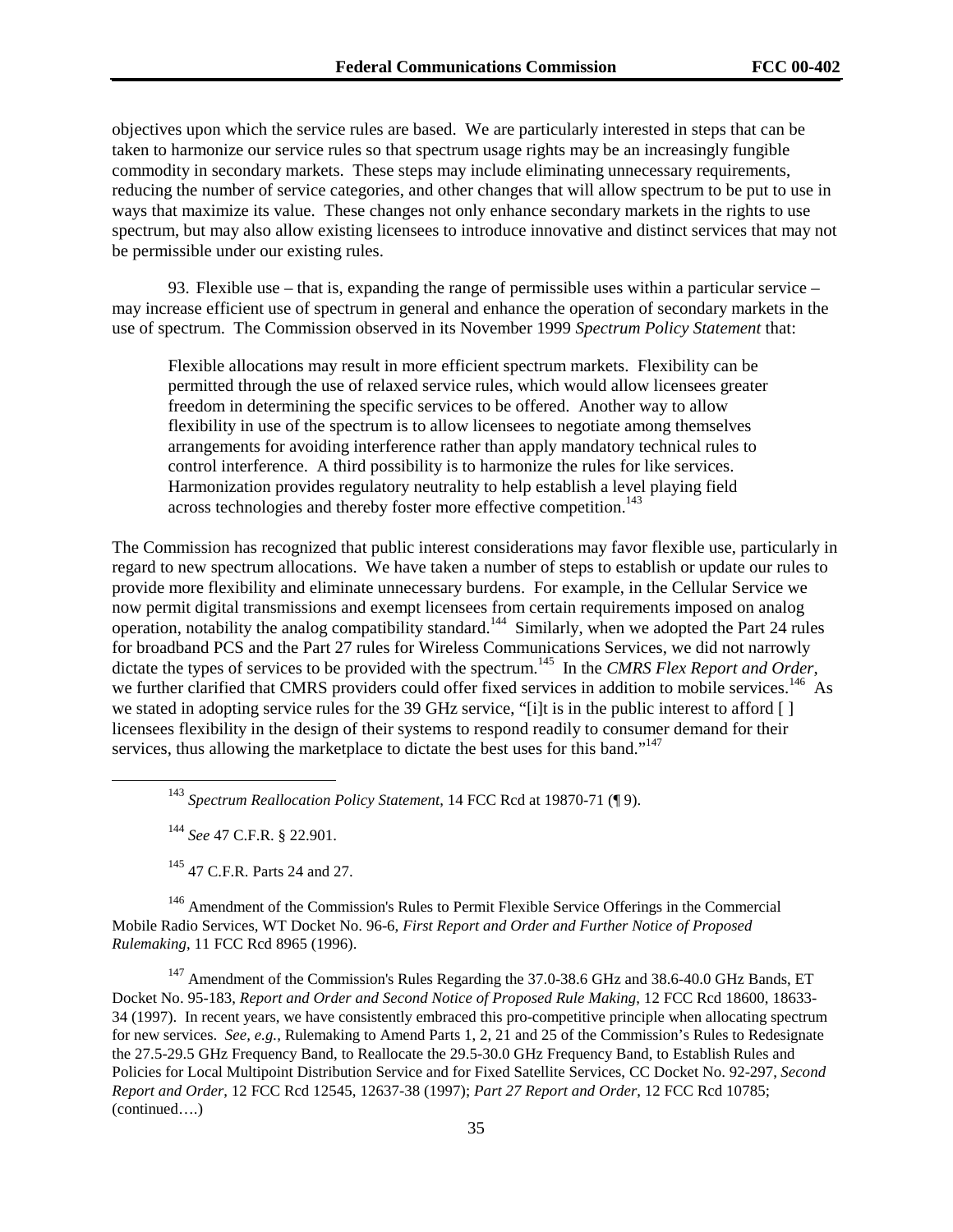94. The Commission has, however, recognized that increased flexibility may not be appropriate in all instances.<sup>148</sup> In particular, the Commission has observed that "a flexible approach would not be appropriate where a flexible allocation may interfere with important policy goals. … A highly flexible approach to spectrum usage in all bands might [ ] delay the achievement of important operational goals  $\ldots$ <sup>149</sup> Flexible use allocations may also deter investment in communications services and systems, or technology development.<sup>150</sup>

95. We invite comment on specific service rules that might be revised to achieve more fluid secondary markets in spectrum usage rights. We encourage commenters to advance suggestions for changes to our service rules that may promote more flexible and efficient use of licensed spectrum either by licensees or through secondary market mechanisms. Specifically, we seek comment on whether the Commission should in some circumstances modify its various service rules to allow spectrum to be used for services other than that for which it was licensed.<sup>151</sup> Might licensees be permitted to lease the rights to use spectrum to third parties for non-interfering uses not contemplated by the Commission's rules, provided the licensee or lessee obtains appropriate regulatory approvals? Should we promote the fungibility of spectrum use across services in circumstances in which this approach would promote leasing or other secondary market trading? For example, can and should private wireless licensees be allowed to use or lease their spectrum usage rights for commercial use? Finally, should the Commission expand the use of area-wide licenses as a way to increase the scope and flexibility for trading in the secondary market? Commenters should identify specific rules and provide detailed information in support of any suggested rule revisions, and should address the impact of the change in light of the underlying purpose of the existing service rule.

96. In this context, we also seek specific comment on whether we should revise our policies and rules to allow for either license "swaps" or "cross-leasing" of spectrum usage rights by licensees for whom different eligibility or use restrictions apply. For example, should a CMRS carrier operating in the 800 MHz band and a Business and Industrial/Land Transportation (BI/LT) licensee operating in the 900 MHz band be permitted either to trade their licenses, in whole or in part, or to engage in simultaneous leasing of spectrum usage rights to each other? Should two PCS licensees, one of which is a C- or Fblock "entrepreneur" but the other of which is not, be permitted to trade their licenses, in whole or in part, or to engage in simultaneous leasing of spectrum usage rights to each other?<sup>152</sup> If two licensees with

<sup>149</sup> *Id.*

 $\overline{\phantom{a}}$ 

<sup>150</sup> *See* 47 U.S.C. § 303(y)(2).

<sup>151</sup> We do not intend to suggest that users of technologies that currently operate on an unlicensed, noninterference basis would be required to obtain that licensee's consent. *See, e.g.,* In the Matter of Revision of Part 15 of the Commission's Rules Regarding Ultra-Wideband Transmission Systems, ET Docket No. 98-153, *Notice of Proposed Rulemaking*, FCC 00-163 (rel. May 11, 2000).

<sup>152</sup> We note that in WT Docket No. 96-148 the Commission denied Omnipoint's request to permit spectrum swaps on a very limited basis between entrepreneurs and non-entrepreneurs holding broadband Personal Communications Services (PCS) licenses. At that time, the Commission declined to permit such swaps in order to (continued….)

Allocation of Spectrum Below 5 GHz Transferred from Federal Government Use, ET Docket No. 94-32, *Report and Order*, 11 FCC Rcd 624, 633 (1995).

<sup>148</sup> *See Spectrum Reallocation Policy Statement*, 14 FCC Rcd at 19871 (¶ 11).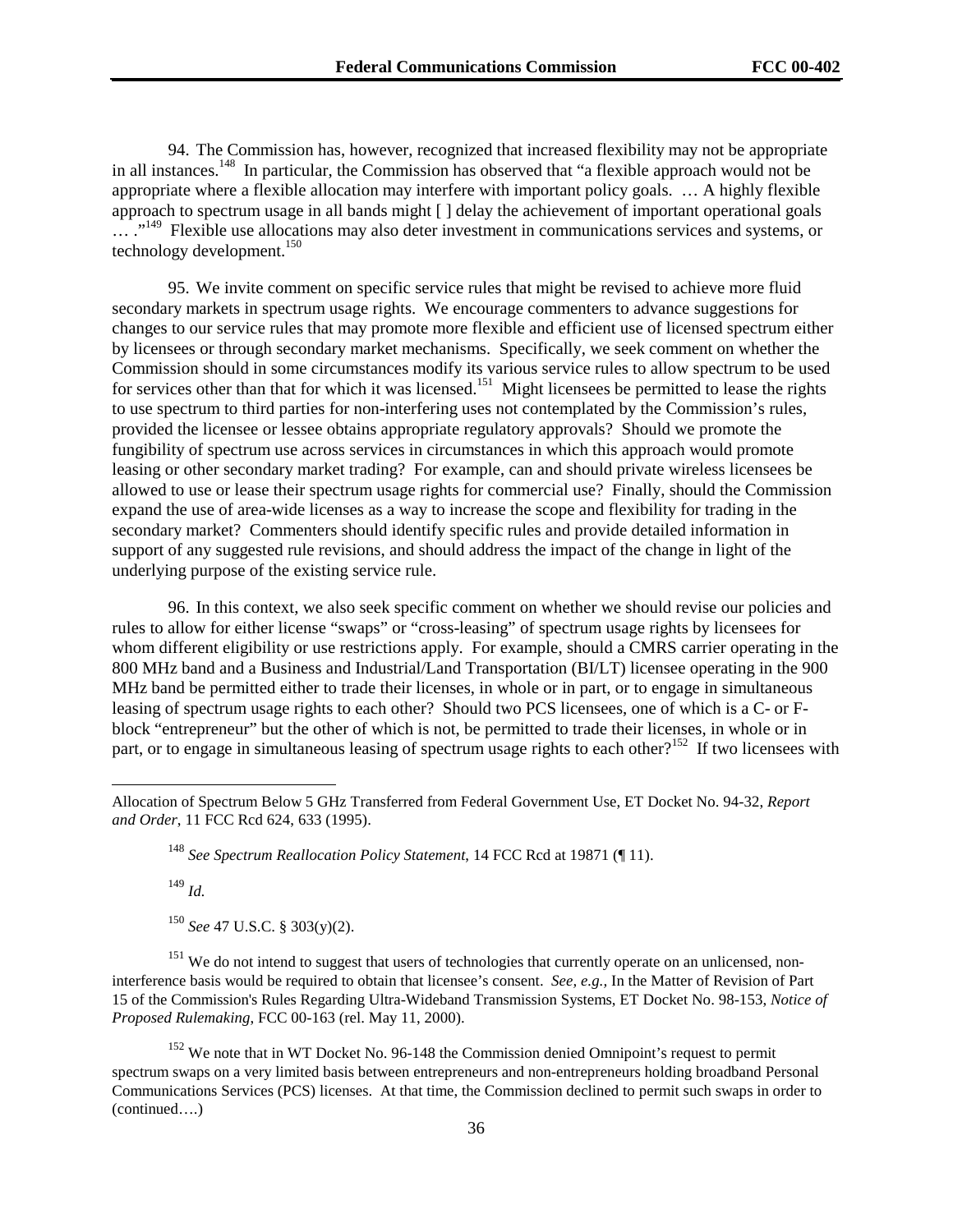attributable spectrum that would otherwise be counted against the CMRS spectrum cap were to crosslease usage rights to the same amount of spectrum, should the leased spectrum be counted against them in addition to their licensed spectrum? In addition, are there circumstances in which we should forbear, under Section 10 of the Act, from requiring prior Commission approval under Section 310(d) of the Act to consummate a license "swap," such as when the licenses in question are for the same amount of licensed spectrum, same service, and same market area?

97. We also seek comment on whether the Commission might take steps to lower barriers which unnecessarily inhibit the development and introduction of new spectrum-efficient technologies. Currently, parties seeking to introduce more efficient uses into new spectrum bands must often undertake costly and time-consuming efforts to petition the Commission to initiate a rulemaking process. Similarly, licensees and others who propose to launch new technologies that do not comply with existing service or technical rules must seek rule waivers or declaratory rulings in order to achieve their objectives. In some cases, we have encouraged users to negotiate the introduction of alternative uses into licensed bands. This was the case in our recent *24 GHz Report and Order*, in which we adopted service rules for terrestrial fixed service licensees in the  $24$  GHz band.<sup>153</sup> There the Commission has sought to "encourage" negotiations between parties regarding terms and conditions, consistent with our 24 GHz band rules, to allow a satellite operator to provide an uplink earth station service within a licensee's license area (such as through partitioning, disaggregation or a leasing arrangement)."154 If the Commission were to make clear that licensees have certain rights to introduce non-interfering uses into their licensed bands, licensees would have greater incentives to engage in those uses or enter into leases or other arrangements with proponents of those new technologies. We note that the scope of the licensees' rights to enter into leases for other spectrum uses without Commission approval may be made dependent on such factors as whether the licensee has fulfilled its service rule obligations (such as the build out requirement), the nature of the underlying allocation, and/or the nature of other licensed operations in the band. Such an approach might eliminate unnecessary administrative litigation and cut down on the time currently required to introduce new technologies. We seek comment on this approach.

#### **D. Facilitating Availability of Information on Spectrum**

 $\overline{a}$ 

98. Background. Information on spectrum licensing is becoming increasingly accessible through Internet-based technology. We note that the Wireless Telecommunications Bureau's Universal Licensing System (ULS) provides a great deal of licensing information, and we continue to transition existing

preserve the special provisions afforded PCS entrepreneur-block licensees, and because it found that the administrative burdens associated with tracking the swaps would outweigh the limited benefits to the public described by Omnipoint. *See CMRS Partitioning and Disaggregation Order*, 11 FCC Rcd 21831; Geographic Partitioning and Spectrum Disaggregation by Commercial Mobile Radio Service Licensees, WT Docket No. 96- 148, *Memorandum Opinion and Order*, FCC 00-88 (rel. April 13, 2000).

<sup>&</sup>lt;sup>153</sup> See Amendment to Parts 1, 2, 87, and 101 of the Commission's Rules to License Fixed Services at 24 GHz, WT Docket No. 99-237, *Report and Order*, FCC 00-272 (rel. Aug. 1, 2000) (*24 GHz Report and Order*). Terrestrial services and satellite services also share the 39 GHz band, and we have auctioned terrestrial service licenses in that band. *See* Amendment of the Commission's Rules Regarding the 37.0-38.6 GHz and 38.6-40.0 GHz Bands, *Report and Order and Second Notice of Proposed Rule Making*, 12 FCC Rcd 18600 (1997); "39 GHz Band Auction Closes," *Public Notice*, DA 00-1035 (rel. May 10, 2000).

<sup>&</sup>lt;sup>154</sup> 24 GHz Report and Order at ¶ 10. Any such satellite use would be required to satisfy applicable Part 25 licensing requirements. *Id.* at n. 38. *See also 4.9 GHz First Report and Order* at ¶¶ 3, 30.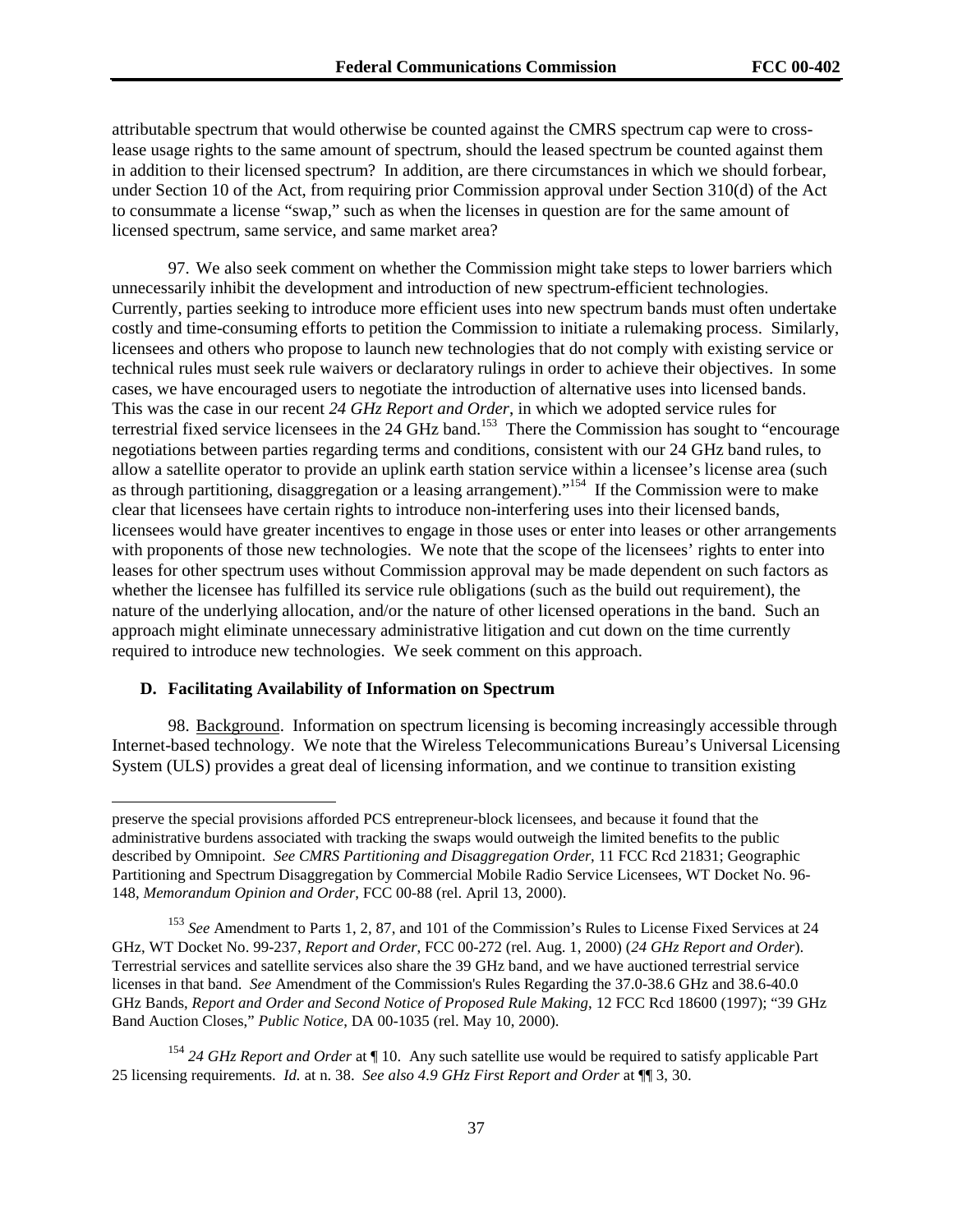wireless services to this Web-based electronic database.<sup>155</sup> The International Bureau maintains a comprehensive database of space station, earth station, and other licensing information in its International Bureau Electronic Filing System. Similarly, the Mass Media Bureau has recently inaugurated its Broadband Licensing System, which allows for the electronic filing of MDS and ITFS applications, and the Consolidated Database System, which permits the electronic filing of broadcast radio and television application forms. While these various Internet-accessible databases provide a wealth of data on spectrum licenses and licensees, these data contain limited information on licensees' actual use of spectrum. This is particularly true as the Commission increasingly uses a deregulatory licensing approach and geographic licensing schemes, which together mean that licensees are required to report less information than in the past. Thus, parties cannot necessarily determine from these sources whether spectrum may be available for use on the secondary market.

99. Discussion. We believe that secondary markets in spectrum usage rights will operate more efficiently if adequate information on licensed spectrum that could potentially be available to secondary markets is readily accessible by entities interested in using such spectrum.<sup>156</sup> We also request comment on whether the Commission should have a greater a role in collecting and disseminating such information beyond the activities described above.

100. We tentatively conclude, however, that the private sector is better suited both to determine what types of information parties might demand, and to develop and maintain information on the licensed spectrum that might be available for use by third parties.<sup>157</sup> For example, band manager licensees will have incentives to disseminate this type of information in order to obtain third party spectrum users.<sup>158</sup> We seek comment on how the Commission can encourage the creation of private information clearinghouses on available spectrum. We also seek comment on whether any regulatory barriers exist that may have the unintended effect of hindering private parties from developing such information and contributing to fluid secondary markets in the use of licensed spectrum.

<sup>&</sup>lt;sup>155</sup> ULS is the interactive licensing database developed by the Wireless Telecommunications Bureau to consolidate and replace eleven existing licensing systems used to process application and grant licenses in the wireless services. ULS provides numerous benefits, including fast and easy electronic filing via the Internet, improved data accuracy through automated checking of applications, and enhanced electronic access to licensing information via the Internet. *See* <http://www/fcc.gov/wtb/uls>. License applications filed by Part 27 licensees must be filed electronically via ULS. These filings include initial applications, major modifications, construction notifications, transfers and assignments, and renewals.

<sup>&</sup>lt;sup>156</sup> For an analysis of how the availability of more information promotes efficiency in the context of spectrum auctions, see *All About Auctions,* Federal Communications Commission, Revised Sept. 21, 1999, at 2. A copy may be found at <http://www.fcc.gov/wtb/auctions>.

 $157$  Both Chairman Kennard and commenters in the secondary markets forum held earlier this year have suggested the potential for a spectrum exchange as a facilitating mechanism. Enron has also drawn parallels between the concept of spectrum exchanges and existing bandwidth exchanges, which are designed to trade unused or "dark" fiber capacity.

<sup>158</sup> *See BBA Report & Order* at ¶ 47.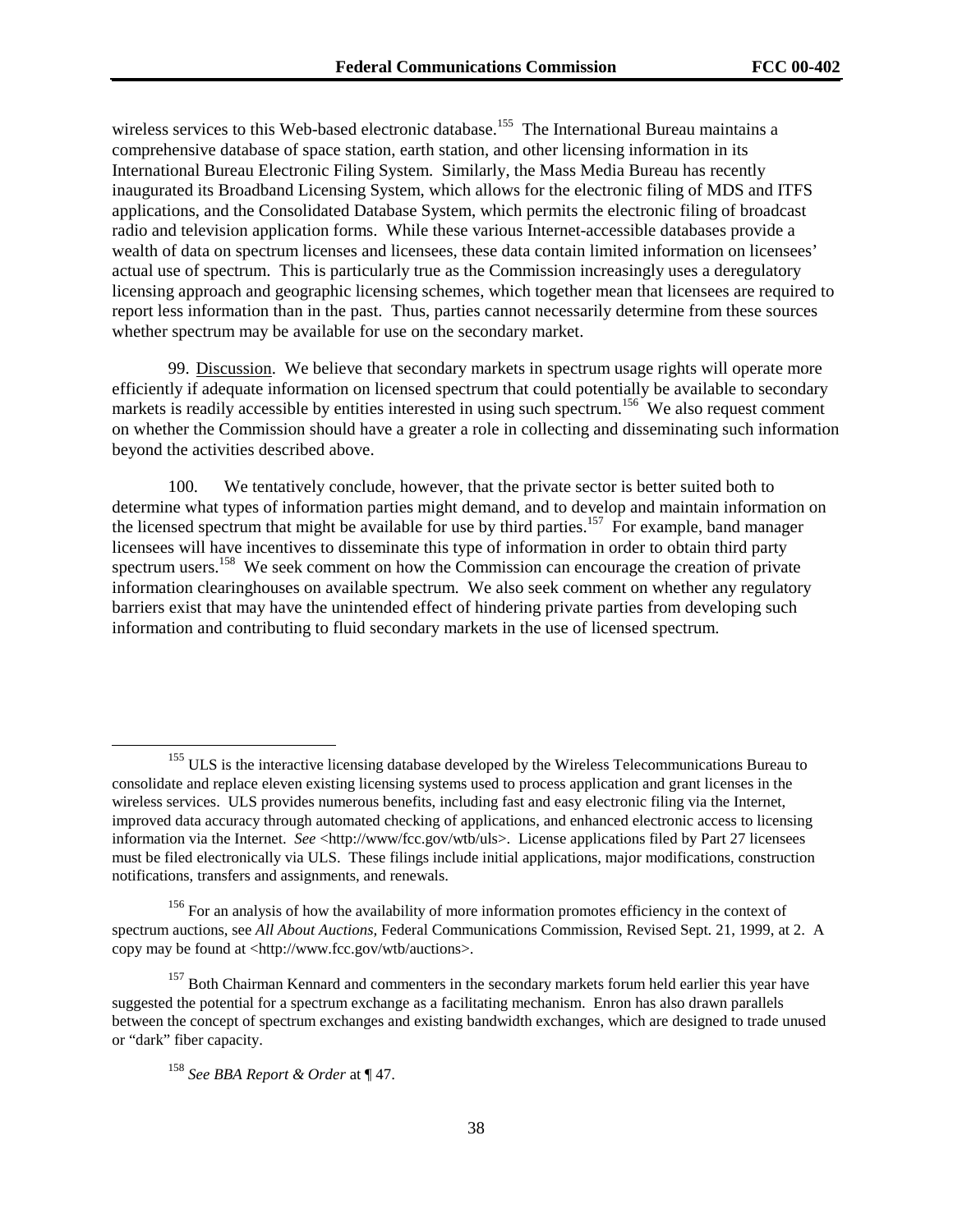### **IV. PROCEDURAL MATTERS**

#### **A.** *Ex Parte* **Rules – Permit-But-Disclose Proceeding**

101. This is a permit-but-disclose notice and comment rule making proceeding. *Ex parte* presentations are permitted, except during the Sunshine Agenda period, provided they are disclosed as provided in Commission rules. *See generally* 47 C.F.R. §§ 1.1202, 1.1203, and 1.1206.

#### **B. Initial Regulatory Flexibility Analysis**

102. As required by the Regulatory Flexibility Act, *see* 5 U.S.C. § 603, the Commission has prepared an Initial Regulatory Flexibility Analysis (IRFA) of the possible impact on small entities of the proposals in the Notice of Proposed Rulemaking*.* The IRFA is set forth in the Appendix. Written public comments are requested on the IRFA. These comments must be filed in accordance with the same filing deadlines for comments on the Notice of Proposed Rulemaking, and they must have a separate and distinct heading designating them as responses to the Initial Regulatory Flexibility Analysis. The Commission's Consumer Information Bureau, Reference Information Center, will send a copy of this Notice of Proposed Rulemaking, including the Initial Regulatory Flexibility Analysis, to the Chief Counsel for Advocacy of the Small Business Administration, in accordance with the Regulatory Flexibility Act. *See* 5 U.S.C. § 603(a).

# **C. Initial Paperwork Reduction Act of 1995 Analysis**

103. This NPRM seeks comment on a proposed information collection. As part of the Commission's continuing effort to reduce paperwork burdens, we invite the general public and the Office of Management and Budget (OMB) to take this opportunity to comment on the information collections contained in this NPRM, as required by the Paperwork Reduction Act of 1995, Public Law 104-13. Public and agency comments are due at the same time as other comments on this NPRM and must have a separate heading designating them as responses to the Initial Paperwork Reduction Analysis (IPRA). OMB comments are due 60 days from date of publication of this NPRM in the Federal Register. Comments should address: (a) whether the proposed collection of information is necessary for the proper performance of the functions of the Commission, including whether the information shall have practical utility; (b) the accuracy of the Commission's burden estimates; (c) ways to enhance the quality, utility, and clarity of the information collected; and (d) ways to minimize the burden of the collection of information on the respondents, including the use of automated collection techniques or other forms of information technology. In addition to filing comments with the Secretary, a copy of any comments on the information collection(s) contained herein should be submitted to Judy Boley, Federal Communications Commission, Room 1-C804, 445 12th Street, S.W., Washington, D.C. 20554, or via the Internet to <jboley@fcc.gov> and to Edward Springer, OMB Desk Officer, Room 10236 NEOB, 725 17th Street, N.W., Washington, D.C. 20503, or via the Internet to <edward.springer@omb.eop.gov>.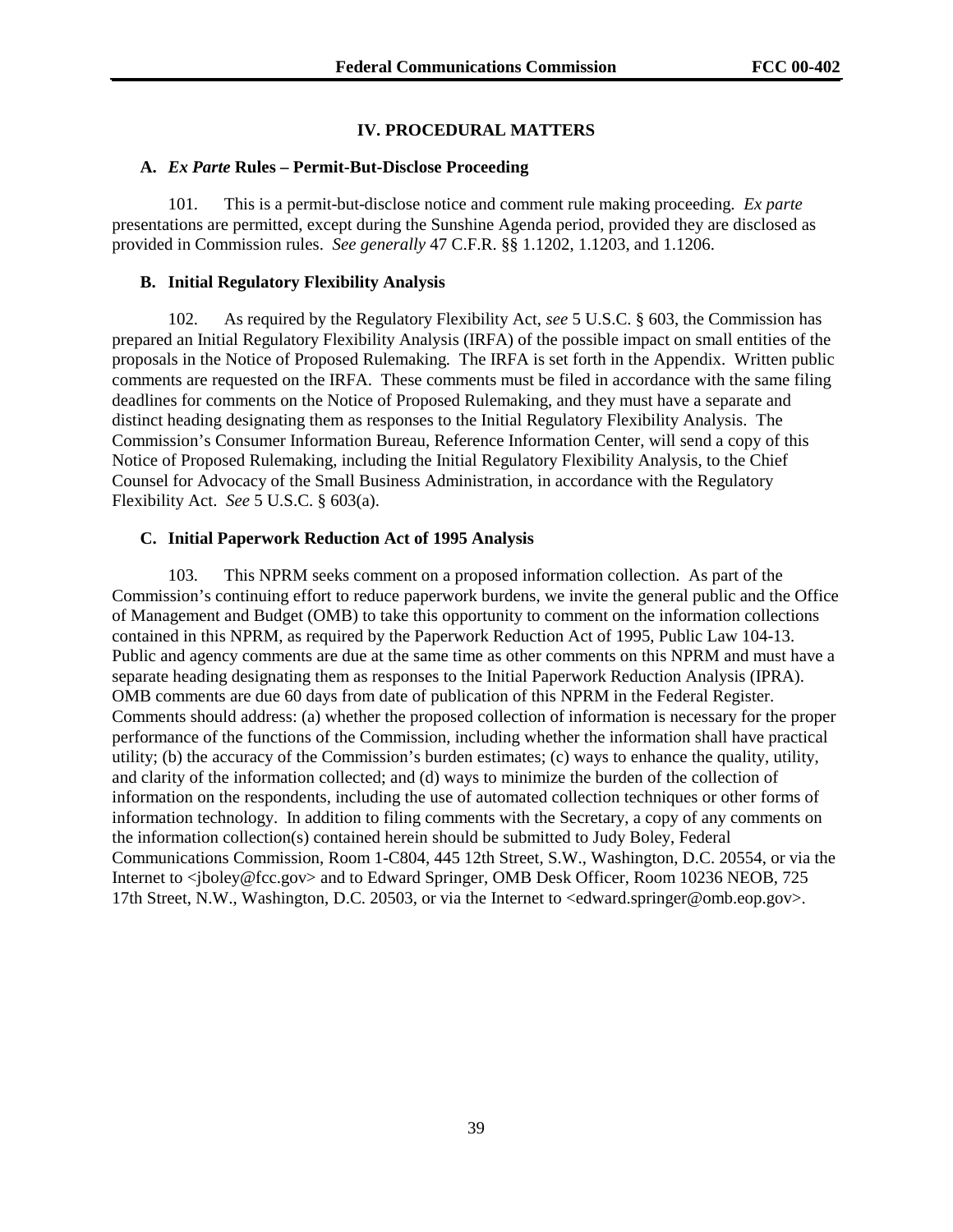# **D. Comment Dates**

104. Pursuant to applicable procedures set forth in Sections 1.415 and 1.419 of the Commission's Rules,<sup>159</sup> interested parties may file comments on or before [45 days after publication in the Federal Register] and reply comments on or before [30 days after comment date]. Comments and reply comments should be filed in WT Docket No. 00-230. All relevant and timely comments will be considered by the Commission before final action is taken in this proceeding. To file formally in this proceeding, interested parties must file an original and four copies of all comments, reply comments, and supporting comments. If interested parties want each Commissioner to receive a personal copy of their comments, they must file an original plus nine copies. Interested parties should send comments and reply comments to the Office of the Secretary, Federal Communications Commission, Room TW-A325, 445 Twelfth Street, S.W., Washington, D.C. 20554, with a copy to Paul Murray, Commercial Wireless Division, Wireless Telecommunications Bureau, Room 4B-442, 445 Twelfth Street, S.W., Washington, D.C. 20554, and to Donald Johnson, Commercial Wireless Division, Wireless Telecommunications Bureau, Room 4A-332, 445 Twelfth Street, S.W., Washington, D.C. 20554.

105. Comments may also be filed using the Commission's Electronic Comment Filing System (ECFS).160 Comments filed through the ECFS can be sent as an electronic file via the Internet to <http://www.fcc.gov/e-file/ecfs.html>. Generally, only one copy of an electronic submission must be filed. In completing the transmittal screen, commenters should include their full name, Postal Service mailing address, and the applicable docket or rulemaking number. Parties may also submit an electronic comment by Internet E-Mail. To obtain filing instructions for E-Mail comments, commenters should send an e-mail to ecfs@fcc.gov, and should include the following words in the body of the message: "get form <your E-Mail address>." A sample form and directions will be sent in reply.

106. Comments and reply comments will be available for public inspection during regular business hours at the FCC Reference Center, Room CY-A257, at the Federal Communications Commission, 445 Twelfth Street, S.W., Washington, D.C. 20554. Copies of comments and reply comments are available through the Commission's duplicating contractor: International Transcription Service, Inc. (ITS, Inc.), 1231 20th Street, N.W., Washington, D.C. 20037, (202) 857-3800.

### **V. ORDERING CLAUSES**

107. Accordingly, IT IS ORDERED THAT, pursuant to Sections 1, 4(i), 7, 10, 201, 202, 208, 214, 301, 303, 308, 309, and 310 of the Communications Act of 1934, as amended, 47 U.S.C. Sections §§ 151, 154(i), 157, 160, 201, 202, 208, 214, 301, 303, 308, 309, and 310, this Notice of Proposed Rulemaking is hereby ADOPTED.

 <sup>159 47</sup> C.F.R. §§ 1.415, 1.419.

<sup>160</sup> *See* Electronic Filing of Documents in Rulemaking Proceedings, 63 Fed. Reg. 24,121 (1998).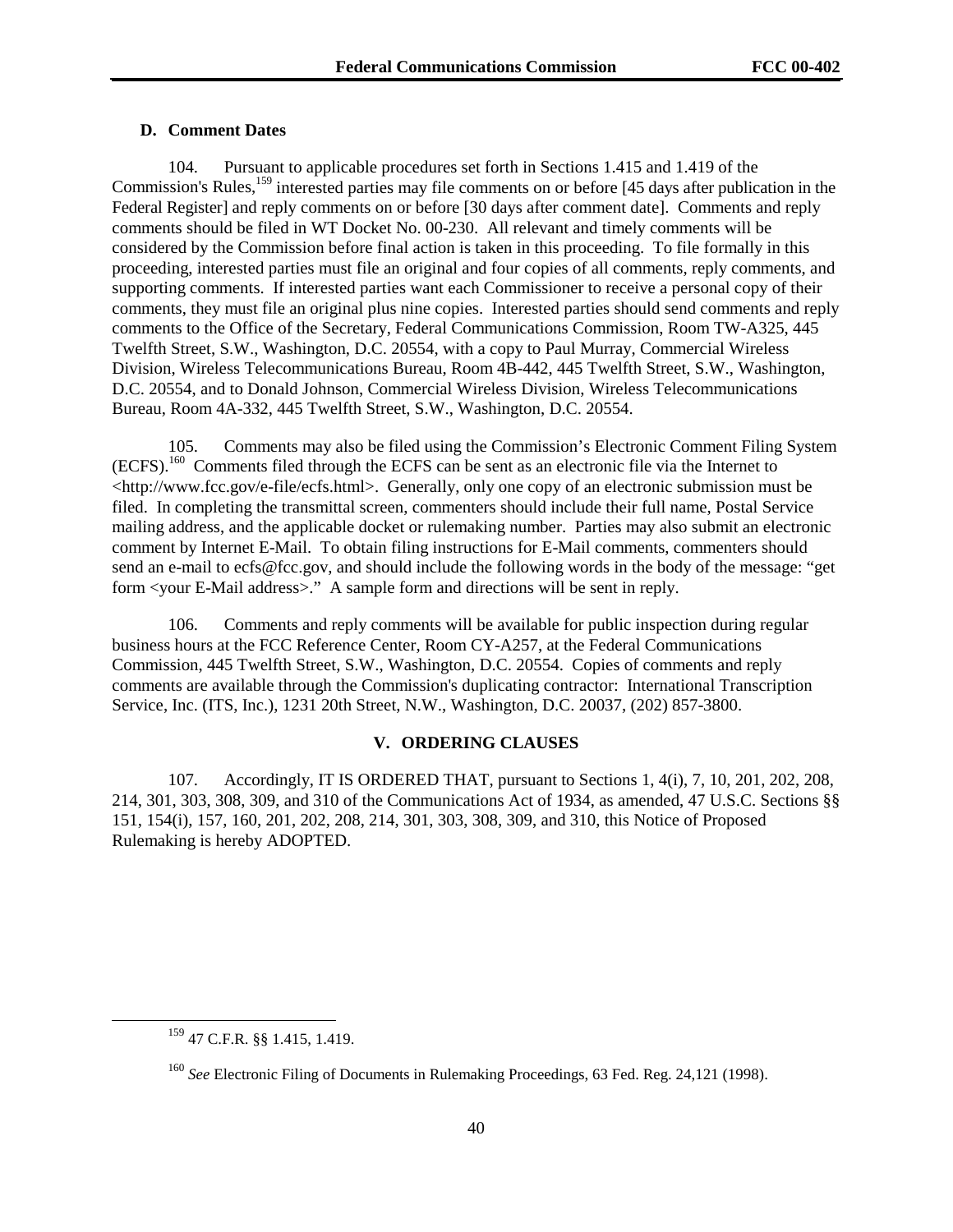108. IT IS FURTHER ORDERED that the Commission's Consumer Information Bureau, Reference Information Center, SHALL SEND a copy of the Notice of Proposed Rulemaking, including the Initial Regulatory Flexibility Analysis, to the Chief Counsel for Advocacy of the Small Business Administration.

# FEDERAL COMMUNICATIONS COMMISSION

Magalie Roman Salas Secretary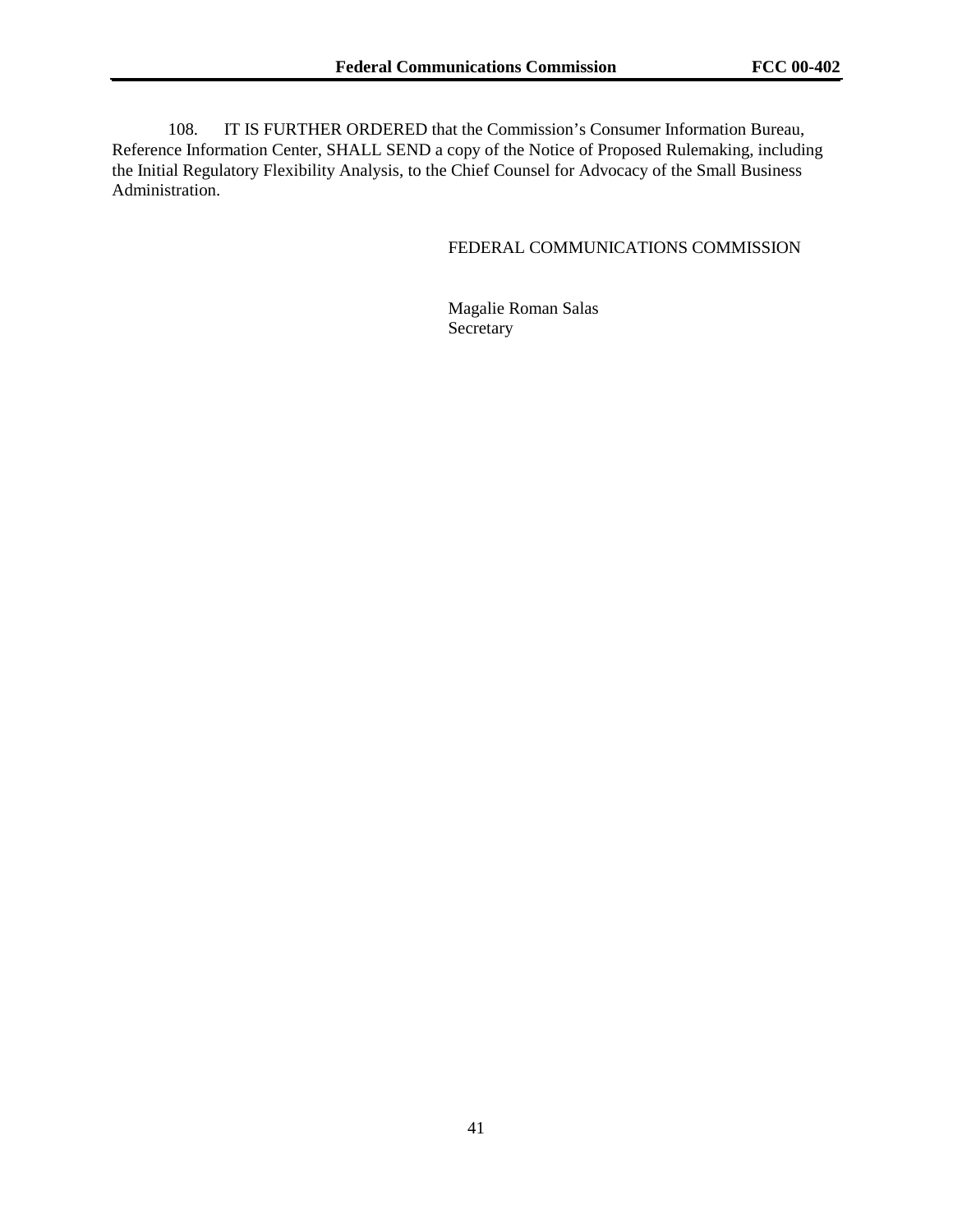#### **APPENDIX**

#### **INITIAL REGULATORY FLEXIBILITY ANALYSIS**

1. As required by the Regulatory Flexibility Act  $(RFA)$ , the Commission has prepared this Initial Regulatory Flexibility Analysis (IRFA) of the possible significant economic impact on small entities of the policies and proposals in this Notice of Proposed Rulemaking (NPRM), WT Docket No. 00-230. Written public comments are requested on this IRFA. These comments must be filed in accordance with the same filing deadlines for comments on the rest of this NPRM, as set forth in paragraph 104, *supra*, and they must have a separate and distinct heading designating them as responses to IRFA. The Commission's Office of Public Affairs, Reference Operations Division, will send a copy of this NPRM, including this IRFA, to the Chief Counsel for Advocacy of the Small Business Administration in accordance with  $RFA$ <sup>2</sup> In addition, the NPRM and IRFA (or summaries thereof) will be published in the Federal Register.<sup>3</sup>

#### **A. Need for, and Objectives of, the Proposed Rules**

2. This rulemaking proceeding outlines a number of approaches that would promote more robust secondary markets in radio spectrum usage rights. First, we propose to promote wider use of leasing of spectrum usage rights throughout our wireless services, particularly our Wireless Radio Services.<sup>4</sup> In so doing, we examine whether Section 310(d) of the Communications Act, as amended (the "Act"), or the Commission's policies and rules, including its application of the *Intermountain Microwave* standard for interpreting *de facto* transfer of control of licenses, may unnecessarily impede the ability of licensees to enter such leasing arrangements. Second, we explore whether additional flexibility in our technical and service rules would further enhance the development of secondary markets. Finally, we request comment on whether, and if so how, the Commission should facilitate the development of secondary markets by making certain information on spectrum available to the public.

<sup>3</sup> *Id*.

4 "Wireless Radio Services" are defined in Section 1.907 of the Commission's rules. *See* 47 C.F.R. § 1.907. They include all radio services authorized in parts 13, 20, 22, 24, 26, 27, 74, 80, 87, 90, 95, 97, and 101 of Chapter 1 of Title 47 of the United States Code, which governs the Federal Communications Commission. *Id.* These services include: Personal Communications Service (PCS); Cellular Radiotelephone Service (Cellular); Public Mobile Services other than cellular (*i.e*., Paging and Radiotelephone, Rural Radiotelephone, Offshore Radiotelephone, Air-Ground Radiotelephone); Specialized Mobile Radio Service (SMR); Wireless Communications Service (WCS); Local Multipoint Distribution Service (LMDS); Fixed Microwave Service; 700 MHz Service; 700 MHz Guard Band Service; 39 GHz Service; 24 GHz Service; 3650-3700 MHz Service; 218- 219 MHz Service; and Private Land Mobile Radio Services (PLMR). However, as indicated below, we do not include in this proposal the radio and television broadcasting services under Part 74 of the Commission's rules. At this time we also are excluding Public Safety Radio, Amateur Radio, Personal Radio, Maritime, and Aviation Services from our proposal because of considerations unique to these particular services.

 <sup>1</sup> *See* 5 U.S.C. § 603. The RFA, *see* 5 U.S.C. § 601 *et. seq*., has been amended by the Contract With America Advancement Act of 1996, Pub. L. No. 104-121, 110 Stat. 847 (1996) (CWAAA). Title II of the CWAAA is the Small Business Regulatory Enforcement Fairness Act of 1996 (SBREFA).

<sup>2</sup> *See* 5 U.S.C. § 603(a).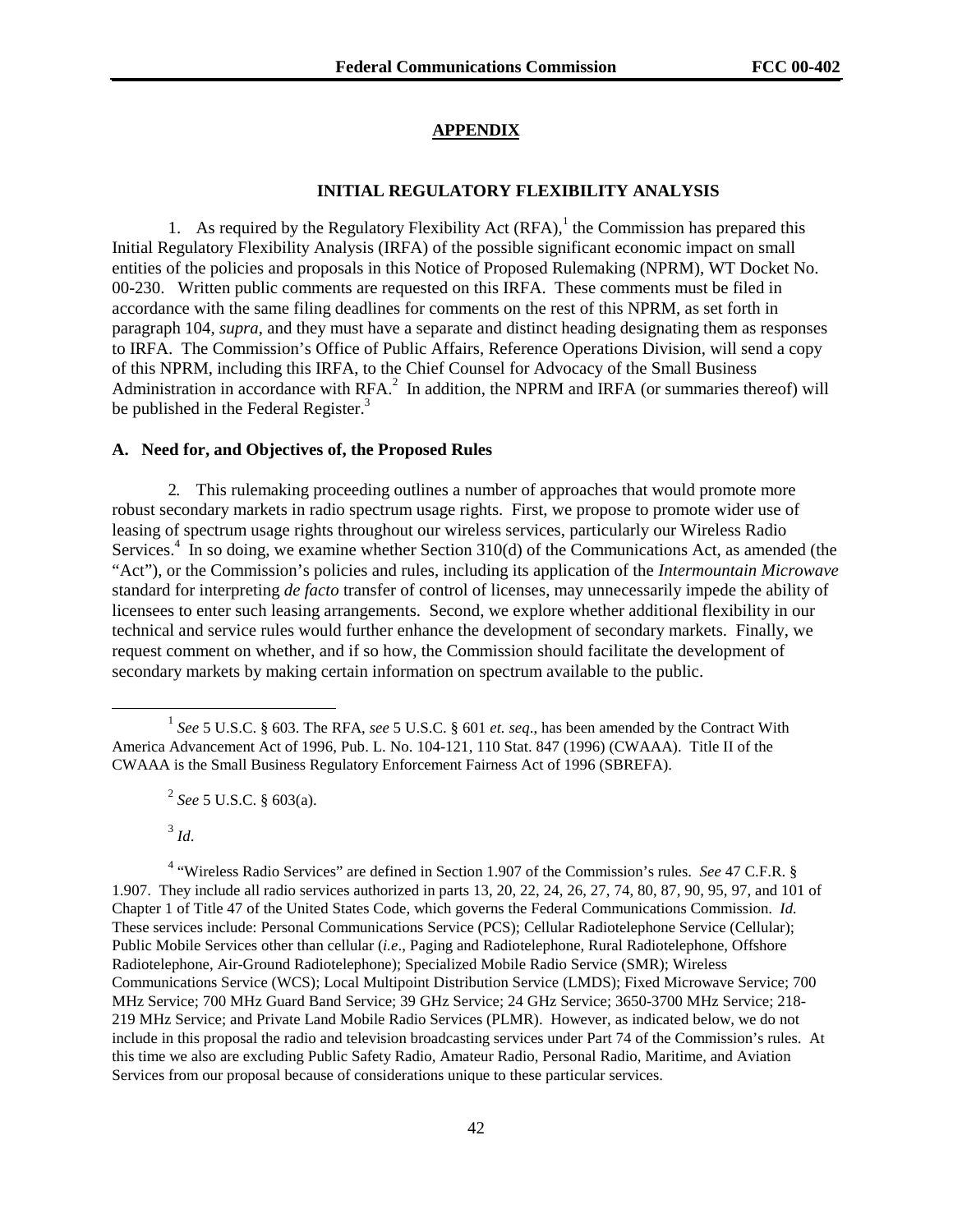### **B. Legal Basis**

3. The potential actions on which comment is sought in this NPRM would be authorized under Sections 4(i), 303(r), and 309(j) of the Communications Act of 1934, as amended, 47 U.S.C. §§ 154(i), 303(r), and 309(j), and Sections 1.411 and 1.412 of the Commission's rules, 47 C.F.R. §§ 1.411 and 1.412.

#### **C. Description and Estimate of the Small Entities Subject to the Rules**

4. The RFA requires that an initial regulatory flexibility analysis be prepared for notice-andcomment rulemaking proceedings, unless the Agency certifies that "the rule will not, if promulgated, have a significant impact on a substantial number of small entities."<sup>5</sup> The RFA generally defines the term "small entity" as having the same meaning as the terms "small business," "small organization," and "small governmental jurisdiction."<sup>6</sup> In addition, the term "small business" has the same meaning as the term "small business concern" under the Small Business Act.<sup>7</sup> A small business concern is one which: (1) is independently owned and operated; (2) is not dominant in its field of operation; and (3) satisfies any additional criteria established by the Small Business Administration  $(SBA)$ .<sup>8</sup> A small organization is generally "any not-for-profit enterprise which is independently owned and operated and is not dominant in its field."<sup>9</sup> This IRFA describes and estimates the number of small-entity licensees that may be affected if the proposals in this NPRM are adopted.

5. This NPRM could result in rule changes that, if adopted, would create new opportunities and obligations for Wireless Radio Services licensees and other entities that may lease spectrum usage rights from these licensees. To assist the Commission in analyzing the total number of potentially affected small entities, we request commenters to estimate the number of small entities that may be affected by any rule changes resulting from this NPRM*.*

# *Wireless Radio Services*

6. Many of the potential rules on which comment is sought in this NPRM, if adopted, would affect small licensees of the Wireless Radio Services identified below.

7. **Cellular Licensees**. Neither the Commission nor the SBA has developed a definition of small entities applicable to cellular licensees. Therefore, the applicable definition of small entity is the

 $\frac{1}{5}$  $5$  5 U.S.C. § 603(b)(3).

 $\frac{6}{1}$  *Id.* at § 601(6).

 $^7$  5 U.S.C. § 601(3) (incorporating by reference the definition of "small business concern" in 15 U.S.C. § 632). Pursuant to the RFA, the statutory definition of a small business applies "unless an agency, after consultation with the Office of Advocacy of the Small Business Administration and after opportunity for public comment, establishes one or more definitions of such term which are appropriate to the activities of the agency and publishes such definition(s) in the Federal Register." 5 U.S.C. § 601(3).

8 Small Business Act, 15 U.S.C. § 632 (1996).

 $9^9$  5 U.S.C. § 601(4).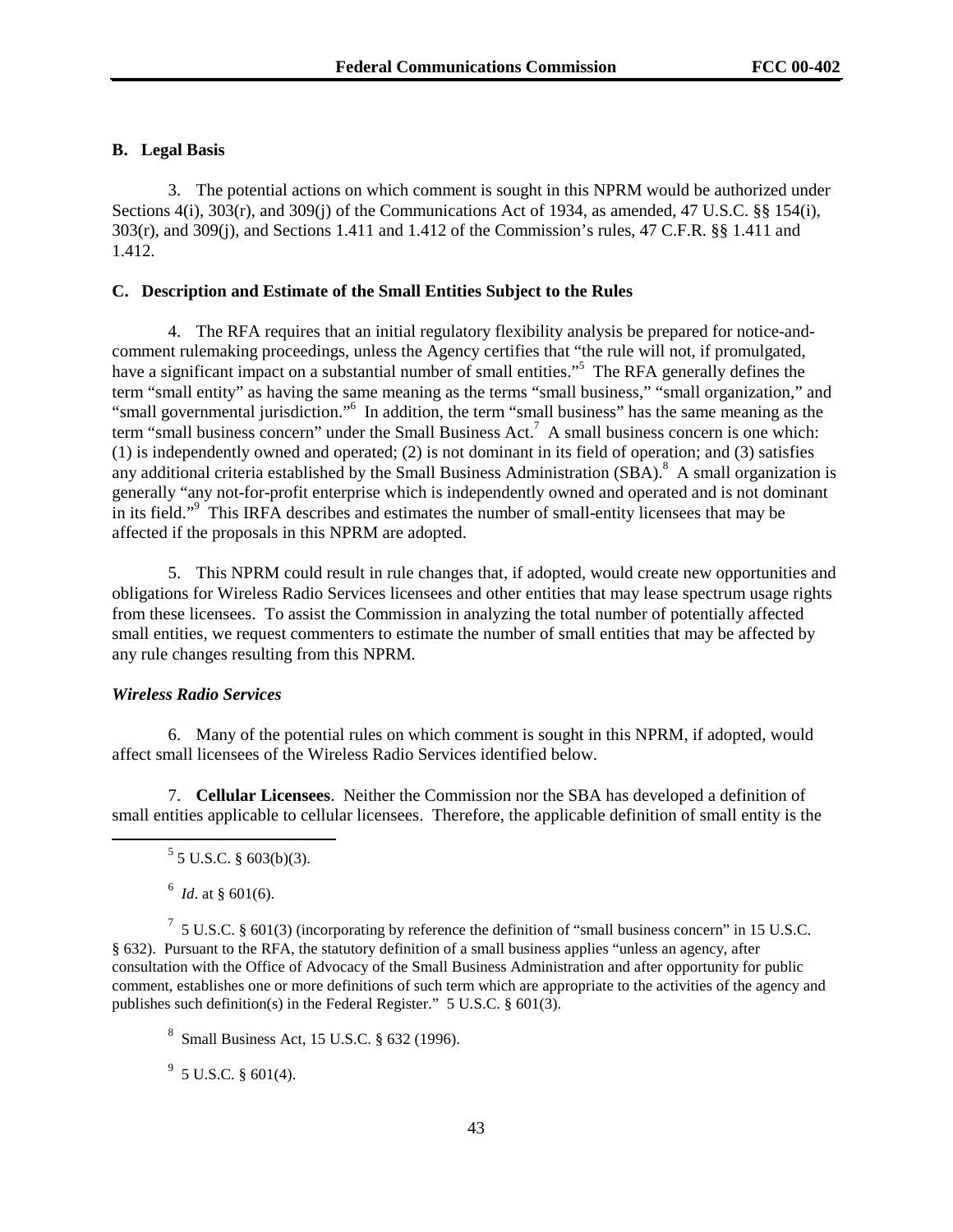definition under the SBA rules applicable to radiotelephone (wireless) companies. This provides that a small entity is a radiotelephone company employing no more than  $1,500$  persons.<sup>10</sup> According to the Bureau of the Census, only twelve radiotelephone firms from a total of 1,178 such firms, which operated during 1992, had 1,000 or more employees.<sup>11</sup> Therefore, even if all twelve of these firms were cellular telephone companies, nearly all cellular carriers were small businesses under the SBA's definition. In addition, we note that there are 1,758 cellular licenses; however, a cellular licensee may own several licenses. In addition, according to the most recent *Telecommunications Industry Revenue* data, 808 carriers reported that they were engaged in the provision of either cellular service or Personal Communications Service (PCS) services, which are placed together in the data. We do not have data specifying the number of these carriers that are not independently owned and operated or have more than 1,500 employees, and thus are unable at this time to estimate with greater precision the number of cellular service carriers that would qualify as small business concerns under the SBA's definition. Consequently, we estimate that there are fewer than 808 small cellular service carriers that may be affected by these proposals, if adopted.

8. **220 MHz Radio Service – Phase I Licensees.** The 220 MHz service has both Phase I and Phase II licenses. Phase I licensing was conducted by lotteries in 1992 and 1993. There are approximately 1,515 such non-nationwide licensees and four nationwide licensees currently authorized to operate in the 220 MHz band. The Commission has not developed a definition of small entities specifically applicable to such incumbent 220 MHz Phase I licensees. To estimate the number of such licensees that are small businesses, we apply the definition under the SBA rules applicable to Radiotelephone Communications companies. This definition provides that a small entity is a radiotelephone company employing no more than 1,500 persons.<sup>12</sup> According to the Bureau of the Census, only 12 radiotelephone firms out of a total of 1,178 such firms, which operated during 1992, had 1,000 or more employees.<sup>13</sup> Therefore, if this general ratio continues in 1999 in the context of Phase I 220 MHz licensees, we estimate that nearly all such licensees are small businesses under the SBA's definition.

9. **220 MHz Radio Service – Phase II Licensees.** The Phase II 220 MHz service is a new service, and is subject to spectrum auctions. In the 220 MHz *Third Report and Order*, we adopted criteria for defining small businesses and very small businesses for purposes of determining their eligibility for special provisions such as bidding credits and installment payments.<sup>14</sup> We have defined a small business as an entity that, together with its affiliates and controlling principals, has average gross revenues not exceeding \$15 million for the preceding three years. Additionally, a very small business is defined as an entity that, together with its affiliates and controlling principals, has average gross revenues that are not more than \$3 million for the preceding three years.<sup>15</sup> The SBA has approved these

- <sup>12</sup> 13 C.F.R. § 121.201, Standard Industrial Classification (SIC) code 4812.
- 13 *1992 Census, Series UC92-S-1*, at Table 5, SIC code 4812.
- 14 *220 MHz Third Report and Order*, 12 FCC Rcd 10943, 11068-70, at ¶¶ 291- 295 (1997).
- 15 *220 MHz Third Report and Order*, 12 FCC Rcd at 11068-69, ¶ 291.

 $^{10}$  13 C.F.R. § 121.201, SIC code 4812.

<sup>11</sup> *1992 Census, Series UC92-S-1*, at Table 5, SIC code 4812.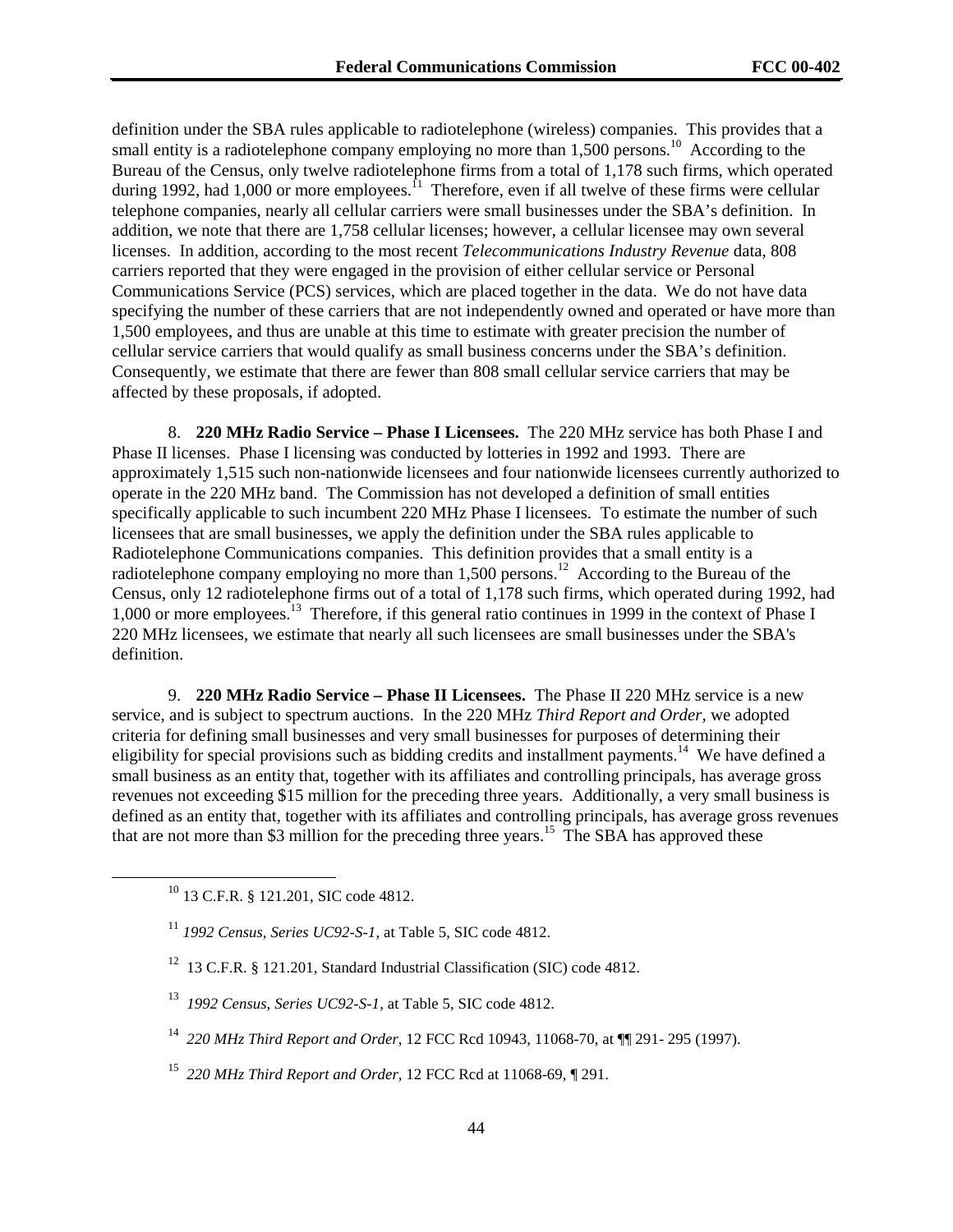definitions.<sup>16</sup> An auction of Phase II licenses commenced on September 15, 1998, and closed on October 22, 1998.<sup>17</sup> Nine hundred and eight (908) licenses were auctioned in 3 different-sized geographic areas: three nationwide licenses, 30 Regional Economic Area Group Licenses, and 875 Economic Area (EA) Licenses. Of the 908 licenses auctioned, 693 were sold. Companies claiming small business status won one of the Nationwide licenses, 67% of the Regional licenses, and 54% of the EA licenses.

10. **700 MHz Guard Band Licensees**. In the *700 MHz Guardband Order*, we adopted criteria for defining small businesses and very small businesses for purposes of determining their eligibility for special provisions such as bidding credits and installment payments.<sup>18</sup> We have defined a small business as an entity that, together with its affiliates and controlling principals, has average gross revenues not exceeding \$15 million for the preceding three years. Additionally, a very small business is defined as an entity that, together with its affiliates and controlling principals, has average gross revenues that are not more than \$3 million for the preceding three years. An auction of 176 Economic Area (EA) licenses commenced on September 6, 2000, and closed on September 21, 2000.<sup>19</sup> Of the 104 licenses auctioned, 96 licenses were sold.

11. **Private and Common Carrier Paging.** In the Paging *Third Report and Order*, we adopted criteria for defining small businesses and very small businesses for purposes of determining their eligibility for special provisions such as bidding credits and installment payments.<sup>20</sup> We have defined a small business as an entity that, together with its affiliates and controlling principals, has average gross revenues not exceeding \$15 million for the preceding three years. Additionally, a very small business is defined as an entity that, together with its affiliates and controlling principals, has average gross revenues that are not more than \$3 million for the preceding three years.<sup>21</sup> The SBA has approved these definitions.<sup>22</sup> An auction of Metropolitan Economic Area (MEA) licenses commenced on February 24, 2000, and closed on March 2,  $2000<sup>23</sup>$  Of the 985 licenses auctioned, 440 were sold. 57 companies claiming small business status won. At present, there are approximately 24,000 Private Paging sitespecific licenses and 74,000 Common Carrier Paging licenses. According to the most recent

<sup>17</sup> See generally Public Notice, "220 MHz Service Auction Closes," Report No. WT 98-36 (Wireless Telecom. Bur. Oct. 23, 1998).

18 *See* Service Rules for the 746-764 MHz Bands, and Revisions to Part 27 of the Commission's Rules, WT Docket No. 99-168, *Second Report and Order*, 15 FCC Rcd 5299 (20000).

19 *See generally* Public Notice, "220 MHz Service Auction Closes," Report No. WT 98-36 (Wireless Telecom. Bur. Oct. 23, 1998).

20 *220 MHz Third Report and Order*, 12 FCC Rcd 10943, 11068-70, at ¶¶ 291- 295 (1997).

21 *220 MHz Third Report and Order*, 12 FCC Rcd at 11068-69, ¶ 291.

<sup>22</sup> See Letter from A. Alvarez, Administrator, SBA, to D. Phythyon, Chief, Wireless Telecommunications Bureau, FCC (Jan. 6, 1998).

23 *See generally* Public Notice, "220 MHz Service Auction Closes," Report No. WT 98-36 (Wireless Telecom. Bur. Oct. 23, 1998).

<sup>&</sup>lt;sup>16</sup> *See* Letter from A. Alvarez, Administrator, SBA, to D. Phythyon, Chief, Wireless Telecommunications Bureau, FCC (Jan. 6, 1998).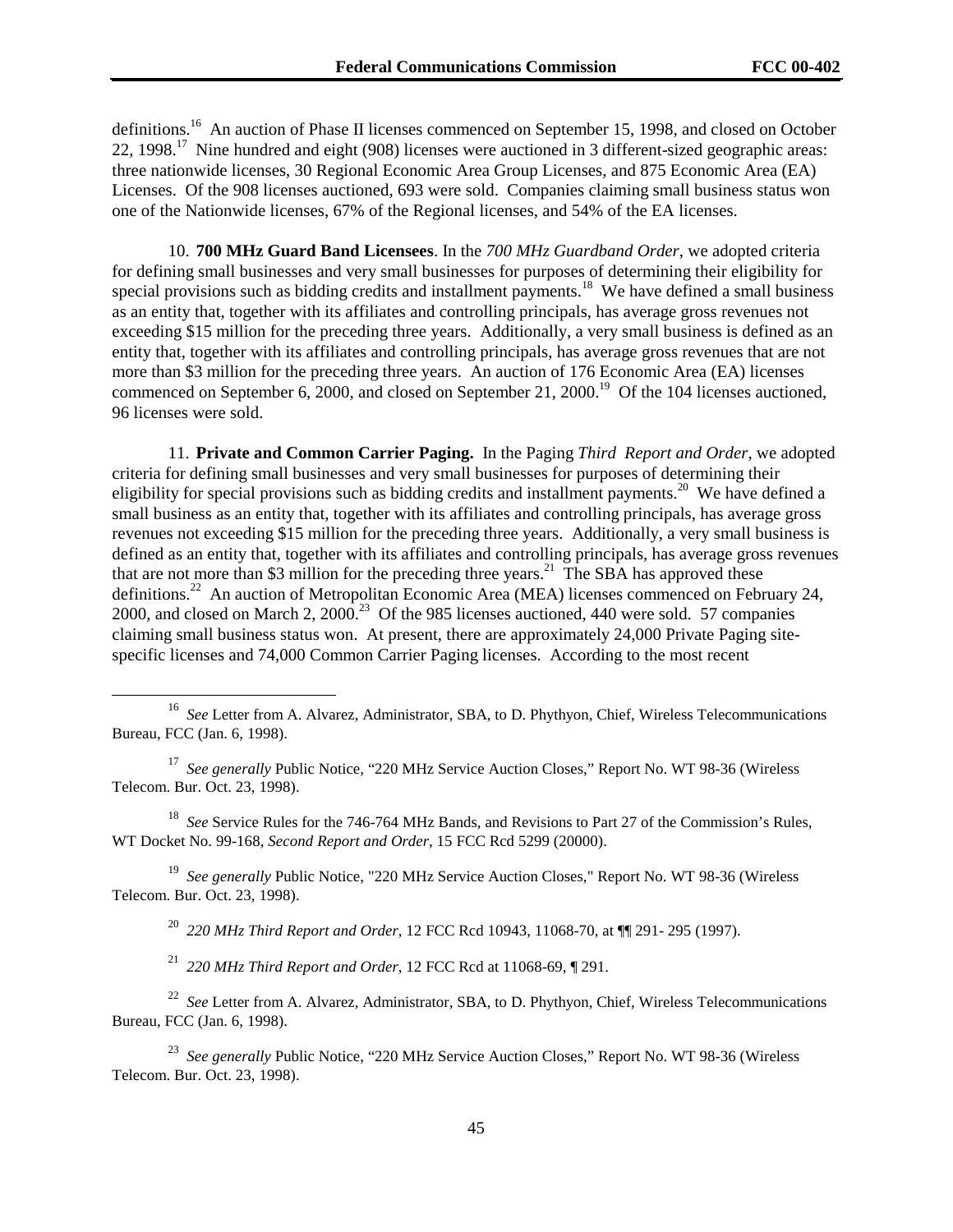*Telecommunications Industry Revenue* data, 172 carriers reported that they were engaged in the provision of either paging or "other mobile" services, which are placed together in the data.<sup>24</sup> We do not have data specifying the number of these carriers that are not independently owned and operated or have more than 1,500 employees, and thus are unable at this time to estimate with greater precision the number of paging carriers that would qualify as small business concerns under the SBA's definition. Consequently, we estimate that there are fewer than 172 small paging carriers that may be affected by these proposals and policies, if adopted. We estimate that the majority of private and common carrier paging providers would qualify as small entities under the SBA definition.

12. **Mobile Service Carriers.** Neither the Commission nor the SBA has developed a definition of small entities specifically applicable to mobile service carriers, such as paging companies. As noted above in the section concerning paging service carriers, the closest applicable definition under the SBA rules is that for radiotelephone (wireless) companies,25 and the most recent *Telecommunications Industry Revenue* data shows that 172 carriers reported that they were engaged in the provision of either paging or "other mobile" services.<sup>26</sup> Consequently, we estimate that there are fewer than 172 small mobile service carriers that may be affected by the policies and proposals, if adopted.

13. **Broadband Personal Communications Service (PCS).** The broadband PCS spectrum is divided into six frequency blocks designated A through F, and the Commission has held auctions for each block. The Commission defined "small entity" for Blocks C and F as an entity that has average gross revenues of less than \$40 million in the three previous calendar years.<sup>27</sup> For Block F, an additional classification for "very small business" was added and is defined as an entity that, together with their affiliates, has average gross revenues of not more than \$15 million for the preceding three calendar years.<sup>28</sup> These regulations defining "small entity" in the context of broadband PCS auctions have been approved by the SBA.29 No small businesses within the SBA-approved definition bid successfully for licenses in Blocks A and B. There were 90 winning bidders that qualified as small entities in the Block C auctions. A total of 93 small and very small business bidders won approximately 40% of the 1,479 licenses for Blocks D, E, and F.<sup>30</sup> On March 23, 1999, the Commission reauctioned 347 C, D, E, and F Block licenses; there were 48 small business winning bidders. Based on this information, we conclude that the number of small broadband PCS licensees will include the 90 winning C Block bidders and the

 $^{25}$  13 C.F.R. § 121.201, SIC code 4812.

26 *Trends in Telephone Service*, Table 19.3 (February 19, 1999).

<sup>27</sup> *See* Amendment of Parts 20 and 24 of the Commission's Rules – Broadband PCS Competitive Bidding and the Commercial Mobile Radio Service Spectrum Cap, *Report and Order*, FCC 96-278, WT Docket No. 96-59, ¶¶ 57- 60 (rel. Jun. 24, 1996), 61 FR 33859 (Jul. 1, 1996); *see also* 47 C.F.R. § 24.720(b).

<sup>28</sup> *See* Amendment of Parts 20 and 24 of the Commission's Rules -- Broadband PCS Competitive Bidding and the Commercial Mobile Radio Service Spectrum Cap, *Report and Order*, FCC 96-278, WT Docket No. 96-59, ¶ 60 (1996), 61 FR 33859 (Jul. 1, 1996).

29 *See*, *e.g*., Implementation of Section 309(j) of the Communications Act -- Competitive Bidding, PP Docket No. 93-253, *Fifth Report and Order*, 9 FCC Rcd 5532, 5581-84 (1994).

30 FCC News, *Broadband PCS, D, E and F Block Auction Closes*, No. 71744 (released Jan. 14, 1997).

 <sup>24</sup> *Trends in Telephone Service*, Table 19.3 (February 19, 1999).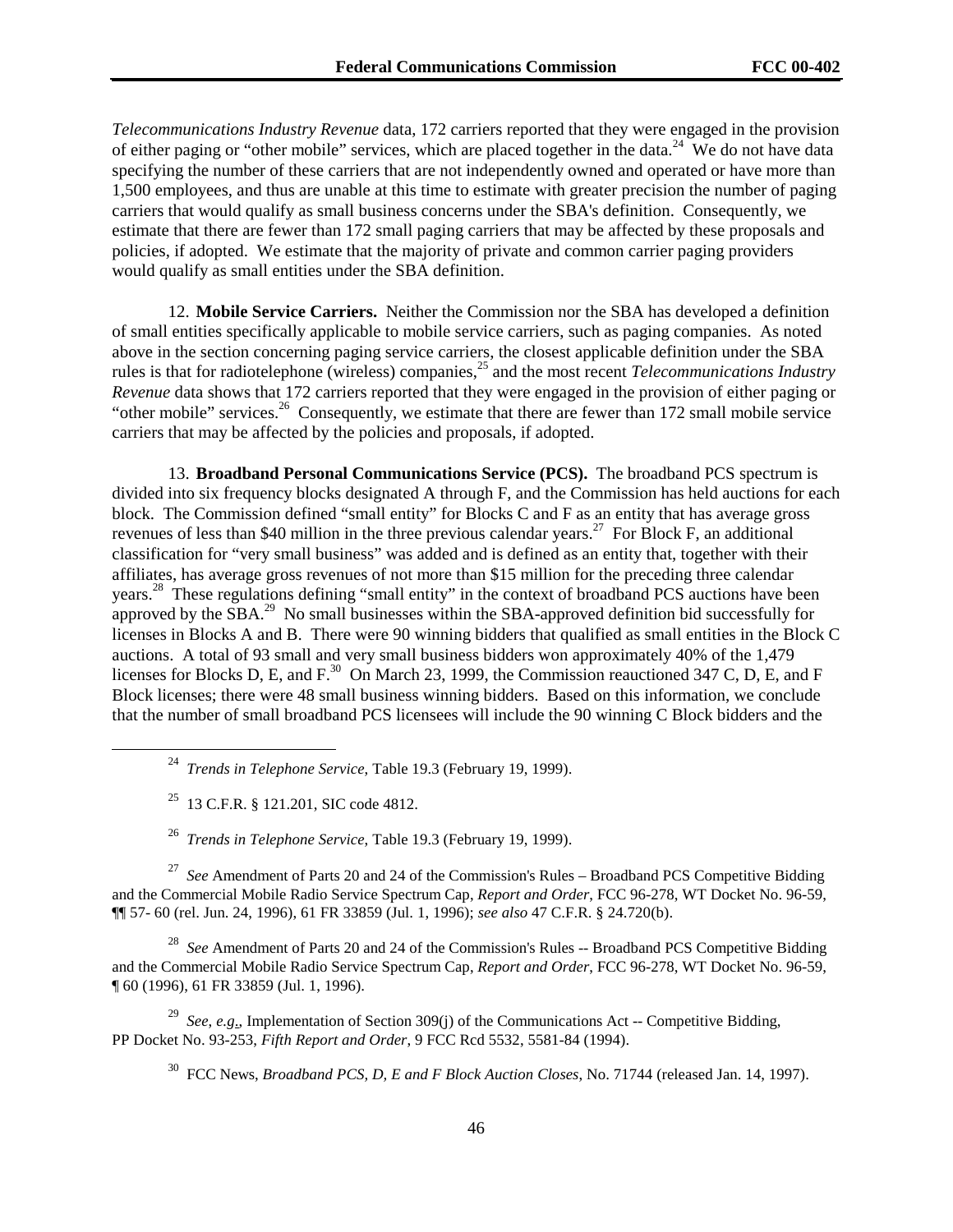93 qualifying bidders in the D, E, and F blocks plus the 48 winning bidders in the re-auction, for a total of 231 small entity PCS providers as defined by the SBA and the Commission's auction rules.

14. **Narrowband PCS.** The Commission has auctioned nationwide and regional licenses for narrowband PCS. There are 11 nationwide and 30 regional licensees for narrowband PCS. The Commission does not have sufficient information to determine whether any of these licensees are small businesses within the SBA-approved definition for radiotelephone companies. At present, there have been no auctions held for the major trading area (MTA) and basic trading area (BTA) narrowband PCS licenses. The Commission anticipates a total of 561 MTA licenses and 2,958 BTA licenses will be awarded by auction. Such auctions have not yet been scheduled, however. Given that nearly all radiotelephone companies have no more than 1,500 employees and that no reliable estimate of the number of prospective MTA and BTA narrowband licensees can be made, we assume, for purposes of this IRFA, that all of the licenses will be awarded to small entities, as that term is defined by the SBA.

15. **Rural Radiotelephone Service.** The Commission has not adopted a definition of small entity specific to the Rural Radiotelephone Service.<sup>31</sup> A significant subset of the Rural Radiotelephone Service is the Basic Exchange Telephone Radio Systems (BETRS).<sup>32</sup> We will use the SBA's definition applicable to radiotelephone companies, *i.e.*, an entity employing no more than 1,500 persons.<sup>33</sup> There are approximately 1,000 licensees in the Rural Radiotelephone Service, and we estimate that almost all of them qualify as small entities under the SBA's definition.

16. **Air-Ground Radiotelephone Service.** The Commission has not adopted a definition of small entity specific to the Air-Ground Radiotelephone Service.<sup>34</sup> Accordingly, we will use the SBA's definition applicable to radiotelephone companies, *i.e*., an entity employing no more than 1,500 persons.<sup>35</sup> There are approximately 100 licensees in the Air-Ground Radiotelephone Service, and we estimate that almost all of them qualify as small under the SBA definition.

17. **Specialized Mobile Radio (SMR).** Pursuant to 47 C.F.R. § 90.814(b)(1), the Commission has defined "small business" for purposes of auctioning 900 MHz SMR licenses, 800 MHz SMR licenses for the upper 200 channels, and 800 MHz SMR licenses for the lower 230 channels on the 800 MHz band as a firm that has had average annual gross revenues of \$15 million or less in the three preceding calendar years. The SBA has approved this small business size standard for the 800 MHz and 900 MHz auctions. Sixty winning bidders for geographic area licenses in the 900 MHz SMR band qualified as small businesses under the \$15 million size standard. The auction of the 525 800 MHz SMR geographic area licenses for the upper 200 channels began on October 28, 1997, and was completed on December 8, 1997. Ten (10) winning bidders for geographic area licenses for the upper 200 channels in the 800 MHz SMR band qualified as small businesses under the \$15 million size standard.

The service is defined in § 22.99 of the Commission's Rules, 47 C.F.R. § 22.99.

 $32$  BETRS is defined in §§ 22.757 and 22.759 of the Commission's Rules, 47 C.F.R. §§22.757, 22.759.

<sup>33 13</sup> C.F.R. § 121.201, SIC code 4812.

 $34$  The service is defined in § 22.99 of the Commission's Rules, 47 C.F.R. § 22.99.

<sup>&</sup>lt;sup>35</sup> 13 C.F.R. 121.201, SIC code 4812.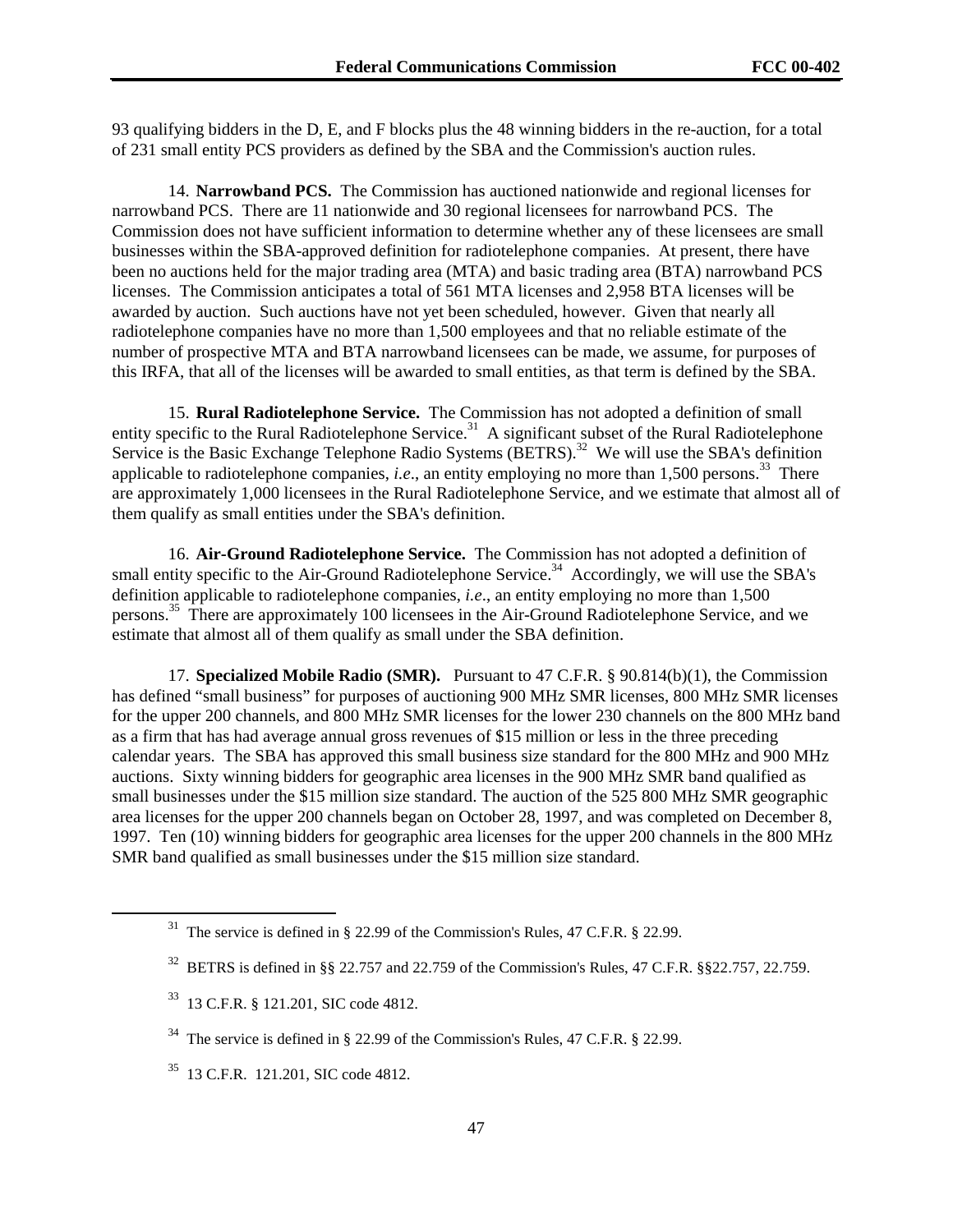18. The auction of the 1,030 800 MHz SMR geographic area licenses for the General Category channels began on August 16, 2000, and was completed on September 1, 2000. Eleven (11) winning bidders for geographic area licenses for the General Category channels in the 800 MHz SMR band qualified as small businesses under the \$15 million size standard. The Commission anticipates that a total of 2,823 EA licenses will be auctioned in the lower 80 channels of the 800 MHz SMR service. Therefore, we conclude that the number of 800 MHz SMR geographic area licensees for the lower 80 channels that may ultimately be affected by these proposals could be as many as 2,823. In addition, there are numerous incumbent site-by-site SMR licensees on the 800 and 900 MHz band. The Commission awards bidding credits in auctions for geographic area 800 MHz and 900 MHz SMR licenses to firms that had revenues of no more than \$15 million in each of the three previous calendar years.<sup>36</sup>

19. **Private Land Mobile Radio (PLMR).** PLMR systems serve an essential role in a range of industrial, business, land transportation, and public safety activities. Companies of all sizes operating in all U.S. business categories use these radios. The Commission has not developed a definition of small entity specifically applicable to PLMR licensees due to the vast array of PLMR users. For the purpose of determining whether a licensee is a small business as defined by the SBA, each licensee would need to be evaluated within its own business area.

20. The Commission is unable at this time to estimate the number of small businesses, which could be impacted by these policies and proposals. However, the Commission's 1994 Annual Report on PLMRs<sup>37</sup> indicates that at the end of fiscal year 1994 there were 1,087,267 licensees operating 12,481,989 transmitters in the PLMR bands below 512 MHz. Because any entity engaged in a commercial activity is eligible to hold a PLMR license, the policies and proposals in this context could potentially impact every small business in the United States.

21. **Fixed Microwave Services.** Microwave services include common carrier<sup>38</sup> and private-operational fixed services.<sup>39</sup> At present, there are approximately 22,015 common carrier fixed licensees and 61,670 private operational-fixed licensees and broadcast auxiliary radio licensees in the microwave services. The Commission has not yet defined a small business with respect to microwave services. For purposes of this IRFA, we will utilize the SBA's definition applicable to radiotelephone companies – *i.e.*, an entity with no more than 1,500 persons.<sup>40</sup> We estimate, for this purpose, that all of these Fixed Microwave licensees (excluding broadcast auxiliary licensees) would qualify as small entities under the SBA definition for radiotelephone companies.

 $36$  47 C.F.R. § 90.814(b)(1).

37 Federal Communications Commission, *60th Annual Report, Fiscal Year 1994*, at 116.

38 47 C.F.R. §§ 101 *et* s*eq*. (formerly, part 21 of the Commission's Rules).

<sup>39</sup> Persons eligible under part 101 of the Commission's rules can use Private Operational-Fixed Microwave services. *See* 47 C.F.R. § 101 *et seq*. Stations in this service are called operational-fixed to distinguish them from common carrier and public fixed stations. Only the licensee may use the operational-fixed station, and only for communications related to the licensee's commercial, industrial, or safety operations.

 $^{40}$  13 C.F.R. § 121.201, SIC code 4812.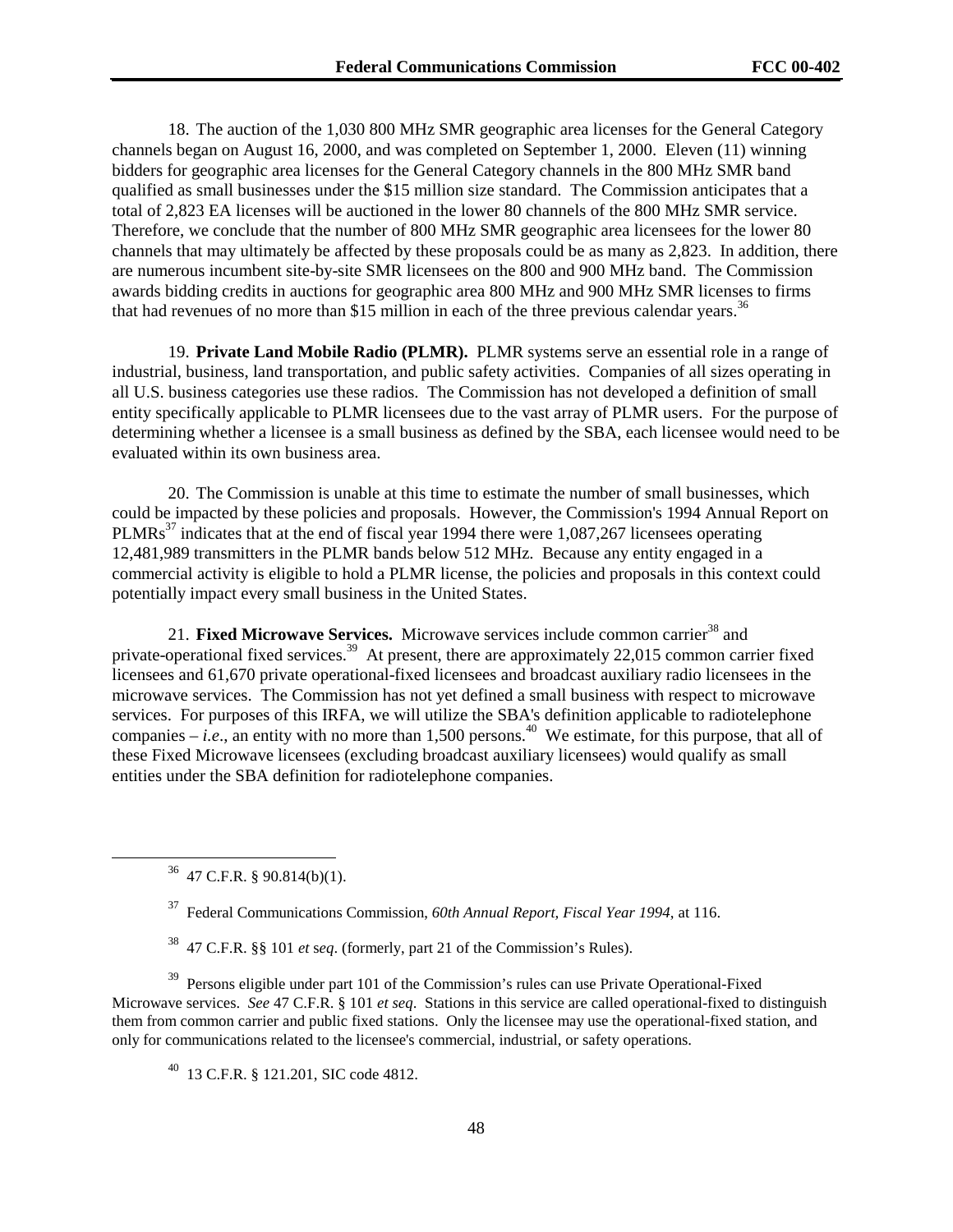22. **Offshore Radiotelephone Service.** This service operates on several UHF TV broadcast channels that are not used for TV broadcasting in the coastal area of the states bordering the Gulf of Mexico. $4<sup>1</sup>$  At present, there are approximately 55 licensees in this service. We are unable at this time to estimate the number of licensees that would qualify as small under the SBA's definition for radiotelephone communications.

23. **Local Multipoint Distribution Service**. The auction of the 1,030 Local Multipoint Distribution Service (LMDS) licenses began on February 18, 1998 and closed on March 25, 1998. The Commission defined "small entity" for LMDS licenses as an entity that has average gross revenues of less than \$40 million in the three previous calendar years.<sup>42</sup> An additional classification for "very small" business" was added and is defined as an entity that, together with their affiliates, has average gross revenues of not more than \$15 million for the preceding three calendar years.<sup>43</sup> These regulations defining "small entity" in the context of LMDS auctions have been approved by the SBA. There were 93 winning bidders that qualified as small entities in the LMDS auctions. A total of 93 small and very small business bidders won approximately 277 A block licenses and 387 B block licenses. On March 27, 1999, the Commission reauctioned 161 licenses; there were 40 winning bidders. Based on this information, we conclude that the number of small LMDS licensees will include the 93 winning bidders in the first auction and the 40 winning bidders in the re-auction, for a total of 133 small entity LMDS providers as defined by the SBA and the Commission's auction rules.

24. **39 GHz Service**. The auction of the 2,173 39 GHz licenses began on April 12, 2000 and closed on May 8, 2000. The Commission defined "small entity" for 39 GHz licenses as an entity that has average gross revenues of less than \$40 million in the three previous calendar years.<sup>44</sup> An additional classification for "very small business" was added and is defined as an entity that, together with their affiliates, has average gross revenues of not more than \$15 million for the preceding three calendar years. 45 These regulations defining "small entity"' in the context of 39 GHz auctions have been approved by the SBA.

25. **Wireless Communications Services.** This service can be used for fixed, mobile, radiolocation, and digital audio broadcasting satellite uses. The Commission defined "small business" for the wireless communications services (WCS) auction as an entity with average gross revenues of \$40 million for each of the three preceding years, and a "very small business" as an entity with average gross revenues of \$15 million for each of the three preceding years. The Commission auctioned geographic area licenses in the WCS service. In the auction, there were seven winning bidders that qualified as very small business entities, and one that qualified as a small business entity. We conclude that the number of geographic area WCS licensees affected is eight entities.

43 *Id*.

44 *See* In the Matter of Amendment of the Commission's Rules Regarding the 37.0-38.6 GHz and 38.6- 40.0 GHz Band*, Report and Order*, 12 FCC Rcd. 18600 (1997).

45 *Id*.

<sup>&</sup>lt;sup>41</sup> This service is governed by subpart I of part 22 of the Commission's Rules. *See* 47 C.F.R. §§ 22.1001-22.1037.

<sup>42</sup> *See* Local Multipoint Distribution Service, *Second Report and Order*, 12 FCC Rcd 12545, (1997).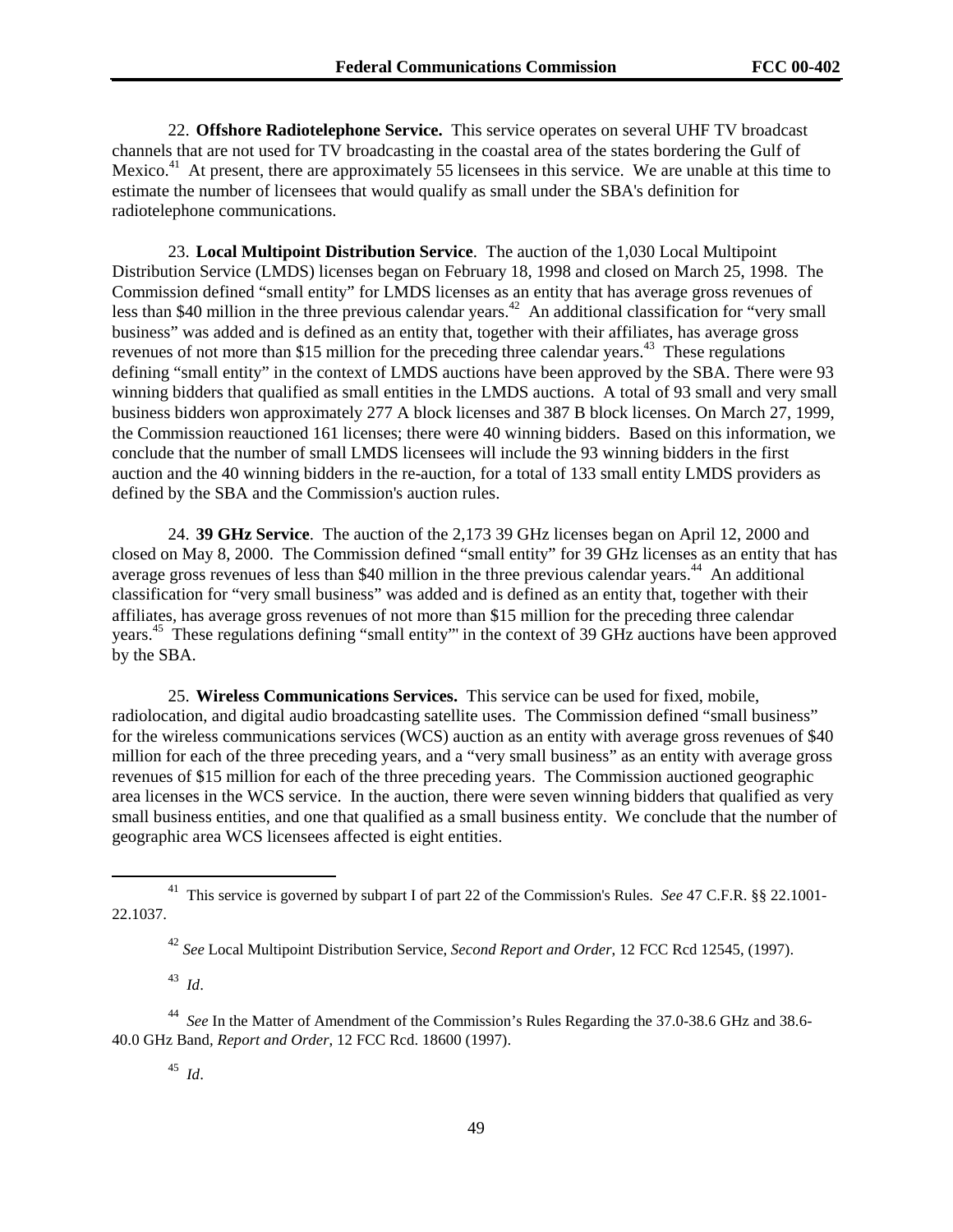#### *International Services*

26. **International Broadcast Stations**. Commission records show that there are 20 international broadcast station licensees. We do not request or collect annual revenue information for these licenses, and thus are unable to estimate the number of international broadcast licensees that would constitute a small business under the SBA definition.

27. **International Public Fixed Radio (Public and Control Stations)**. There are 3 licensees in this service. We do not request or collect annual revenue information for these licenses, and thus are unable to estimate the number of international broadcast licensees that would constitute a small business under the SBA definition.

28. **Fixed Satellite Transmit/Receive Earth Stations.** There are approximately 2,679 earth station authorizations, a portion of which are Fixed Satellite Transmit/Receive Earth Stations. We do not request or collect annual revenue information for these licenses, and thus are unable to estimate the number of the earth stations that would constitute a small business under the SBA definition.

29. **Fixed Satellite Small Transmit/Receive Earth Stations.** There are approximately 2,679 earth station authorizations, a portion of which are Fixed Satellite Small Transmit/Receive Earth Stations. We do not request or collect annual revenue information for these licenses, and thus are unable to estimate the number of fixed satellite transmit/receive earth stations that would constitute a small business under the SBA definition.

30. **Fixed Satellite Very Small Aperture Terminal (VSAT) Systems**. These stations operate on a primary basis, and frequency coordination with terrestrial microwave systems is not required. Thus, a single "blanket" application may be filed for a specified number of small antennas and one or more hub stations. The Commission has processed 377 applications. We do not request or collect annual revenue information for these licenses, and thus are unable to estimate the number of VSAT systems that would constitute a small business under the SBA definition.

31. **Mobile Satellite Earth Stations.** There are 11 licensees. We do not request or collect annual revenue information for these licenses, and thus are unable to estimate the number of mobile satellite earth stations that would constitute a small business under the SBA definition.

32. **Radio Determination Satellite Earth Stations.** There are four licensees. We do not request or collect annual revenue information for these licenses, and thus are unable to estimate the number of radio determination satellite earth stations that would constitute a small business under the SBA definition.

33. **Space Stations (Geostationary).** Commission records reveal that there are 64 Geostationary Space Station licensees. We do not request or collect annual revenue information for these licenses, and thus are unable to estimate the number of geostationary space stations that would constitute a small business under the SBA definition.

34. **Space Stations (Non-Geostationary).** There are 12 Non-Geostationary Space Station licensees, of which only three systems are operational. We do not request or collect annual revenue information for these licenses, and thus are unable to estimate the number of non-geostationary space stations that would constitute a small business under the SBA definition.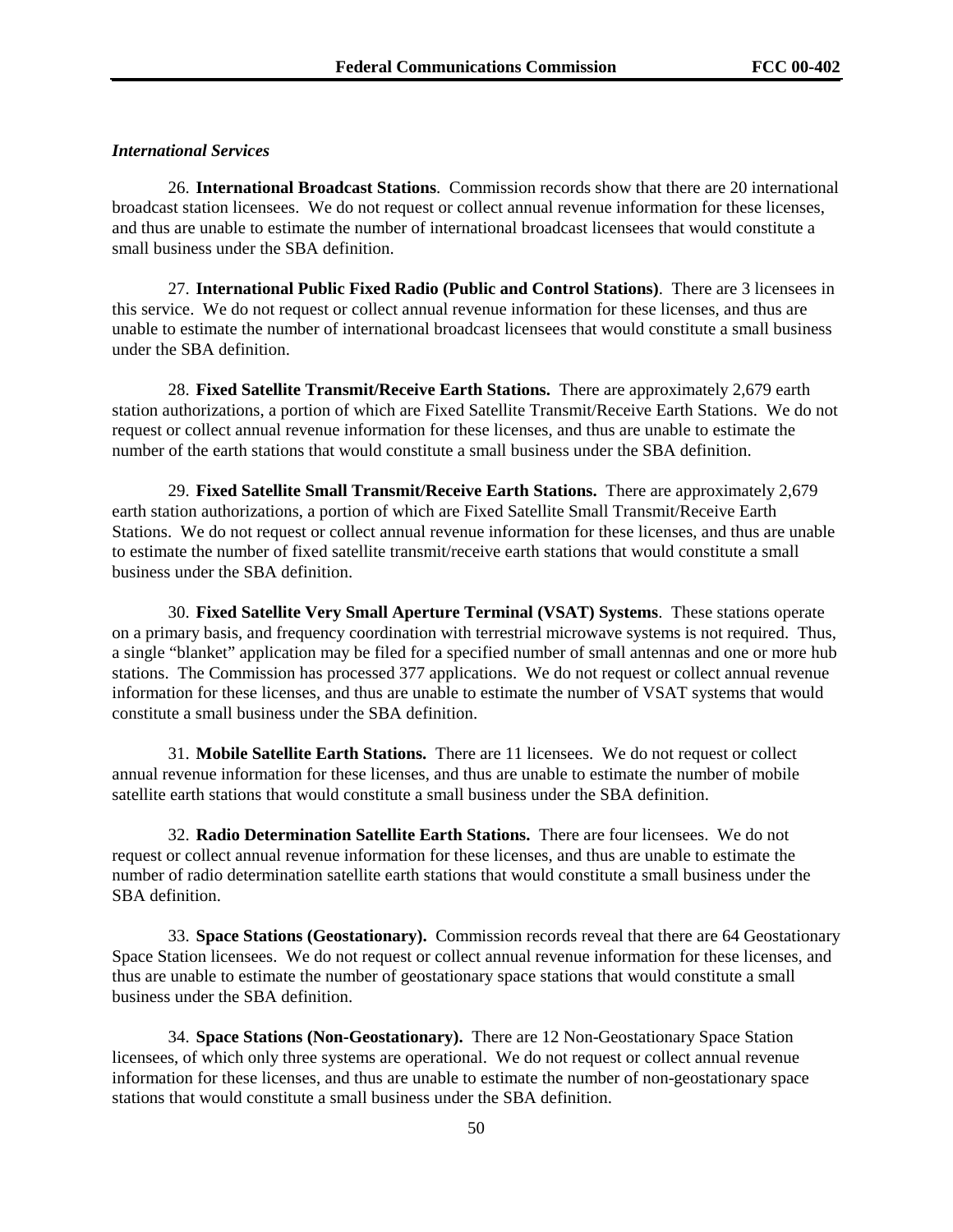35. **Direct Broadcast Satellites.** Because DBS provides subscription services, DBS falls within the SBA-recognized definition of "Cable and Other Pay Television Services."46 This definition provides that a small entity is one with \$11.0 million or less in annual receipts.<sup>47</sup> As of December 1996, there were eight DBS licensees. However, the Commission does not collect annual revenue data for DBS and, therefore, is unable to ascertain the number of small DBS licensees that would be impacted by these policies and proposals. Although DBS service requires a great investment of capital for operation, there are several new entrants in this field that may not yet have generated \$11 million in annual receipts, and therefore may be categorized as small businesses, if independently owned and operated.

### **D. Description of Projected Reporting, Recordkeeping and Other Compliance Requirements**

36. With certain exceptions, the polices and proposals in this NPRM could apply to all Commission licensees holding licenses under Title III of the Communications Act or which engage in spectrum leasing on their authorized systems. This NPRM proposes to require licensees and lessees engaging in spectrum leasing to comply with the Commission's rules and policies, including, but not limited to, regulatory fees, universal service fund, and reporting requirements. Licensees and lessees would ordinarily comply with these requirements as part of their normal business practices. This NPRM also seeks comment on potential reporting, recordkeeping and compliance requirements for spectrum lessors and lessees including: (1) retention of lease agreements; (2) reporting of spectrum leasing terms to the Commission; (3) licensee and lessee compliance with the Commission's technical and service rules; (4) licensee filings with the Commission on behalf of the lessee; (5) licensee verification of lessee compliance with FCC rules; (6) licensee supervision of a lessee's adherence to the Commission's rules and policies; and (7) the leasing of spectrum by entities designated as "small business" or "very small business" under the Commission's rules. Licensees and lessees may retain or hire outside professionals (*e.g.*, legal and engineering staff) to draft lease agreements, provide consulting service, maintain records, and comply with applicable Commission rules. They also may choose employees to be responsible for reporting, recordkeeping and other compliance requirements.

### **E. Steps Taken to Minimize Significant Economic Impact on Small Entities, and Significant Alternatives Considered**

37. The RFA requires an agency to describe any significant alternatives that it has considered in reaching its proposed approach, which may include the following four alternatives: (1) the establishment of differing compliance or reporting requirements or timetables that take into account the resources available to small entities; (2) the clarification, consolidation, or simplification of compliance or reporting requirements under the rule for small entities; (3) the use of performance, rather than design, standards; and (4) an exemption from coverage of the rule, or any part thereof, for small entities.

38. This NPRM proposes to reduce regulatory burdens on Commission licensees (including small-business) that may wish to lease their spectrum to third parties. It also creates economic opportunities for third parties (including small businesses) that may wish to lease spectrum usage rights from certain licensees. In particular, it would provide licensees, including small-business licensees, flexibility to subdivide and apportion the spectrum and lease the spectrum usage rights to various third

 <sup>46 13</sup> C.F.R. § 120.121, SIC code 4841.

 $^{47}$  13 C.F.R. § 121.201, SIC code 4841.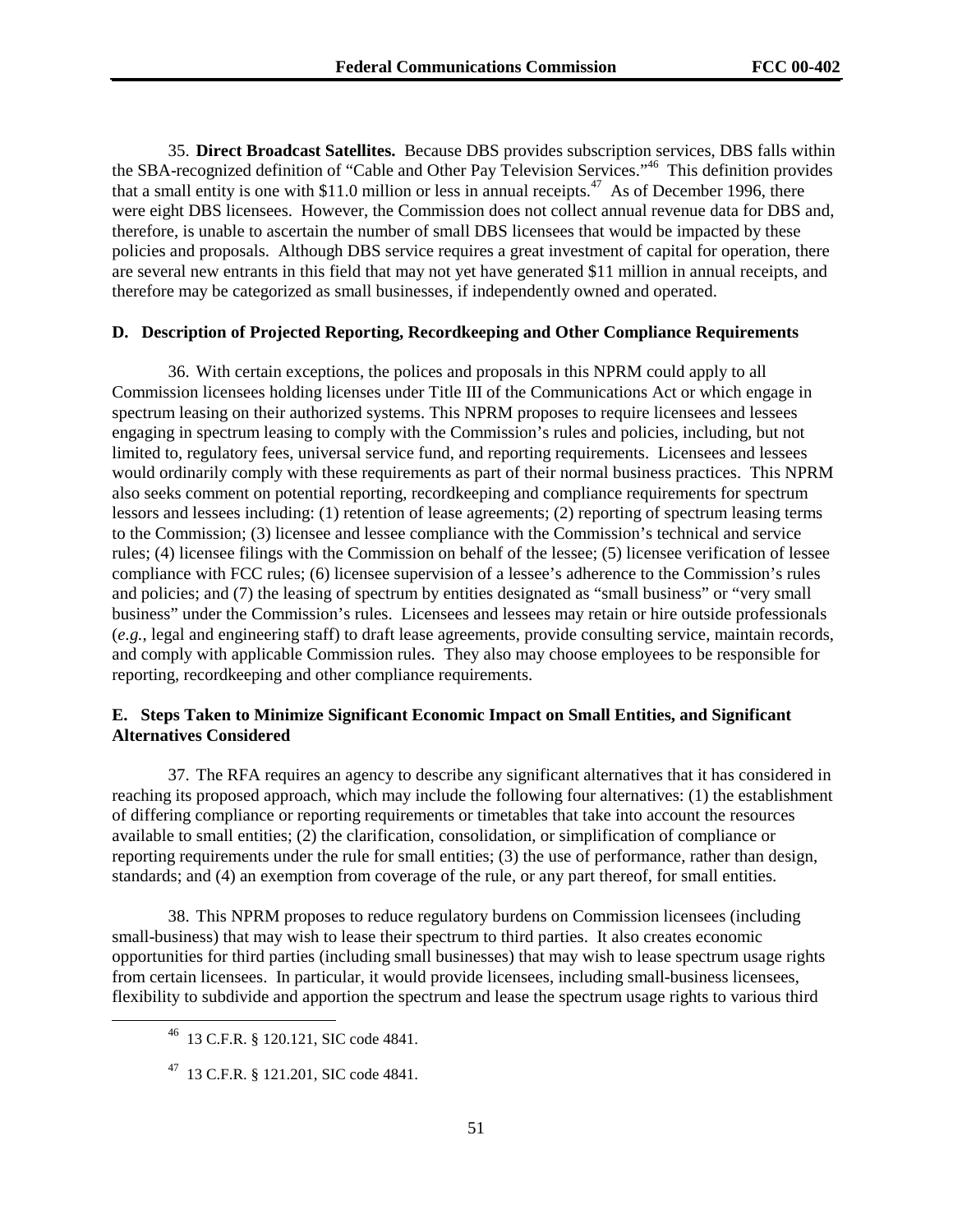party users – in any geographic or service area, in any quantity of frequency, and for any period of time during the term of their licenses – without having to secure prior Commission approval. In addition, many different types of spectrum users (including small businesses) would be permitted to satisfy their spectrum needs without having to acquire a license or go through the Commission's procedures for assigning or transferring control of a license or a partial license through partitioning, disaggregation, or partial assignment. By reducing the transactional costs for users, including small businesses, spectrum leasing could facilitate more intensive and efficient use of spectrum in both underserved areas and more congested areas.

39. A key issue in this proceeding concerns how the Commission can ensure that licensees and lessees comply with the Communications Act and the Commission's rules. As explained below, we are considering a number of alternative approaches to achieve this goal. We consider these different alternatives partly because we seek to minimize, to the extent possible, the economic impact of these potential requirements on small businesses.

40. A core feature of this proposal is that licensees (including small-business licensees) will retain ultimate responsibility for ensuring that spectrum lessees comply with the Communications Act and the Commission's rules. We therefore solicit comment on whether we should impose additional requirements on the licensee to ensure that each lessee complies with the Commission's rules. These requirements could include having the licensee require that the lessee certify that it complies with all rules, and requiring the licensee to verify that the lessee is complying with all rules.

41. In addition, we seek comment on whether there are circumstances in which we should hold lessees (which would include small businesses) responsible for non-compliance with the Communications Act or the Commission's rules in addition to, or instead of, the licensee.

42. We also solicit comment on whether to require all spectrum leasing agreements to include certain contractual provisions, which would define the minimum basic rights, obligations, and responsibilities of the licensee and lessee. We also seek comment on whether to require licensees and lessees to keep copies of spectrum leasing agreements and keep them current and available upon request for the inspection by the Commission.

43. The Commission's unjust enrichment rules require that licensees that received bidding credits or participated in installment plans, which are often small entities, reimburse the U.S. Treasury if they assign or transfer all or part of the licenses to an entity that would not meet the eligibility standards for similar bidding credits.48 In this NPRM*,* we inquire whether licensees that received bidding credits or participates in installment plans should reimburse the U.S. Treasury if they lease spectrum usage rights to entities that would not meet the eligibility standards for similar bidding credits.

48 47 C.F.R. § 1.2110.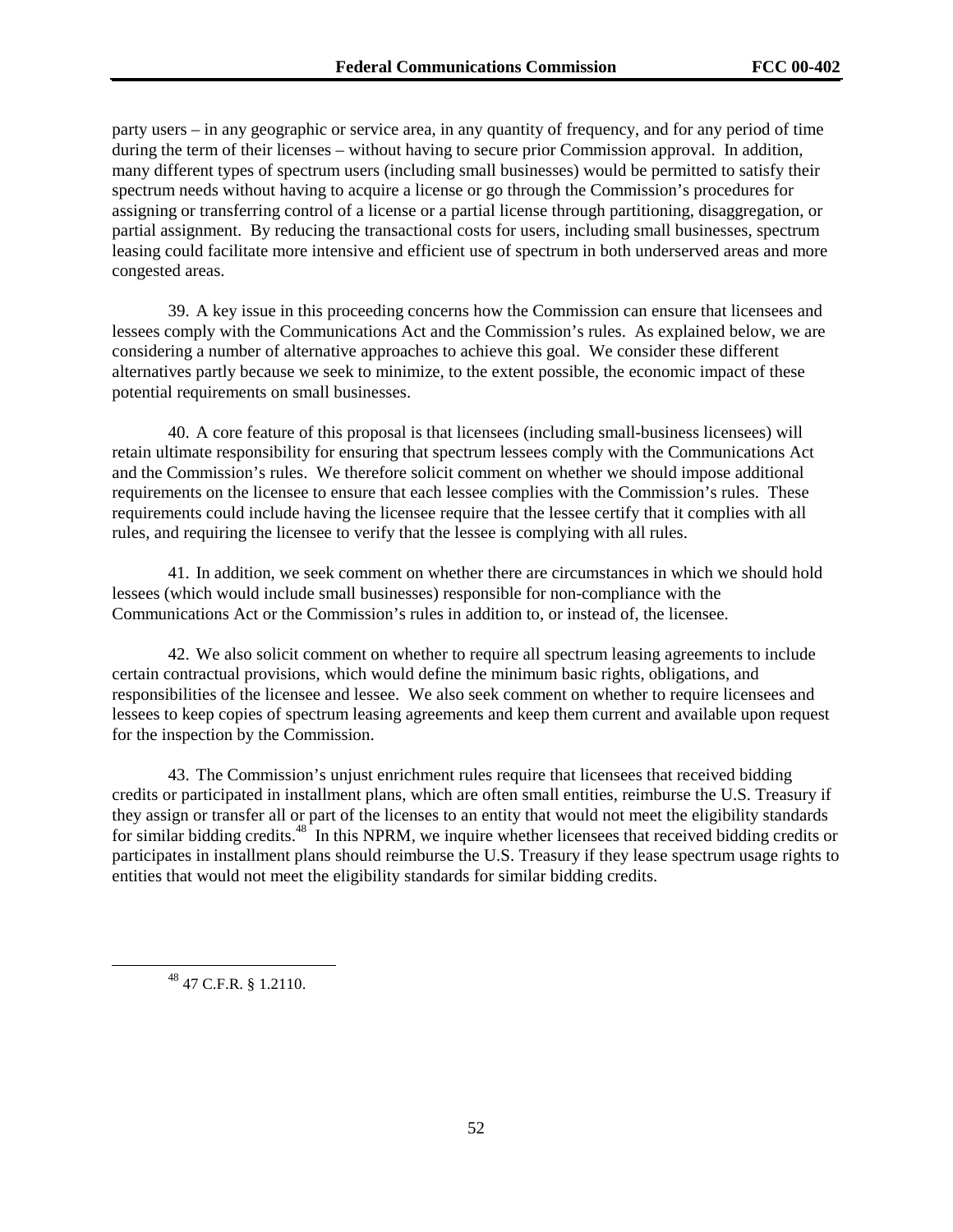# **F. Federal Rules That May Duplicate, Overlap or Conflict with the Proposed Rules**

44. None.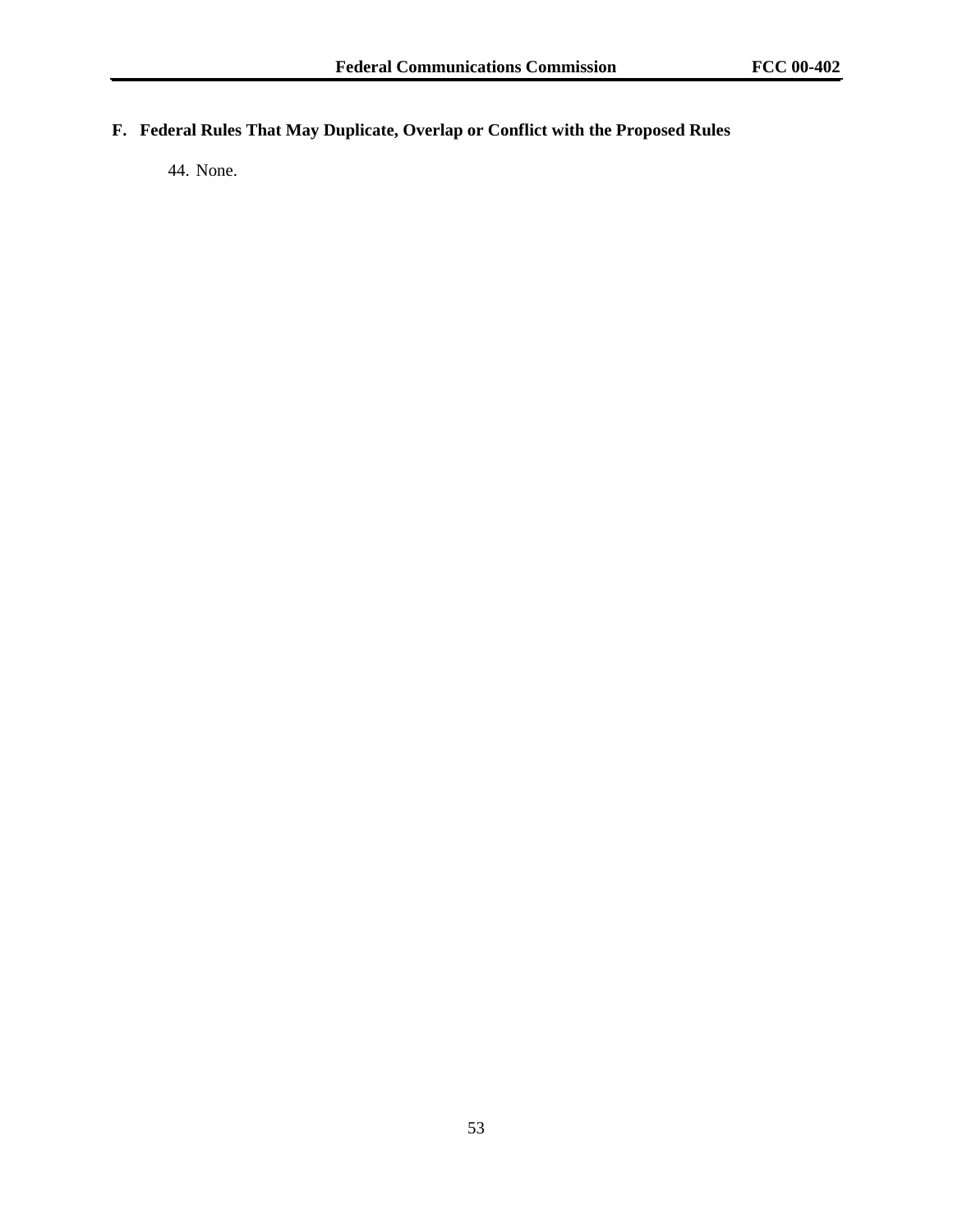# **SEPARATE STATEMENT OF COMMISSIONER SUSAN NESS**

# *Re: Promoting Efficient Use of Spectrum Through Elimination of Barriers to the Development of Secondary Markets (adopted November 9, 2000)*

The United States has long been the vanguard for developing new approaches to spectrum policy and management. Today, we launch another vehicle to increase the efficiency with which spectrum – a scarce national resource – is deployed in this country. Previously, we have led the way globally to encourage the adoption of flexible wireless allocations and competitive bidding for license assignment. We have promoted the development of new technologies, such as software defined radio, that will facilitate more efficient, less costly, and less regulated access to spectrum. I am pleased that we are initiating a policy to foster secondary markets for spectrum – another effort to increase the opportunity for the public to have access to new services made possible by more efficient use of the spectrum.

The viability of a secondary market for spectrum will depend upon three crucial elements: (1) whether the Commission in future proceedings can establish the appropriate legal framework; (2) whether industry can produce equipment that takes advantage of this flexibility without causing undue interference; and (3) whether the market can develop a mechanism for identifying and distributing available spectrum. I look forward to working with all parties to accomplish these goals.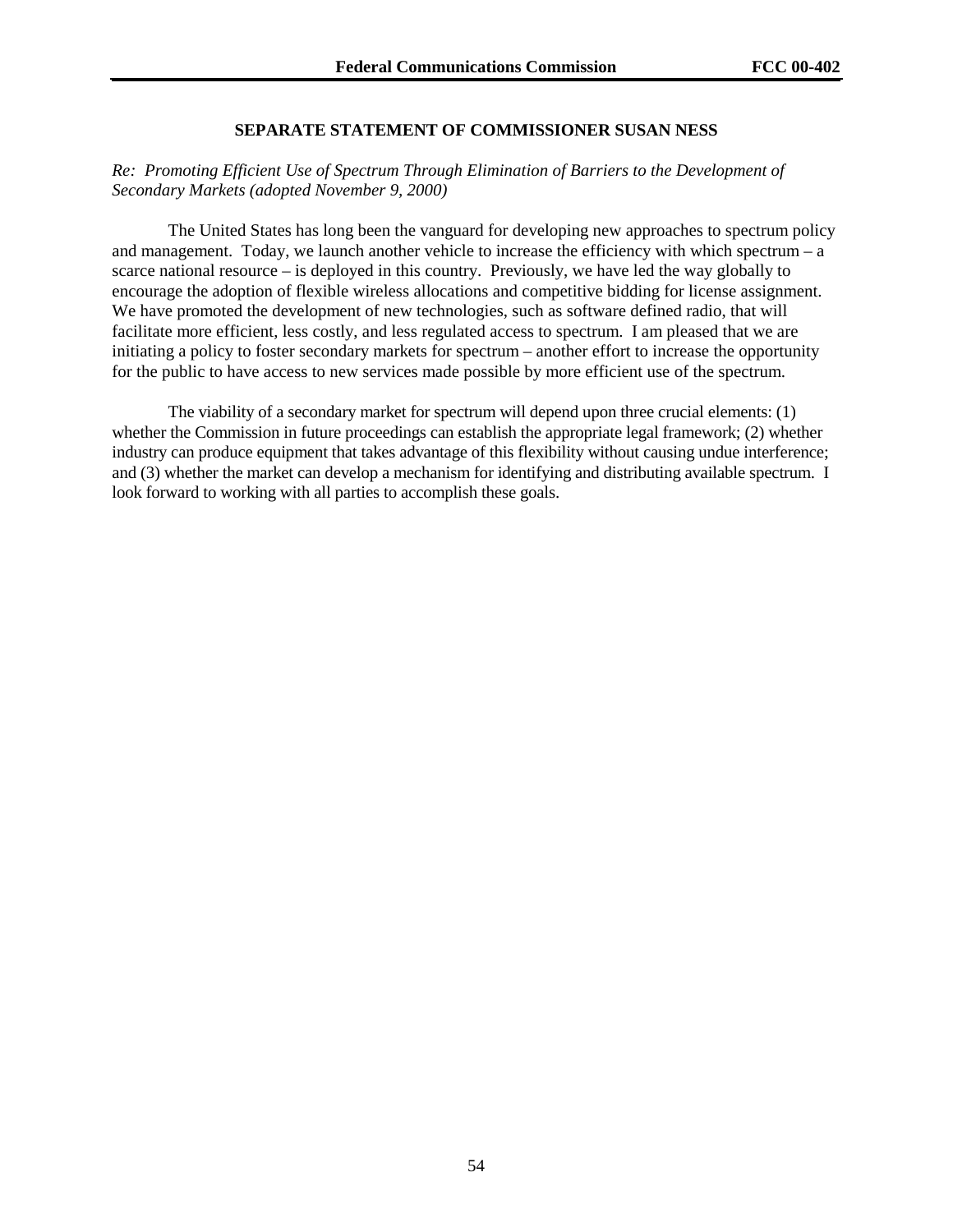# **SEPARATE STATEMENT OF COMMISSIONER HAROLD W. FURCHTGOTT-ROTH**

*Re: Principles for Encouraging the Development of Secondary Markets for Spectrum, Policy Statement (rel. November 27, 2000); Promoting Efficient Use of Spectrum Through Elimination of Barriers to the Development of Secondary Markets, WT Docket No. 00-230 (rel. November 27, 2000).* 

Markets and government regulation are not complete strangers. Mutual contempt has bred an all too asymmetric familiarity. Regulations change, and markets, by necessity, adapt instantaneously. The converse, however, is not true.

It is difficult to find a market in which all applicable regulations have not been reflected; their effects on the market – for good or ill – are implicitly counted. By contrast, it is rare to find a regulation that directly and reasonably accounts for its effects in one market, much less all markets. Thus, even a casual observer should pause when a government agency writes a regulation with the word "market" in its title. What is at work here? A regulation based on familiarity with markets, or  $-$  all too familiarly  $-$  a regulation based on contempt for markets?

I am happy to report that the items today reflect more the former than the latter, and for this, the Office of Engineering Technology and Dale Hatfield along with Tom Sugrue and his Wireless Telecommunications Bureau deserve enormous credit. Indeed, these items are conceived from the all too obvious – all too often ignored – observation that markets for spectrum rights are not working well. Buyers complain. Sellers complain. And the common refrain is that FCC rules are costly, cumbersome, and do more harm than good for spectrum markets. Even with the progress made by these items, much more needs to be done. These are but the first infant steps when giant steps are ultimately needed, particularly to remove the shadow of regulatory uncertainty from spectrum markets.

### **Clarifying lease arrangements**

l

The items today do much to clarify Commission rules and policy regarding leasing arrangements for spectrum rights, and this newfound clarity and certainty will reduce one significant area of regulatory uncertainty. There remain some issues surrounding rental or leasing arrangements that are unresolved by today's items, but surely the additional clarity in Commission policy is a positive step.

Some may observe that secondary markets for spectrum are alive and thriving. Indeed, every year the FCC processes thousands of license transfers, the consummation of secondary markets for spectrum rights. In many if not most instances, these licenses are transferred from one party to another in exchange for some form of consideration as a result of a contract. Yet, the mere existence of a secondary market for spectrum rights does not imply that the market functions particularly well. Complaints about the license transfer process at the FCC are legion. As I have often noted, the license transfer process at the FCC is seriously flawed with delays, discriminatory treatment of applicants, unwritten rules, and other problems.<sup>1</sup> The unpredictable, dysfunctional, and possibly unlawful license transfer process at the FCC burdens secondary markets for spectrum rights. The process discourages some potential market participants, and leaves many participants disenchanted.

<sup>1</sup> *See*, *e.g.*, Statement of Commissioner Furchtgott-Roth, Concurring in Part & Dissenting in Part, *Applications of Ameritech Corp., Transferor, and SBC Communications, Inc., Transferee, For Consent to Transfer Control of Corporations Holding Commission Licenses and Lines Pursuant to Sections 214 and 310(d) of the Communications Act and Parts 5, 22, 24, 25, 63, 90, 95, and 101 of the Commission's Rules*, CC Docket 98-141 (rel. Oct. 6, 1999).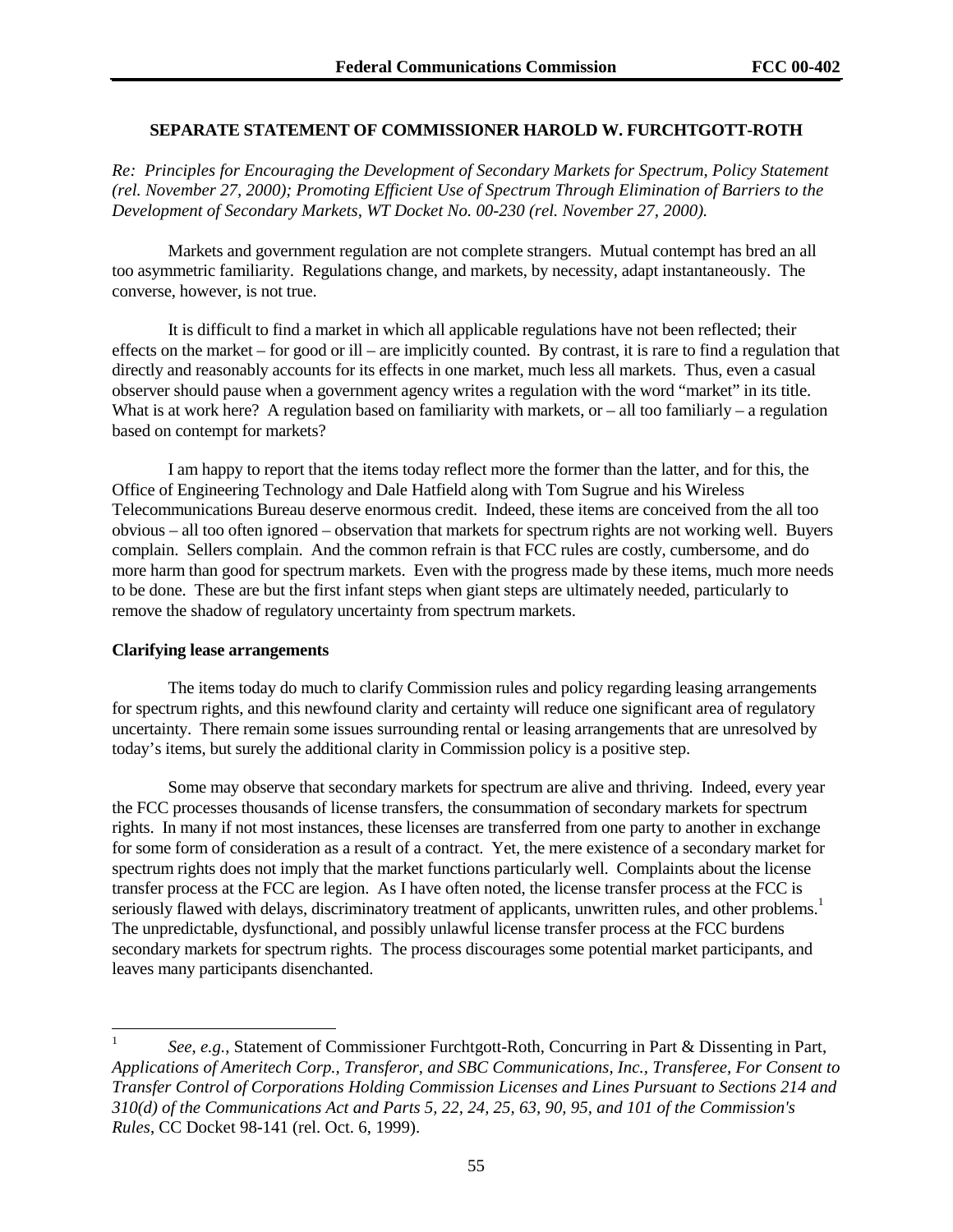Even if the FCC were to move to timely, nondiscriminatory, transparent, carefully crafted, fully lawful rules for license transfers, secondary markets for spectrum rights would still not be as vibrant as they could be. This is because Commission policies in many areas militate against transactions for spectrum.

Despite all of the good that comes from today's items, they do not, in my view, go nearly far enough. Markets for spectrum rights labor under a multitude of regulations, only a few of which are meaningfully reviewed or addressed, in these items. In the remainder of this statement, I describe broad areas where markets for spectrum rights are hampered.

#### **What makes a market**

Markets are simply means by which buyers and sellers exchange for mutual benefit goods, services, or bundles of rights. Markets facilitate exchanges in all societies, both primitive and modern. In primitive societies, many transactions may be based on barter exchange at one point in time. In modern times, transactions can be quite subtle and complex involving complicated contractual arrangements that occur over long periods of time. All market transactions, both simple and complex, have many rules – either explicit or implicit, and these can be summarized in three broad categories:

1. *Property or exclusivity rights*. The parties to a transaction should agree on what is being exchanged. In a simple transaction involving simple property, this might mean a good or service without much description or qualification of the rights associated with the good or service. But for many goods and services, the precision with which associated rights are defined determines the value of the good or service. One example of the importance of associated rights is spectrum. The extent to which excludability or property rights are defined and associated with a spectrum license determines the value of the license.

Much like land or many other forms of property, the right to exclude others from the use of spectrum is important to the value of spectrum. The use of spectrum with most current technologies is congestible. Different, uncoordinated uses of spectrum in the same band and location are likely to conflict and interfere with one another. The value of access to spectrum is directly related to the exclusivity rights of that spectrum, both for current and future use. On the other hand, limitations on the uses to which property may be used diminish the value of the property, including spectrum. Under FCC rules, there are limitations on the uses of practically all spectrum licenses.

2. *Contract or transaction rights*. When a good or service is bought or sold, the rights of the buyer to transfer the good or service to a third party may be restricted. To the extent there are restrictions, however, those are usually agreed upon at the time of the transaction. For FCC licensees, except for those limited leasing arrangements described in today's items, these transactions must be approved by the Commission.

3. *Enforcement and liability rules*. In most sophisticated contracts, the means to enforce the contract and the liability rules for failure to perform under the contract are explicitly stated. For FCC license transfers, enforcement and liability rules between private parties are difficult to write and to implement because the FCC is an intermediary in all transactions.

#### **Uncertainty and markets**

Demand and supply conditions in a market determine prices, and perturbations in demand and supply conditions lead to corresponding changes in prices. Even market participants with complete information on their current and future excludability rights, contract rights, enforcement rights, liability rules, and the other bundles of rights associated with goods or services in a market understand that prices are not constant forever. Buyers and sellers make transactions with expectations that prices will change, although perhaps not with shared expectations of price movements. At least in competitive markets, neither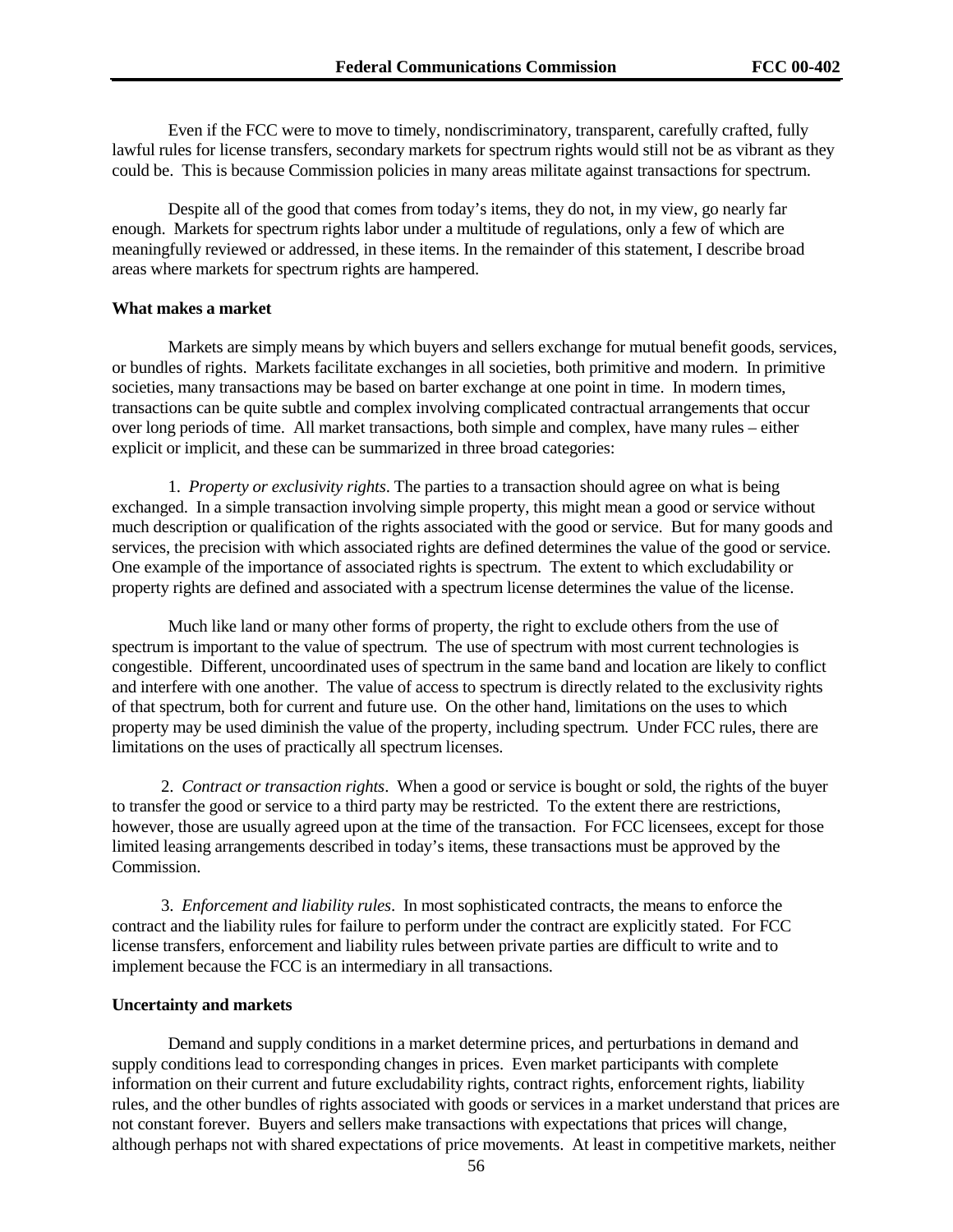buyers nor sellers believe that any market participant has the power individually to influence market conditions. Future market volatility as the result of changing demand and supply conditions is assumed to be an unpredictable exogenous event. This volatility in a competitive market where buyers and sellers have complete information on their current and future bundle of rights reflects the common usage of "market uncertainty."

For this common usage of "market uncertainty," firms will be more or less inclined to participate in a market depending on the firm's degree of risk aversion specifically to market uncertainty. Some firms like more risk; others like less. Some firms can insure against risks in one market with offsetting risks in another market while others cannot. Market uncertainty affects transactions and the distribution of assets in a market, but those outcomes are rationally assumed to be competitively neutral, not favoring one class of firms over another, except perhaps those that can – or those that believe they can – better insure against market risks than others. In any event, government agencies can do nothing to remove this form of market uncertainty.

There is a different form of uncertainty in markets that is independent of the market uncertainty of changing demand and supply conditions. This uncertainty is regulatory uncertainty, or incomplete information about future regulatory outcomes. There are many possible categories of regulatory uncertainty, but the three categories for transactional rules – property, contract, and liability – are convenient. Where market participants are unsure about current and future property rules, contract rules, and liability rules, not only will asset values fall but participants will be discouraged from transactions.

If the future outcomes of property rules, contract rules, and liability rules are believed to be random events, uninfluenced by any market participants, it is conceivable that regulatory uncertainty can be consistent with a competitive market. In practice, however, regulatory rules are the product of regulators who participate in spectrum markets often as sellers of spectrum, and always as intermediaries for all license transfers. Where sellers and intermediaries have the power to change regulatory rules, the competitive paradigm for regulatory uncertainty vanishes. Moreover, many other market participants actively lobby regulators, obviously in the belief that regulators can be persuaded one way or another. Again, where regulatory rules are influenced by market participants, regulatory uncertainty is inconsistent with the competitive paradigm.

As with market uncertainty, regulatory uncertainty affects the distribution of assets in a market. Many firms may simply avoid markets with substantial regulatory uncertainty. Unlike market uncertainty, it is difficult to insure against regulatory risk in one market with offsetting risk in another market. While some firms may believe they have the power to influence regulators, and therefore they may broaden their portfolio of assets subject to regulatory risks, other firms may view a portfolio of such assets as nondiversifiable risk.

### **FCC actions increase regulatory risk**

The FCC has taken many actions that increase regulatory risk particularly by changing the property, contract, and liability rules that apply to licensees. These include consideration of and adoption of rules that limit the rights of licensees to exclude others from using or interfering with licensed spectrum. Examples include consideration of sharing of spectrum for DBS licensees, changing interference protection for FM radio broadcasters, absence of protection for WCS licensees, and forced relocation for certain licensees.

Although there are perhaps more examples of the FCC relaxing use restrictions, there are some examples where the Commission has considered and adopted more restrictive limitations on spectrum use. Examples include new public interest requirements on broadcasters.

Commission practice regarding license transfer transactions are also ever changing. (Formal rules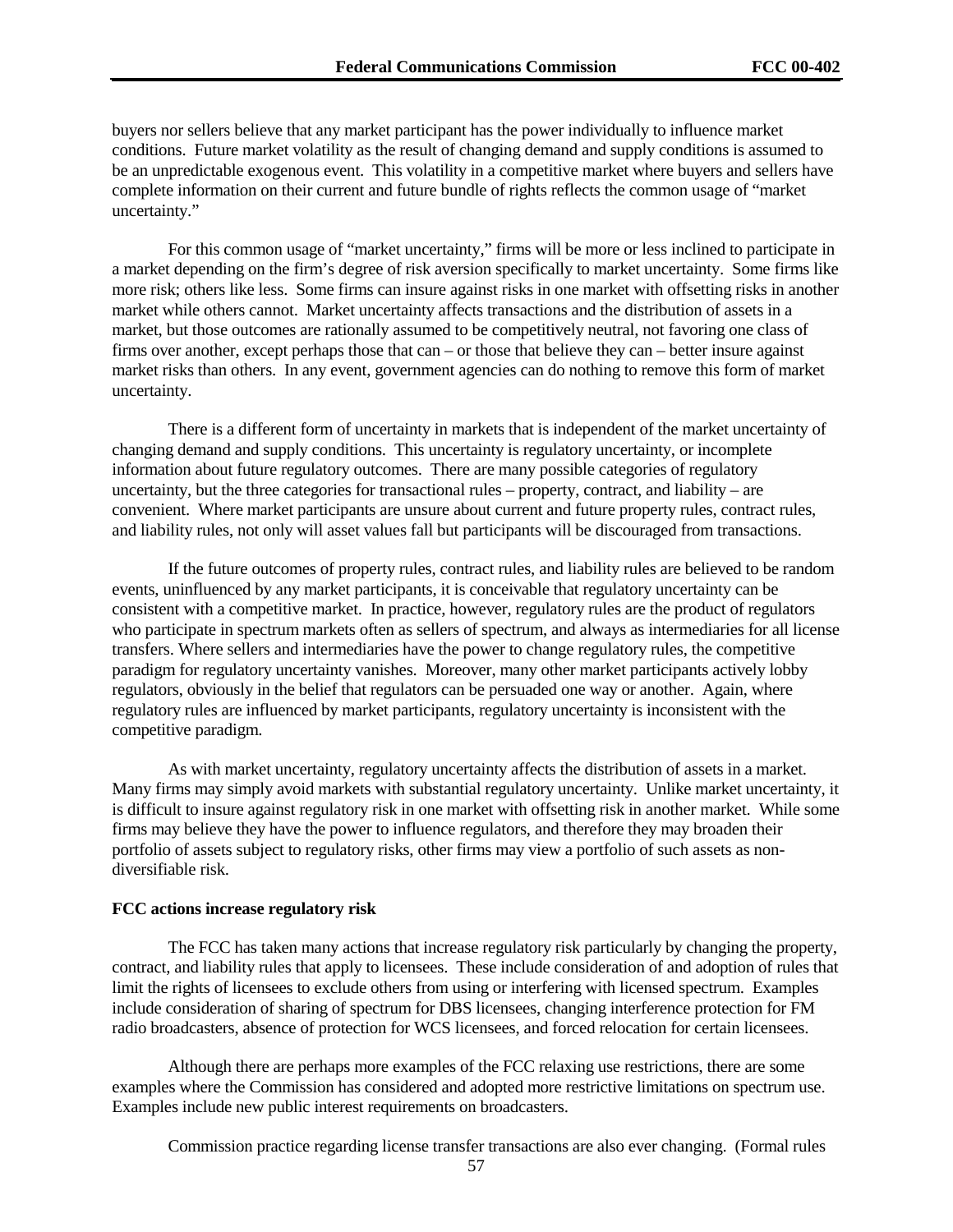rarely change because there are few formal written rules on license transfers.) Outside parties simply do not know how license transfers, whether simple or complex, will be treated at the agency.

Finally, liability rules for interference change. Most licensees are assigned a license that is defined by geographic location, a spectral band, power limits, and other restrictions. While licenses sometimes delineate explicit protection from a small number of identifiable sources of interference, the FCC rarely makes explicit the interference protections to be afforded licensees from all other potential sources of interference. When legal but creeping interference increases in a band, liability rules implicitly are relaxed. When interference standards for broadcasters change or underlying noise levels for ultrawideband technology are modified, so too do associated liability rules and their enforcement.

Erosion of these property, contract, and liability rules ultimately increase regulatory risk, diminish the value of spectrum licenses, and discourage participation in spectrum markets. These adverse regulatory effects develop independent of the steps we take today to provide greater clarity for leasing of spectrum rights by licensees.

#### **Frustration of parties with the FCC**

Every business day, the FCC hears entreaties from many private parties concerning spectrum. Some want to acquire bundles of rights to spectrum. Some want to sell various rights associated with spectrum. Others want to facilitate (or to interfere with) the transfer of a spectrum license from one party to another. In the ordinary course of business for other commodities, buyers and sellers meet in markets, markets that may develop anywhere in America. For spectrum, all markets pass through the FCC in Washington.

Market transactions typically occur when all parties to the transaction are at least as well off as a result of the transaction. Buyers and sellers come to the FCC not because we make transactions less complex or more certain; they come here because, by law, they must. Buyers and sellers have some divergent interests, but, after their experiences at the FCC, all parties repeat common themes: (1) impatience with our process in which delays are the norm; (2) puzzlement at our complex rules and the unknown range of possible outcomes; (3) fear of the unknown likelihood of each unknown result; and (4) frustration at the absence of effective remedies for outcomes they perceive as unfavorable.

While the Commission today calls for a more active secondary spectrum market, it largely misses an opportunity to define the property, contract, and liability rights associated with a spectrum license. Absent a clear definition of the rights of its licensees, secondary markets cannot reach their full potential. Regulatory uncertainty is rampant at the FCC as evident by the types of questions regulated entities pose: What are the range of possible rights associated with a spectrum license? What is the likelihood associated with each outcome? Will the Commission change those rights unilaterally? What protections do licensees have from interference? What certainty do licensees have that the Commission will not seek to relocate them or ask them to share with other potentially interfering users? What remedies do licensees have for bad outcomes? How long will FCC proceedings last? The answer to each question seems to vary by proceeding.

Even more troubling is the Commission's reluctance to answer these questions at all. For example, there is reluctance to explain why we contemplate sharing arrangements in some bands of spectrum and not in others. Similarly, we refrain from defining interference protections because we want the "discretion" to alter those rules later on. Yet to the extent the Commission wants to continue to change, eliminate, or overrule its decisions about the scope of licensees' rights, the Commission must accept as a consequence of increased regulatory uncertainty that secondary markets will not flourish. Few want to buy something that cannot be defined. Licensees can only sell what they have – yet the FCC is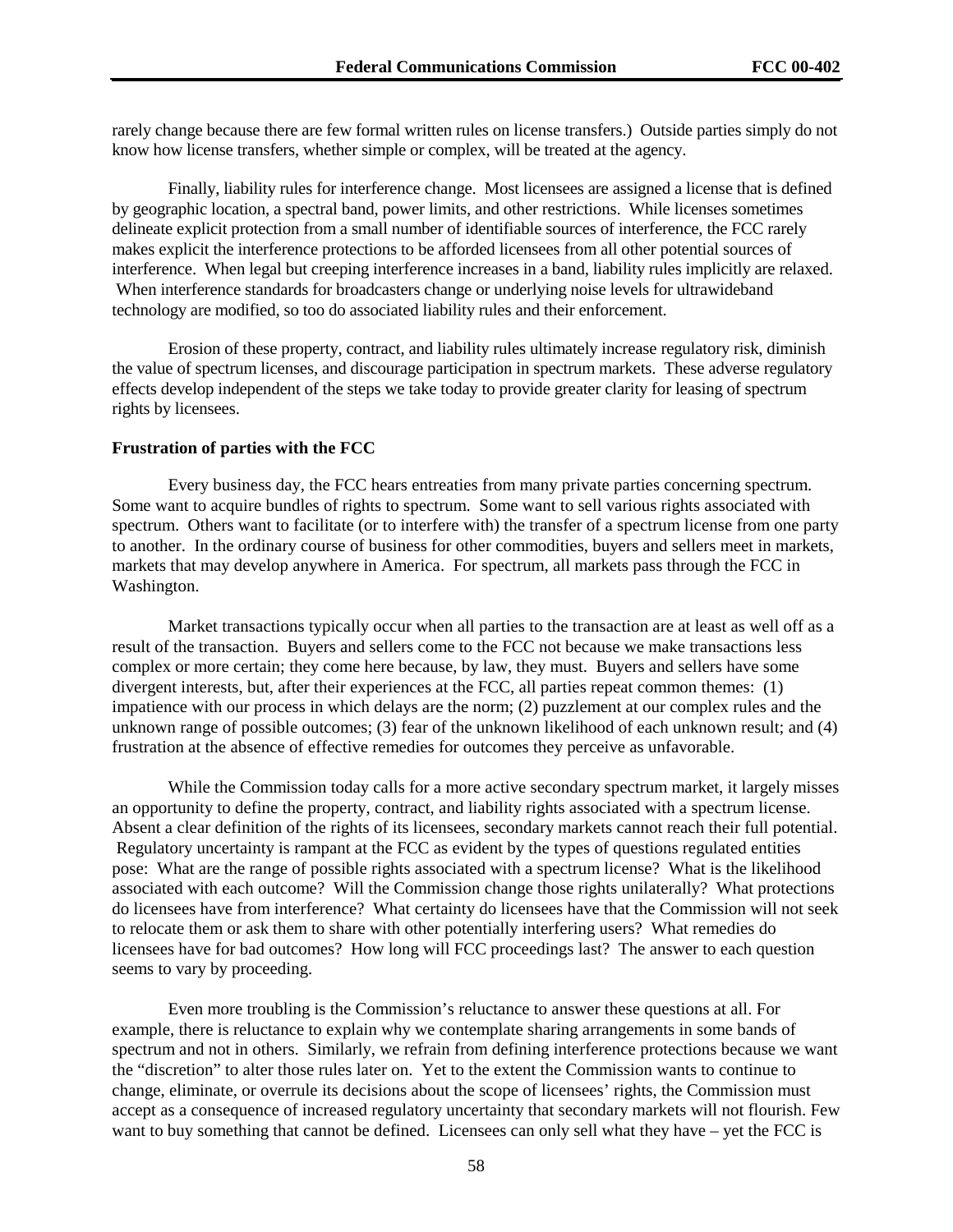reluctant to define exactly what "spectrum usage rights" these licensees have.

### **A Pig in a Poke**

Much wisdom rests in an old country saying: "Don't buy a pig in a poke." Narrowly, the expression admonishes a potential buyer to have responsibility for diligence before purchasing a good or service. More broadly, the expression means that a person should not blindly enter into situations without having some knowledge of the possible outcomes, the likelihood of those outcomes, and any remedies that might be available for bad outcomes. Where the range of possible outcomes is unknown, the likelihood associated with any outcome is unknowable, and remedies for bad outcomes are unavailable, individuals should be wary.

One can look around America, in urban canyons and in country fairs, and still not find a market for a "pig in a poke." It is not for the difficulty of supply; while difficult, putting a pig in a bag is not impossible. There is no market because no one wants to buy one, and it is consumer demand – not the ease of supply – that creates a market.

Few markets have products where the range of possible outcomes is unknown, the likelihood associated with any outcome is unknowable, and remedies for bad outcomes are unavailable. If there is such a pig-in-the-poke market, it is generally the market – and more particularly the secondary market – for spectrum rights and all of the regulatory uncertainty associated with it.

The Commission's consensus goal of a vigorous secondary spectrum market will only be achieved if we are prepared to answer the difficult questions associated with clearly defining exactly what rights a spectrum license creates. The process will be difficult, but the resulting benefits make it our necessary course. Ultimately only through free market evolution will spectrum-based services ever keep pace with consumer demand and technological change. Thus defining spectrum usage rights is a challenge that we have no choice but to accept.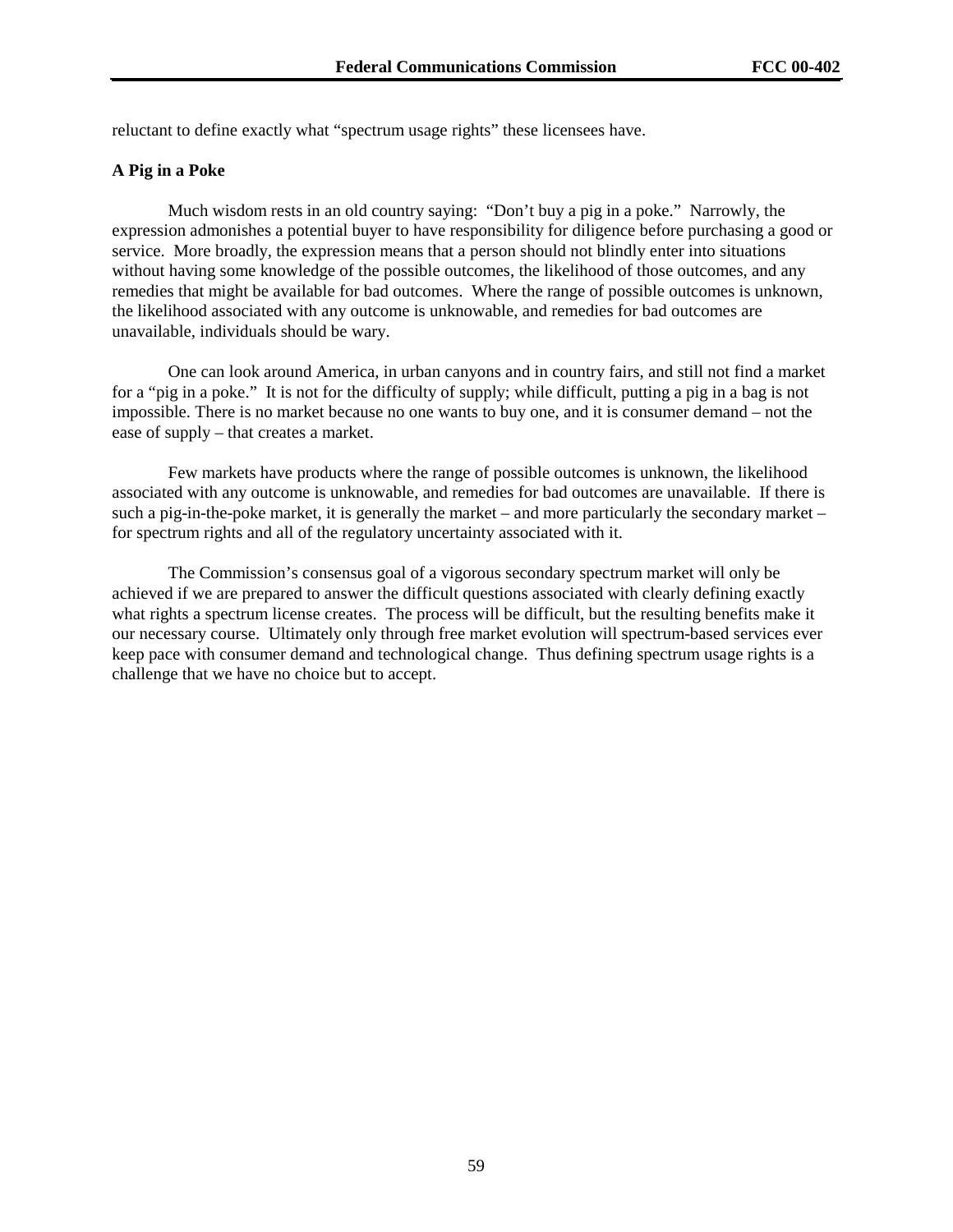# **STATEMENT OF COMMISSIONER GLORIA TRISTANI**

*Re: Principles for Promoting the Efficient Use of Spectrum by Encouraging the Development of Secondary Markets; Promoting Efficient Use of Spectrum Through Elimination of Barriers to the Development of Secondary Markets (adopted November 9, 2000)*

I support our action here to examine whether we can facilitate more efficient use of commercial and private wireless licensed spectrum by encouraging a secondary market in spectrum usage. I write separately, however, to dissent on the scope of our discussion in the *Policy Statement* and to highlight my keen interest in encouraging comments on certain issues raised in the Notice of Proposed Rulemaking (NPRM).

As an initial matter, the *Policy Statement* alludes to future consideration of secondary markets in spectrum dedicated to broadcast licenses, and I believe the item should have focused exclusively on spectrum used for commercial and private wireless services. Our action here stems in large part from last May's *Secondary Markets Public Forum*, which did not include any panelists from the broadcast industry or the public interest community and focused on commercial and private wireless spectrum. Any discussion of spectrum licensed for broadcast use must include the principles of localism and diversity. While the *Policy Statement* acknowledges public interest "considerations" in the broadcast context, the values of localism and diversity are at the core of broadcasters' public interest obligations and should not be subordinate to spectrum efficiency. These issues were not raised at the *Public Forum*, and the *Policy Statement* merely asserts that the Commission will accord such values "adequate weight in pursuing a secondary markets policy." I believe that we must engage with the broadcast industry and the public interest community before we hint at embarking on a secondary market campaign in the broadcast arena, and we must reflect on the importance of these values in any debate. I cannot support such discussion when we have not.

Nonetheless, I support the essence of these items as they explore how this agency can take steps to foster increased use of spectrum licensed for commercial and private wireless services, consistent with the Communications Act and sound public policy. It goes without saying that spectrum is an increasingly valuable public resource, and that spectrum management is a core function of this agency. In exercising this responsibility, exploring ways to encourage more intense use of this limited public resource serves the public interest. Secondary market transactions may be one opportunity to do just that.

A vision of secondary market transactions, however, raises several legal and policy issues. With regard to the NPRM, I intend to look closely at the comments regarding our obligation to review radio spectrum license transfers under section 310(d) of the Act. We are aware that some leasing arrangements are scuttled by regulatory uncertainty and others by the transactions cost of license transfer proceedings. Leasing arrangements without Commission approval, we are told, would tap the secondary market. To that end, what is the nature of our statutory obligation to review radio license transfers of control? How should we define control under section 310(d) for purposes of commercial and private wireless licenses? Are there considerations beyond ultimate responsibility for compliance with our rules that we must consider in the context of spectrum use and control of a license? I encourage interested parties to examine these issues thoroughly. We cannot ignore the obligations of the Act in the name of secondary markets.

The NPRM also seeks comment on the extent to which existing service rules applicable to licensees should extend to spectrum lessees. I believe the wisest course in this uncharted territory is to move deliberately, lest we find ourselves advancing secondary markets at the expense of the underlying purposes of our rules. More to the point, I am concerned that relaxation of our service rules, under the guise of furthering secondary markets, could invite opportunities to circumvent enforcement of our